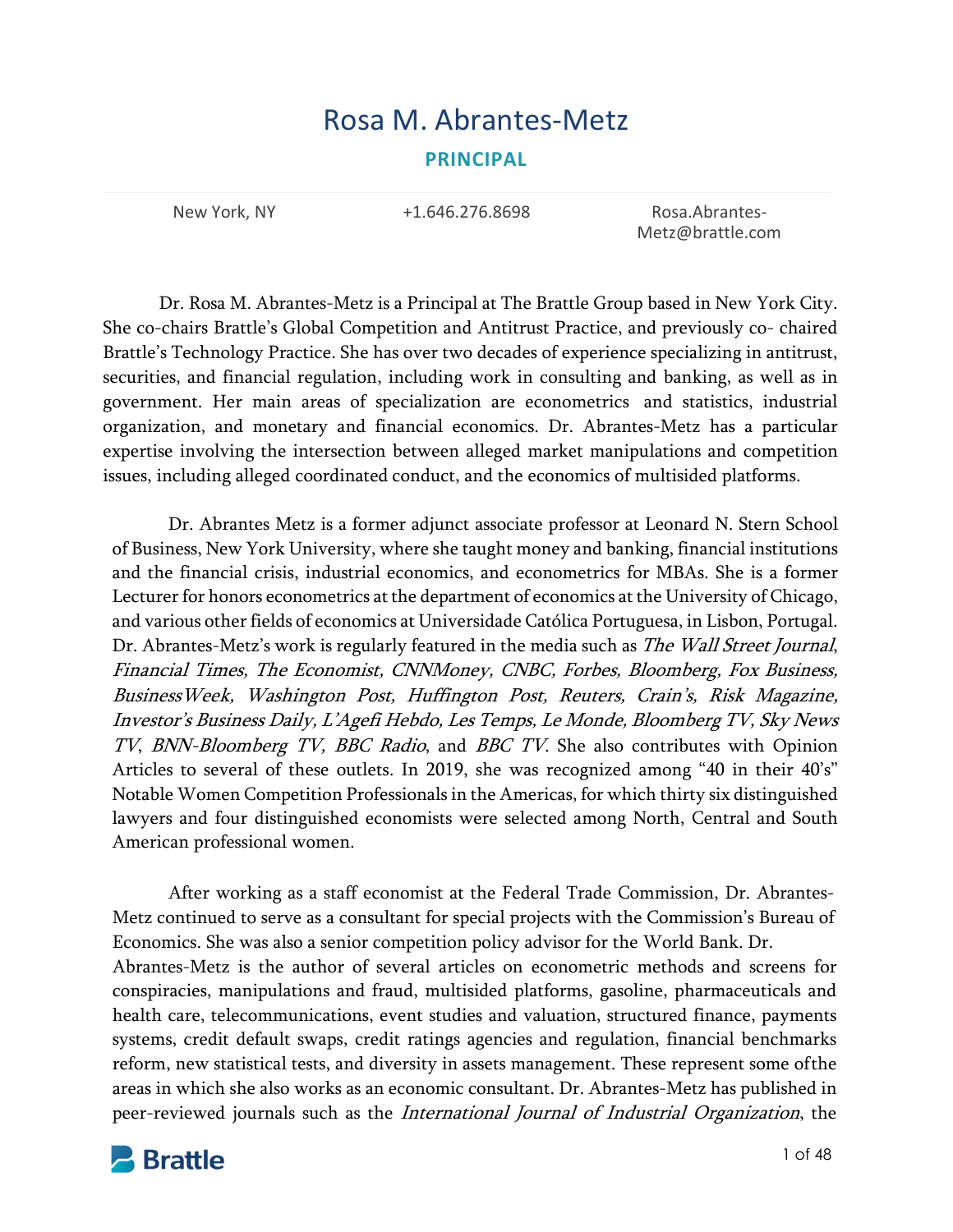Journal of Pharmaceutical Finance, Economics and Policy, Applied Economics Letters, the Journal of International Arbitration, the Journal of Banking and Finance, Harvard Business Law Review, and University of Pennsylvania Journal of Business Law. Her work has also appeared in trade publications including the ABA Antitrust Section's Economics Committee Newsletter, The Antitrust Source, The Antitrust Magazine, and The Antitrust Counselor,; Competition Policy International's Journal and Antitrust Chronicle; Derivatives Litigation Reporter; and Securities Litigation Report.

Dr. Abrantes-Metz is a co-author of a chapter on the role of the economic experts in addressing conspiracy allegations under federal antitrust laws in a book published by the American Bar Association. In addition, she has contributed to other books on international arbitration with a focus on event studies, and is a co-author of the chapter on antitrust corporate governance and compliance in the Oxford Handbook of International Antitrust Economics. She has addressed the economics of alleged cartels and information exchanges form all perspectives, and is the author of the 2013 guidelines on exchanges of information among competitors for the Latin America Regional Center for Competition. Most recently, she co-authored a chapter on screens in antitrust compliance for a book published by Les Concurrences.

Dr. Abrantes-Metz has developed numerous empirical screens for assessing potential conspiracies, manipulations, fraud, and price gouging, and is a pioneer in the field, contributing to the further development and increased adoption of these methods worldwide. These methods are used by both plaintiffs and defendants in assessing antitrust risk. Her work covers both liability and damages, in the intersection between market manipulation and cartel activity. In 2008, she flagged the possibility of collusion in LIBOR prior to the launch of large scale investigations. She has also flagged the possibility of manipulation and collusion in gold markets as well as in other markets, and more recently the possibility of bid rigging in US Treasuries auctions, among other financial products. She has developed and applied screens not only to assist governmental agencies and plaintiffs, but also on the defense side when companies and individuals are faced with allegations of this type of conduct.

Dr. Abrantes-Metz has extended her experience in LIBOR to the analyses of other financial benchmarks and potential illegal behavior worldwide, including in assessing alleged manipulations of spot markets. She is regularly retained to address issues of price artificiality and price impact between price indices and prices in related markets as well as various types of contracts. Some of her work included analyses of transportation of commodities as an alleged accessory or vehicle to market manipulation. Her experience in alleged market abuse also extends to a variety of financial and commodities markets on alleged of spoofing and high frequency trading, for oil and gasoline, natural gas, electricity, silver, gold, platinum, palladium, aluminum, zinc, copper and other metals including scrap metals, as well as stock prices, futures prices and NYMEX settlement prices, various swaps

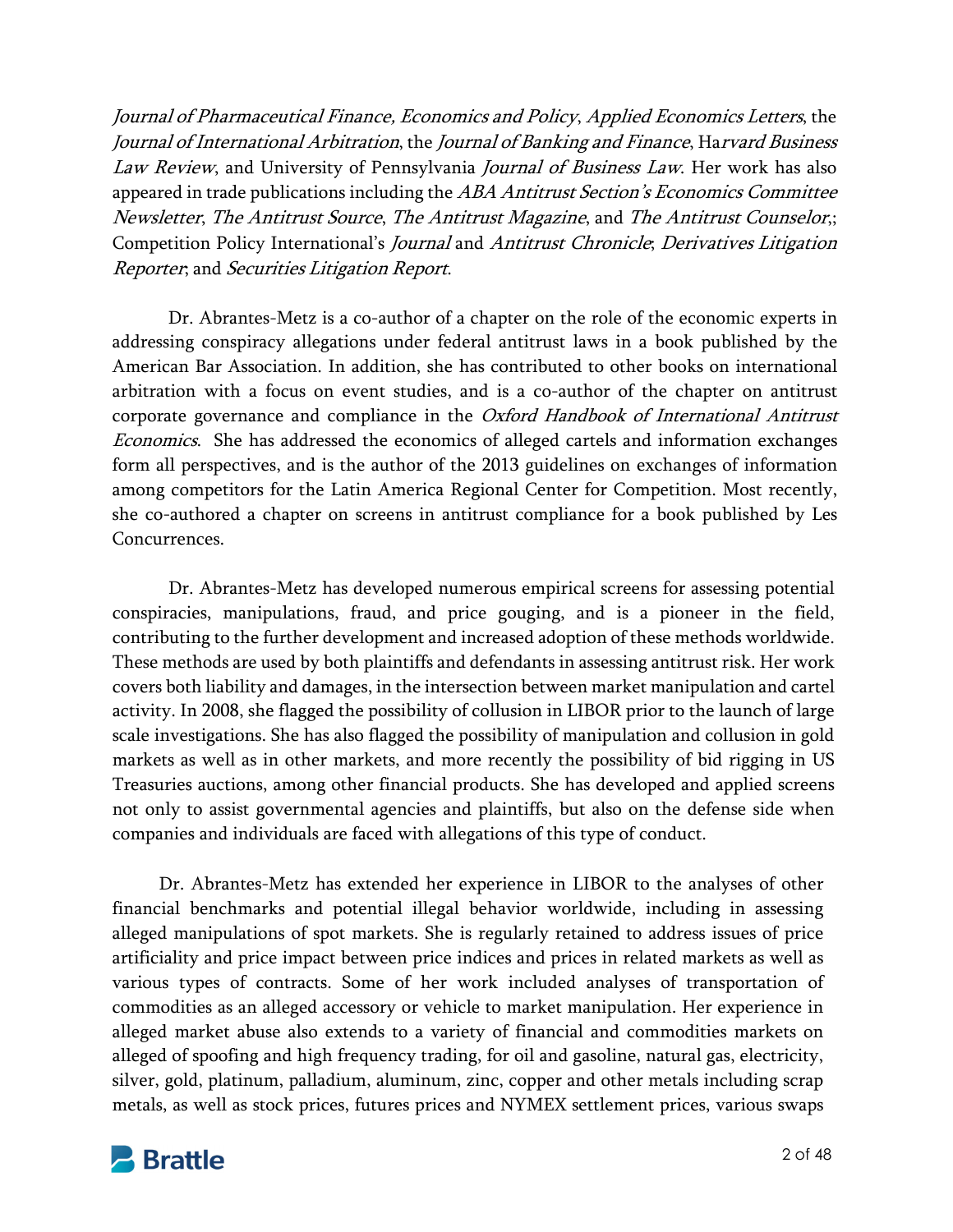and options, credit default swaps, foreign exchange markets, ISDAfix, US Treasuries, sovereign and supranational bonds, agency municipal bonds, variable rate demand obligations, mortgages, cryptocurrencies, payments systems, mortgage backed-securities, catering, lithium-ion batteries, airlines and other transportation and travel, professional sports, insurance, pharmaceuticals, mortgage foreclosure and evictions, defaults, among others. In addition to her work in this area, Dr. Abrantes-Metz has been asked by regulatory bodies to participate in roundtables on how to reform financial benchmarks worldwide, and has formally advised American and European authorities on this topic. She has also advised public and private institutions on the development and implementation of new financial benchmarks. Dr. Abrantes-Metz has advised competition and other regulatory and securities agencies around the world on the use of empirical screens to detect the possibility of market rigging and fraud in general, on the use of pricing algorithms, and has formally been engaged as an economic expert in related matters by several governmental agencies.

In pharmaceuticals, she co-developed a model to estimate the likelihood of drugs failing and succeeding each of the clinical stages of the Food and Drug Administration, and their expected durations in each of these phases. This model has become one of the most used by industry analysts to assist in valuing pharmaceutical and biotechnology pipelines. More recently, she studied the possibility of collusion in pharmaceutical markets. Her research on pharmaceuticals and on rigging of markets has been discussed in books on how to value pharmaceutical and biotechnology companies, and on publications pertaining to health care, intellectual property and cartels.

Dr. Abrantes-Metz has provided testimony on damages, liability, class certification and plans of allocation for classes, related to alleged bid-rigging, price-fixing and market allocation in various markets, information exchanges, monopolization in generic pharmaceutical markets, pharmaceutical mergers involving horizontal and vertical restraints, market definition, collusion and monopolization involving multisided platforms in various industries including payments systems, healthcare, and airline bookings, the valuation of an energy services provider company, the valuation of expropriated oil services assets, the valuation of stock options and various types of swaps, the valuation of utilities, and breach of contracts due to changes in financial and commodity benchmarks, among others. Her clients include companies as American Airlines and Fannie Mae. Dr. Abrantes-Metz has also provided written and oral testimony as an economic expert for the U.S. Government – The U.S. Federal Energy Regulatory Commission – on BP's manipulation of natural gas markets, leading to a conviction. She is also engaged as an expert witness in other energy markets manipulation matters. Dr.Abrantes-Metz has testified on behalf of Fannie Mae through the Department of Justice on an alleged fraud matter in the market for mortgages foreclosures and evictions, and has also been engaged by the U.S. Federal Trade Commission as an expert witness in a matter involving two multisided platforms owned by Surescripts. She is also an expert to the Commodities Futures Trading Commission, and

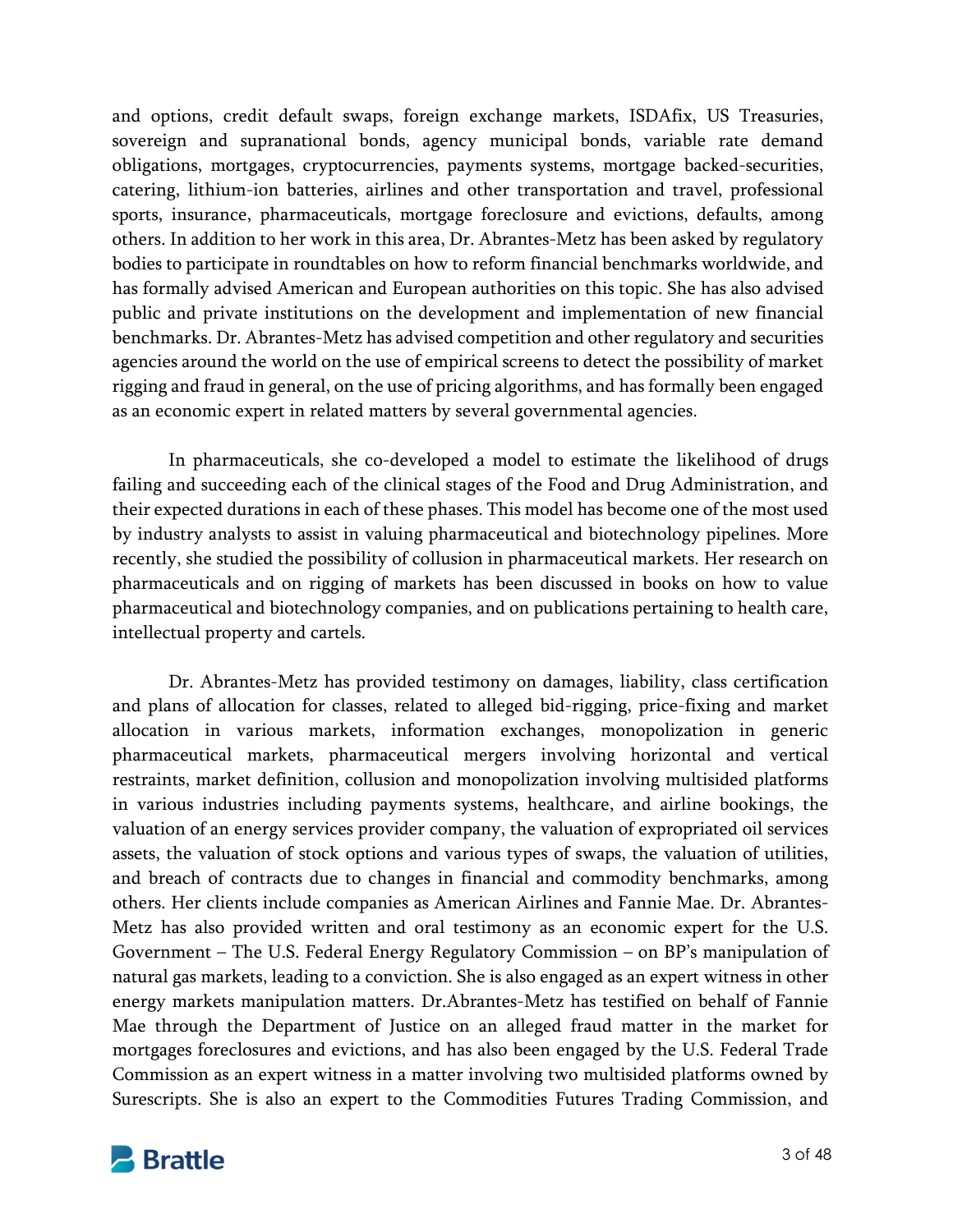various Attorneys General offices. In addition, she consults with numerous other competition authorities around the world. Dr. Abrantes-Metz's work has been cited in decisions by U.S. Federal Courts and by other Courts and Administrative Proceedings. She has testified before such courts and in jury trials, as well as in international arbitration and contractual disputes settings, in Europe, Brazil, Canada and the United States, both in English and in Portuguese. Dr. Abrantes-Metz has been a signatory to Amicus Briefs submitted to the U.S. Supreme Court. In addition, Dr. Abrantes-Metz has undertaken pro bono consulting work assisting counsel on behalf of children with special needs, when estimating damages and settlement amounts in various matters in the state of New York.

Rosa Abrantes-Metz holds a Ph.D. and a Masters in Economics from the University of Chicago. She also holds a Masters in Economics from the Universitat Pompeu Fabra in Barcelona, Spain, and a *Licenciatura* in Economics from Universidade Católica Portuguesa. She is has been selected as a *Who's Who* of Competition Lawyers & Economists every year since 2009.

# **PROFESSIONAL EXPERIENCE**

2020–Present The Brattle Group Principal & Co-Chair Global Antitrust and Competition

## 2011–2020 Global Economics Group & Market Platform Dynamics

Managing Director & Principal

# 2007–2011 LECG

Principal

## 2004–2007 NERA Economic Consulting

Senior Consultant, Consultant

# 2002–2004 Federal Trade Commission, Bureau of Economics

Economist

2001 RCF Economic and Financial Consulting, Inc. Part-time Consultant (June–October)

2001 Board of Governors of the Federal Reserve System Spring Associate (February–June)

1998 Banco Bozano Simonsen - Rio de Janeiro, Brazil Summer Associate (June–October)

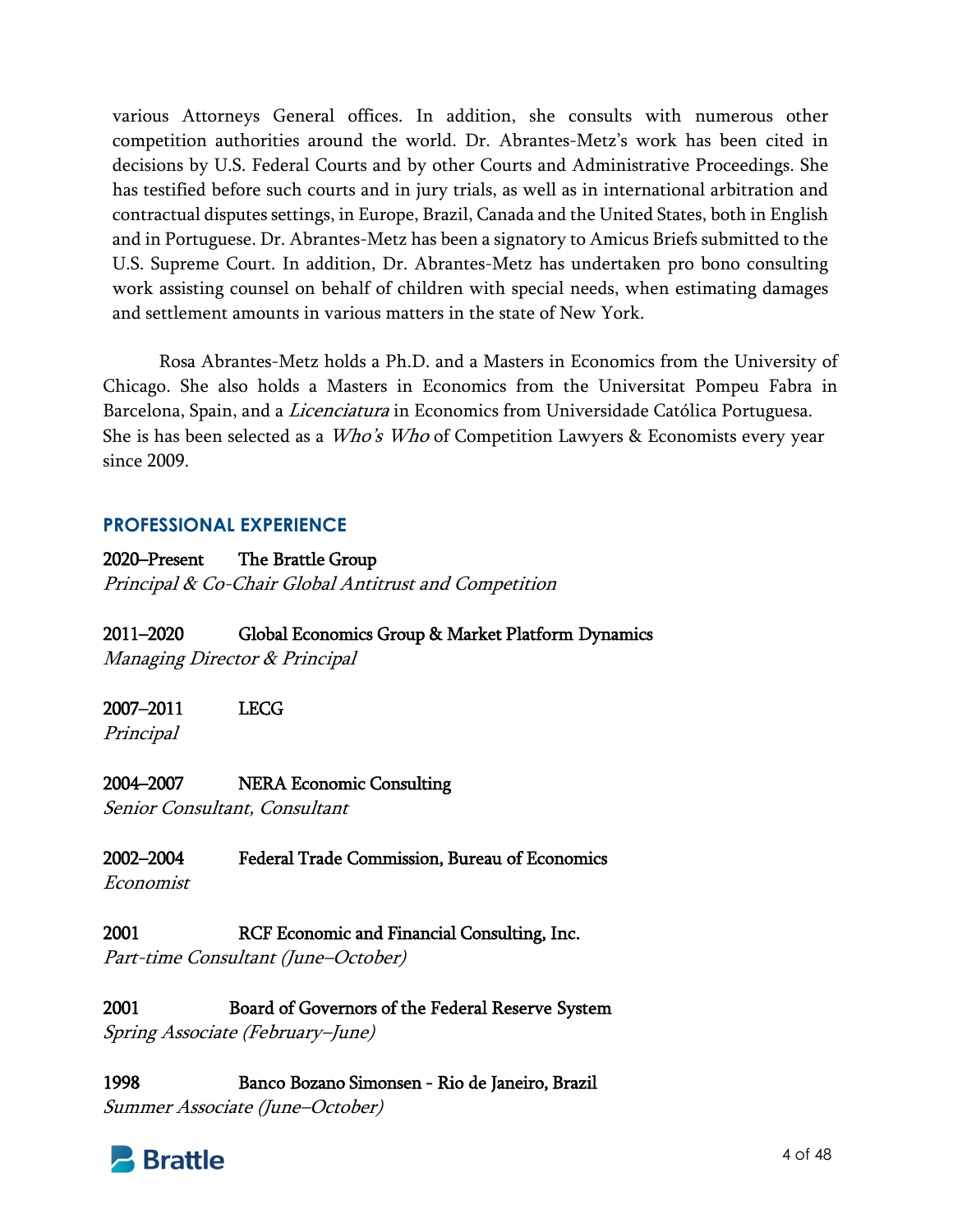#### **Teaching & Research Positions**

2009–2020 New York University, Leonard N. Stern School of Business Adjunct Associate Professor – Department of Economics Visiting Scholar

#### 1998–2001 University of Chicago, Department of Economics

Lecturer for Honors Econometrics Teaching Assistant for Graduate Econometrics and Macroeconomics

1992–1995 Universidade Católica Portuguesa, Lisbon, Portugal Research Assistant Instructor and Teaching Assistant, Lecturer

#### **OTHER ACADEMIC AND AGENCY AFFILIATIONS**

2011–2018 World Bank Senior Competition Policy Affiliated Expert Consultant for Special Projects

2004–2008 Federal Trade Commission, Bureau of Economics

Consultant for Special Projects

2007–2009 Suffolk University, Sawyer Business School Board of Advisors – Department of Accounting

#### **EDUCATION**

University of Chicago PhD in Economics MA in Economics

Universitat Pompeu Fabra, Barcelona, Spain MA in Economics (with High Honors)

Universidade Nova de Lisboa, Lisbon, Portugal Completed First Year Ph.D. Program Course Work in Economics

Universidade Católica Portuguesa, Lisbon, Portugal Licenciatura in Economics (Magna Cum Laude) Second highest average among all graduating students

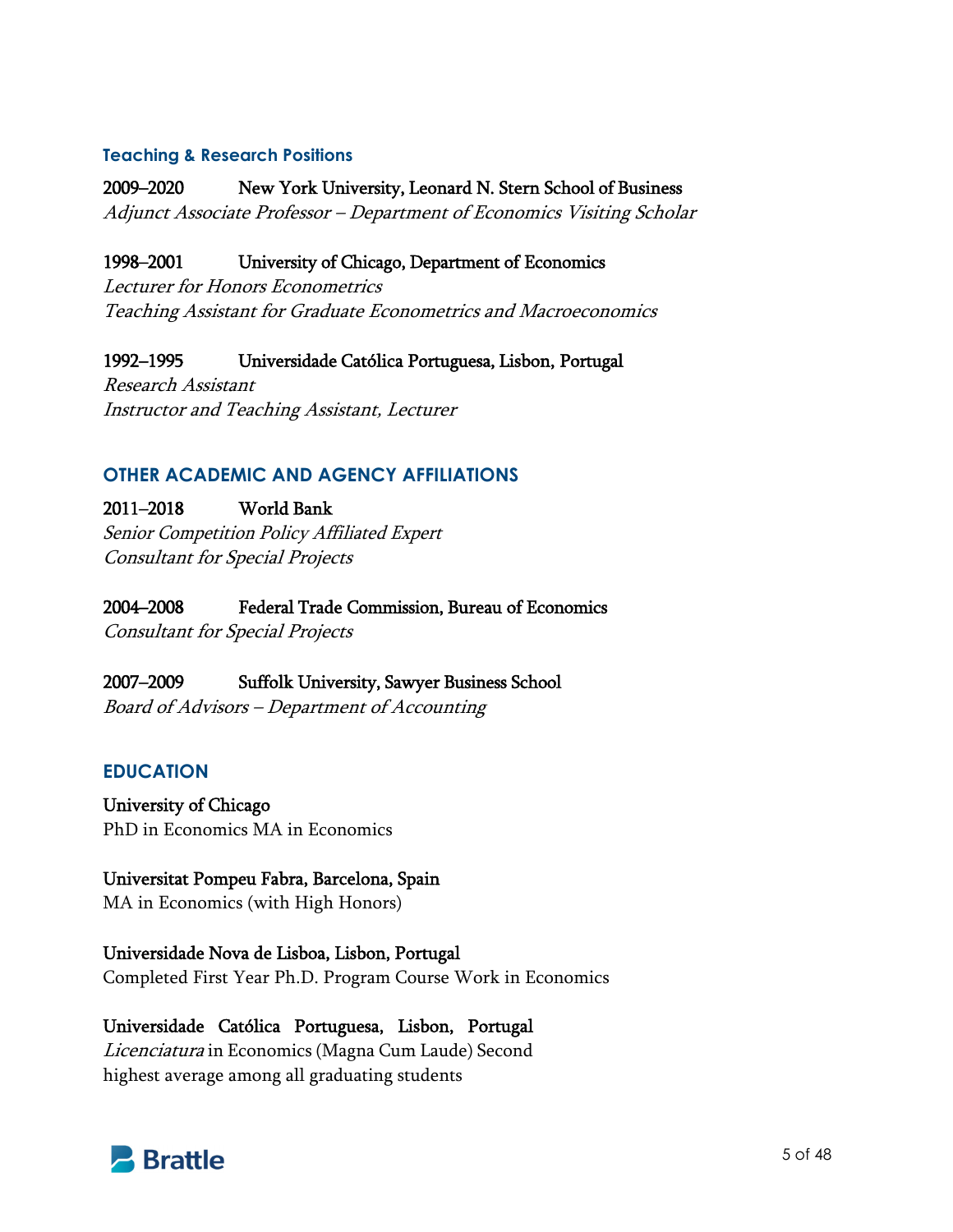# **REPRESENTATIVE MATTERS**

#### **Multisided Platforms, Antitrust and Regulation**

- Causation and Damages Involving Multisided Platforms. Conducted analyses and testimony related monopolization, collusion, market definition, predatory pricing, damages, causation and liability, in industries such as financial and derivatives markets, payments systems, hotel bookings, air travel services and transportation, and health care markets. This work included deposition and trial testimony on behalf of US Airways (American Airlines) in US Airways v. Sabre, deposition on behalf of the US Federal Trade Commission in FTC v Surescripts, and deposition in other non-public multisided platform matters.
- **The Economics and Regulation of the Portuguese Retail Payments System.** Co-authored report analyzing how the Portuguese payment system operates and how regulatory interventions, especially those involving controls, would likely affect the interest of the various stakeholders in the system including consumers, merchants, banks, schemes, and infrastructure providers.
- Network Effects in Payment Systems. Co-authored report on the evolution of a Portuguese payment system and the strength of its network effects.
- Alleged Conspiracy in Multisided Platforms Markets. Provided expert testimony on market definition and collusion on an alleged cartel by major financial institutions in a market involving multisided platforms.

#### **Other Conspiracies, Monopolization, Competition, Oil & Gasoline, Pharmaceuticals and Health Care, and Other General Antitrust Matters**

- Amicus Brief. Brief of Amici Curiae Economists in Support of Petitioners, National Collegiate Athletic Association v. Shawne Alston, U.S. Supreme Court, 2020.
- **Amicus Brief.** Brief of Amici Curiae Economists in Support of Petitioners, National Football League v. Ninth Inning, U.S. Supreme Court, 2020.
- Alleged Conspiracy in Catering. Provided expert testimony on an alleged cartel case involving price-fixing, bid-rigging and market allocation in catering. Developed numerous empirical approaches to address materiality and likelihood of such behaviors, and to address the alleged exchange of information among competitors. Estimated alleged overcharges.
- Alleged WTI Futures Manipulation on April 20, 2020. Conducted numerous economic analyses to address transportation and storage capacity, algorithmic mal-function and

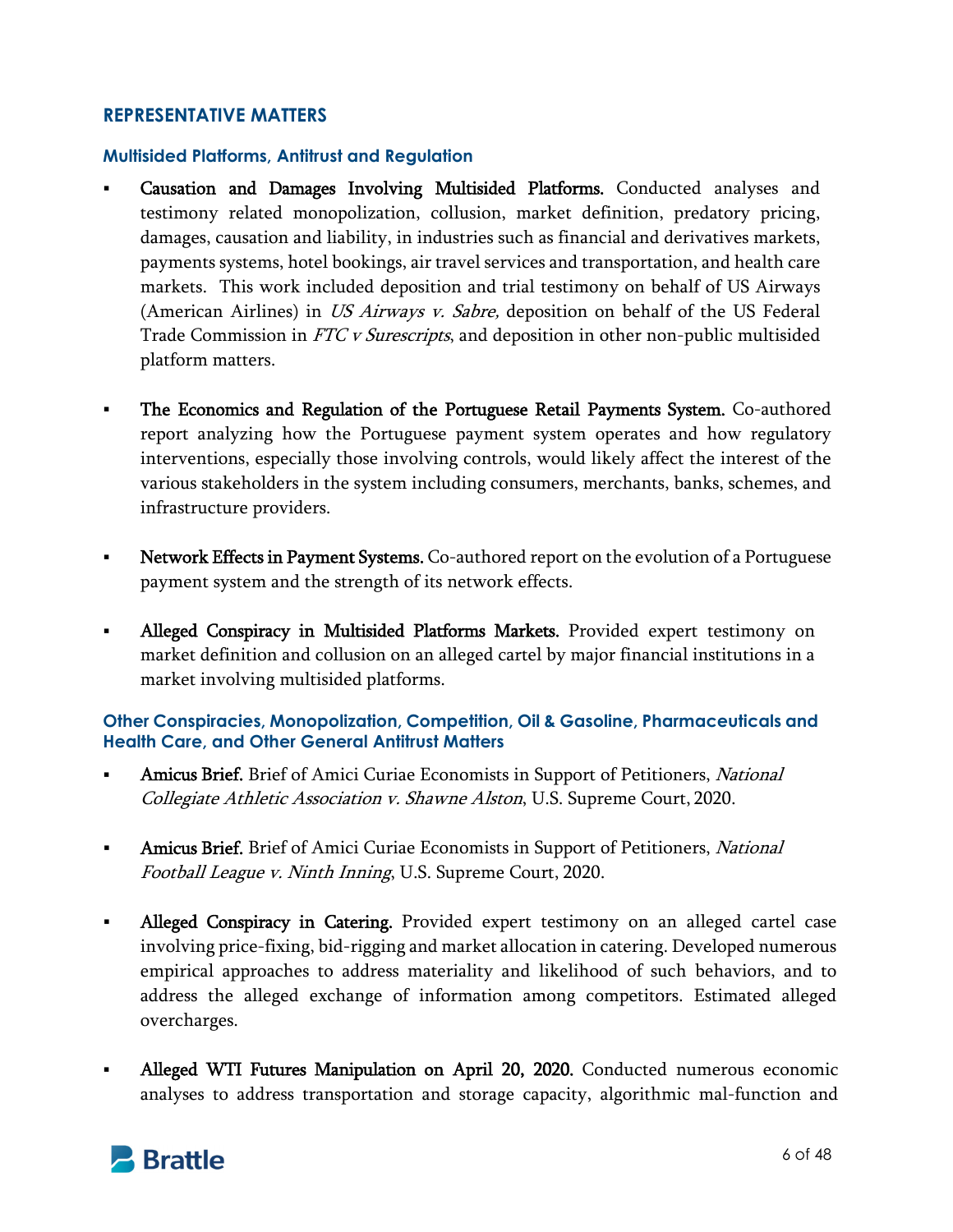market manipulation of the NYMEX WTI crude oil futures settlement price on April 20, 2020, which took a negative value.

- Class Certification in Lithium Ion Batteries. Provided testimony on class certification in the LIB market, and on the likelihood of collusion and likely market price effect.
- Class Actions Certification and Price-Fixing. Addressed class certification using various empirical methods to determine similarity of effects across consumers allegedly belonging to classes in price-fixing conspiracies in various financial and commodities markets.
- Alleged Collusion and Analysis of Information Exchanges in Food Markets. Developed economic analyses to assess the relevance of information exchanges among competitors and their impact on food markets overall.
- Alleged Manipulation and Collusion in Gasoline Spot Markets in Specific U.S. Regions. Expert testimony on collusion and manipulation in a regional US market involving a benchmark price and other collusive conduct. Estimation of price artificiality.
- Alleged Manipulation and Collusion in Bond Derivatives Markets. Expert testimony on collusion and manipulation of a large bond derivative market.
- Alleged Conspiracies and Manipulations of Oil Prices Platts Indices. Developed empirical approaches to determine whether there was evidence of a material impact of an alleged conspiracy and manipulation of the Platts WTI Index and Brent crude oil prices, for both spot and futures markets. Studied trading data across all market players to address price materiality, causation, market power and possible motive. Studied other related commodities and markets. Calculated illegal profits and damages.
- **Monopolization in Generic Pharmaceuticals.** Testimony submitted to the International Trade Commission on monopolization, damages and welfare loss related to market exclusion of competitor generics.
- Alleged Conspiracy among Business Partners. Developed an innovative approach to detect collusion based on survey data. Studied whether the patterns of responses to a survey by business partners of a major financial institution were indicative of collusion and identified suspects, later confirmed by internal records.
- Guidelines on Exchanges of Information among Competitors. Authored the guidelines on best practices for exchanges of information among competitors for Central and South American countries.

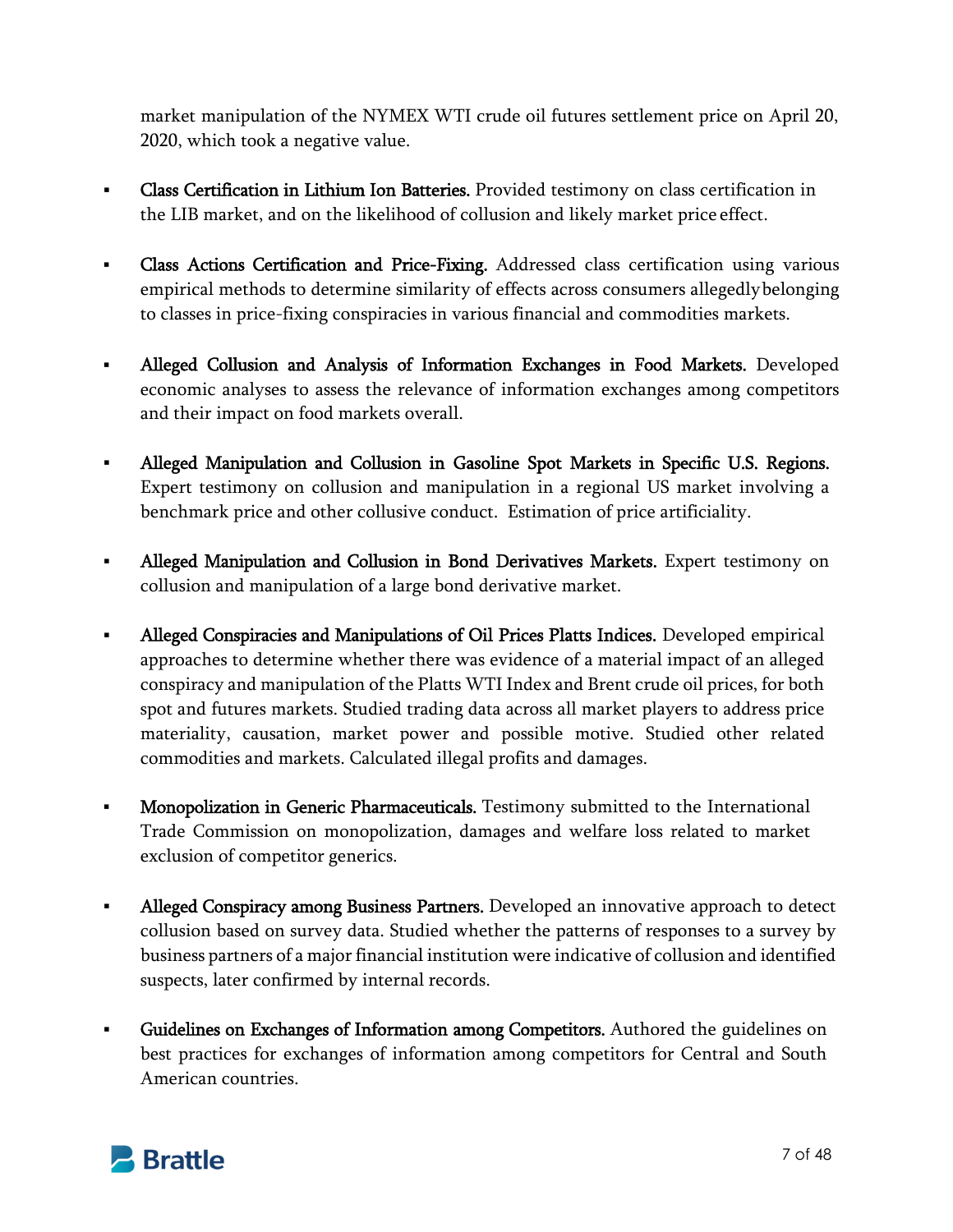- **Collusion Detection in Oil and Gasoline Markets.** Developed empirical screens to detect conspiracies in gasoline. Applied screens to the US retail and wholesale data. Contributed to the FTC's gasoline monitoring program. Work performed as an FTC economist.
- Analyses of Potential Collusion in Liquefied Natural Gas Markets. Developed empirical and structural screens to detect possible collusion in regional liquefied natural gas markets around the world.
- **Mergers and Acquisitions in Oil and Gasoline Markets.** Developed empirical analyses to access market behavior post mergers as an FTC economist. Developed and implemented empirical analyses to assist in merger evaluation both as an FTC economist and on behalf of the merging parties.
- Training of Competition Authorities on Cartel Detection. Trained Competition Authorities around the world on how to detect collusion through screening and advised on how to enhance anti-cartel antitrust policies. Training also involved the development of but-for models for prices and the estimation of overcharges.
- **International Bid-Rigging.** Developed economic and empirical analyses to flag likely ongoing bid-rigging in multiple international markets on behalf of competition authorities around the world.
- Estimation of Exposed Population and Brand Name Drug Sales. Built models to estimate exposed population to a disease of interest and relevant drug sales on behalf of an insurance company in order to access validity of claims submitted due to adverse effects allegedly caused by the drug.
- Analysis of Pharmaceutical Merger involving Vertical Restraints. Expert report on vertical restraints related to an acquisition of major wholesalers by the national association of pharmacies in Europe. Report focused on tying, bundling and exchanges of information.
- Mergers and Acquisitions in Pharmaceuticals. Worked on numerous mergers in the pharmaceutical and biotech industries and addressed potential anticompetitive effects. Work performed both as an FTC economist and as an economic consultant on behalf of merging or acquired parties.
- **Competitive Dynamics in Consumer Products.** Empirical analyses of competition in brickand-mortar and online for various consumer products.
- **Brand Name vs. Generic Pharmaceutical Drugs.** Estimated the effect of generic entry on price, volume and market shares of branded drugs in specific therapeutic areas. Used

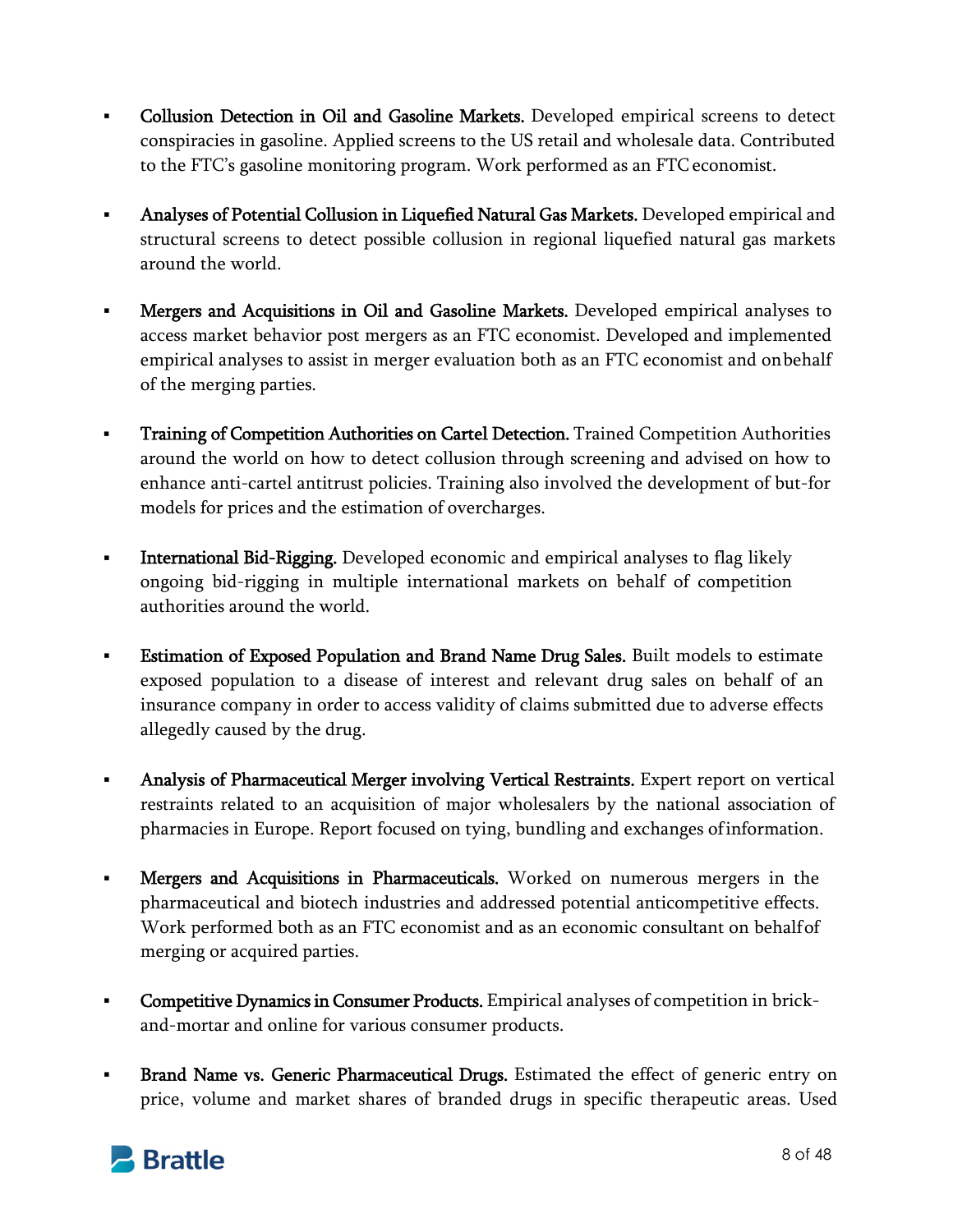findings to estimate the but-for scenario absent generic entry. Estimated alleged damages.

- **Material Adverse Change in Connection with Acquisitions.** Determined the materiality of a disclosure on the existence of a price-fixing conspiracy sometime in the past in the aspartame market, prior to the relevant acquisition, and which could have affected the later decision to acquire the company.
- **Merger in the Poultry Industry in Brazil.** Co-authored and submitted an expert report on the estimation of the elasticities of demand across products in the same relevant market in a consummated acquisition in the Brazilian poultry industry. Estimated efficiency gains and price changes due to the acquisition.
- **Mergers and Acquisitions in the Waste Management Industry in Portugal.** Report on likely pro and anticompetitive effects of a specific acquisition raising both horizontal and vertical concerns.
- **Daily Gasoline Pricing Forecast.** Developed an econometric model on behalf of a major oil company to predict daily gasoline prices for all of its competitors at the terminal level, and across all of its terminals in the United States. The model significantly improved analysts' forecasts and assisted daily pricing decisions.
- **Trends and Cycles in Gasoline Prices.** Decomposed movements in gasoline prices between long-run and short-run components, across 365 cities in the United States, in order to study interconnections across various regional markets. Work performed as an FTC economist.
- **Spectral Test for Mergers and Acquisitions.** Developed a new statistical test in the frequency domain and applied it to antitrust market definition in gasoline markets. This test was later used for other applications including in financial markets. Work performed as an FTC economist.
- **Prediction of Hart-Scott-Rodino Filings.** Developed econometric models to predict HSR filings as a function of major economic indicators. Work performed as an FTC economist.
- Estimation of the Likelihood of Success and Duration of Drugs in Clinical Stages. Codeveloped a duration model to estimate the likelihood of success and failure of drugs in each of the clinical stages of the Food and Drug Administration, as a function of various drugs characteristics. The model also estimates the expected duration for each of the drugs based on the same characteristics. Model informs mergers and acquisitions, intellectual property and valuation. Used as supporting evidence in FTC decisions such as in the Genzyme Corporation / Novazyme Pharmaceuticals, Inc., 2003 merger. Work performed

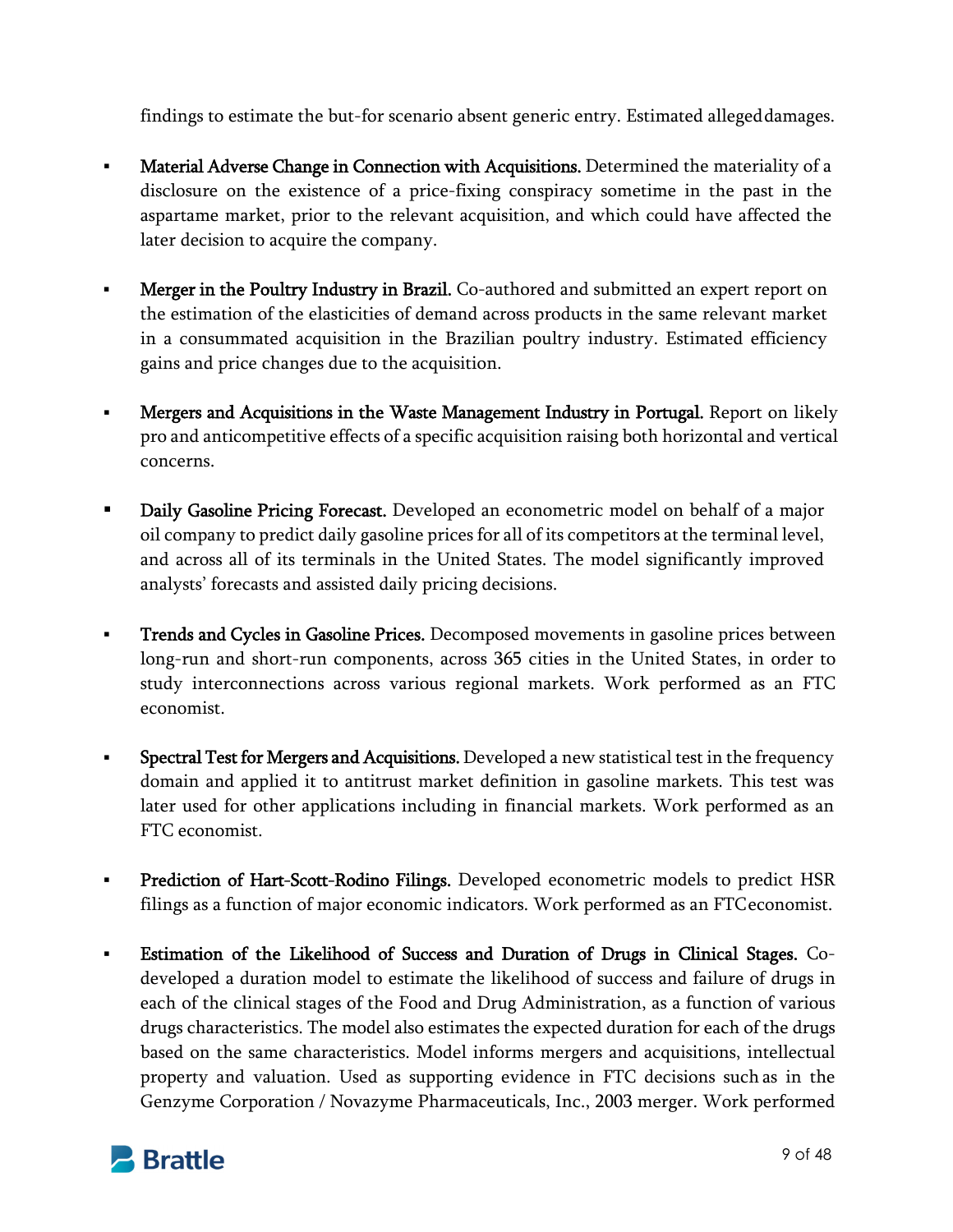as an FTC economist and as an economic consultant.

- **Mergers and Acquisitions in Other Areas.** Worked on mergers and acquisitions in various other industries such as sporting goods, cable television, boats, railroads, appliances, supermarkets, and real estate.
- Collusion in Health Care Markets. Worked on screening health care markets to flag possible collusion among various health care providers.
- **Health Care Costs and Innovation.** Developed a new econometric approach to estimate the contribution of technological progress to the increase in health care expenditures in the United States over the last four decades.
- **Benefits of Health Care Spending.** Developed simple econometric models to assist in determining if countries spending more on health care also experience greater health benefits from such spending.

## **Securities, Valuation, Risk Assessment, Financial Regulation, Other Conspiracies and Antitrust involving Financial Markets, and Manipulations and Fraud in Financial and Commodities Markets**

- USD LIBOR Conspiracy and Manipulation. Research assisted in the launching of investigations around the world. Subsequently analyzed liability and estimated damages for various securities benchmarked against USD LIBOR on behalf of large institutional investors and governmental agencies in the United States and abroad.
- Natural Gas Manipulation by Total. Expert testimony on behalf of the Federal Energy Regulatory Commission. Developed various empirical approaches to assist in addressing intent, causation, and artificiality, consistent with Total's traders' manipulation in natural gas markets in several regions in the United States.
- Natural Gas Manipulation by BP. Expert testimony on behalf of the Federal Energy Regulatory Commission. Developed various empirical approaches to assist in addressing intent, causation, and artificiality, consistent with BP's manipulation in natural gas markets in 2008. BP was found guilty of such conduct. Deposition and testimony at hearing. Decisions refer to Abrantes-Metz' testimony approximately 150 times all together.
- Fraud in Services Provided on Mortgages Foreclosures and Evictions. Written testimony on behalf of Fannie Mae and the U.S. Department of Justice. Developed various empirical approaches to address liability and damages due to alleged overpricing of service providers in the market for mortgages foreclosures and evictions for a decade.

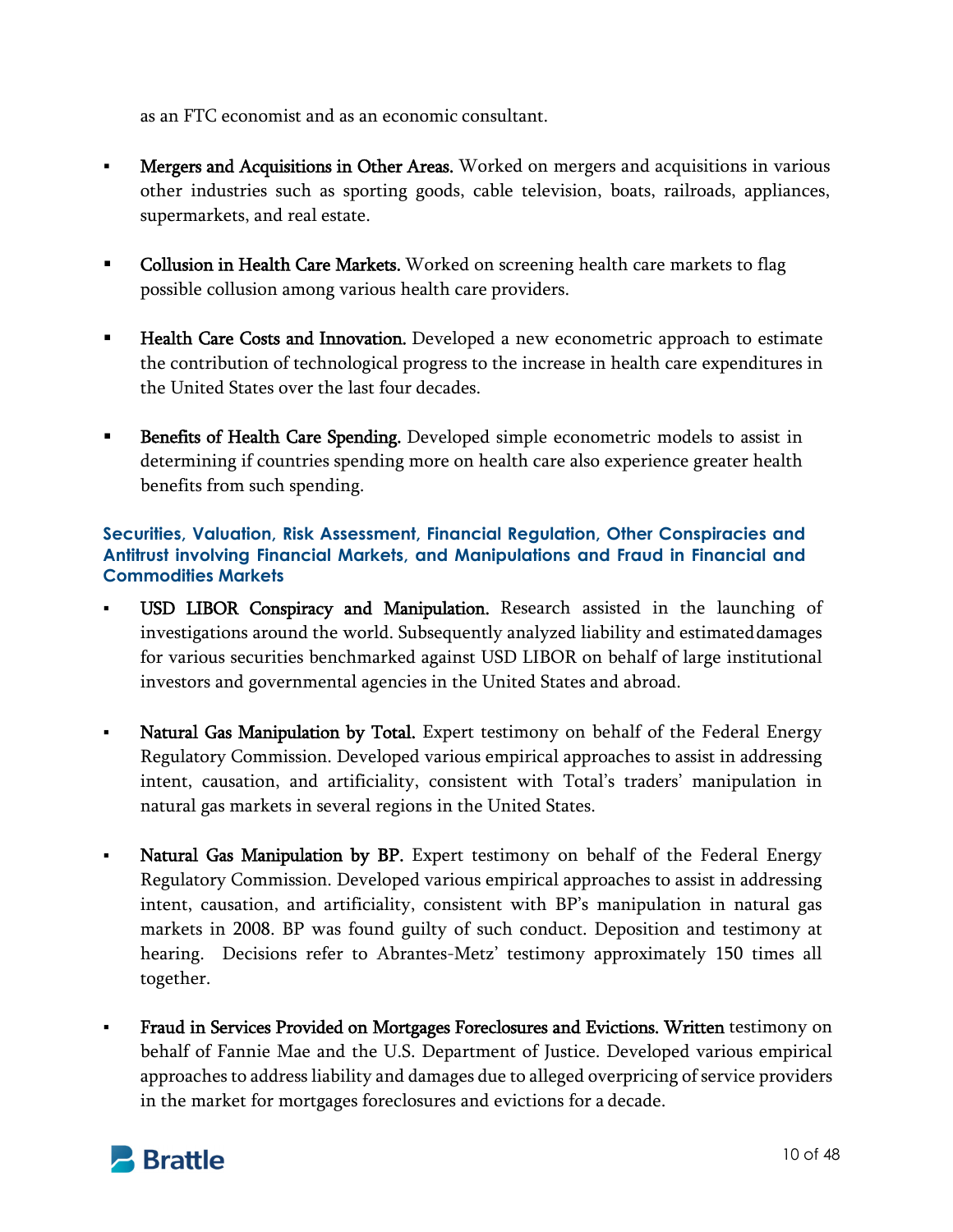- **Manipulation of Cryptocurrencies.** Analyses of alleged collusion, manipulation and fraud potentially involving various cryptocurrencies.
- Reform of LIBOR and Other Financial Benchmarks. Advised regulatory agencies around the world on methodology, governance, regulation, transition and implementation of reforms of key financial benchmarks worldwide.
- **Design and Implementation of New Financial Benchmarks.** Advised private companies interested in developing and implementing new financial benchmarks.
- Manipulations and Conspiracies of other (besides USD LIBOR) Financial Benchmarks including Euribor, Yen LIBOR, TIBOR, ISDAfix, Foreign Exchange WM/Reuters Fixing and FX Futures, Platts Brent and WTI Oil Benchmarks, and US Treasuries Futures. Worked on manipulations and conspiracies of most major financial benchmarks, auction settings, bond issuance, and secondary markets for various bond types currently under investigation around the world.
- Manipulations and Conspiracies in Precious and Non-Precious Metals Benchmarks for Sport Prices. Developed numerous empirical and structural analyses to address collusion and manipulation for precious and non-precious metals benchmarks including LBMA gold and silver, platinum and palladium, aluminum, zinc and copper, assisting in the launching of investigations worldwide.
- Metals Prices Artificiality due to Unwarranted Increased Warehousing. Worked on manipulations and conspiracies in various metals markets involving alleged squeezes in metals markets due to unwarranted increased warehousing inventories. These included London Metal Exchange warehousing disruptions on Aluminum, Zinc, Copper, among others. Developed empirical approaches to assist in addressing causation, artificiality, intent, and likelihood of collusion and damages.
- Collusion and Manipulation of U.S. Treasuries Auctions. Developed empirical and economic analyses to detect possible bid rigging in U.S. Treasuries auctions and its effect on the secondary, when issued and futures markets.
- Collusion, Manipulation and Fraud in Specific Bond Markets including SSA bonds, Agencies bonds, Variable Rate Demand Obligations, and others. Developed empirical and other economic analyses to detect possible rigging in bonds markets around the world as the expert economist for competition authorities.
- Collusion and Manipulation involving Spoofing in Spot and Futures Markets for Various

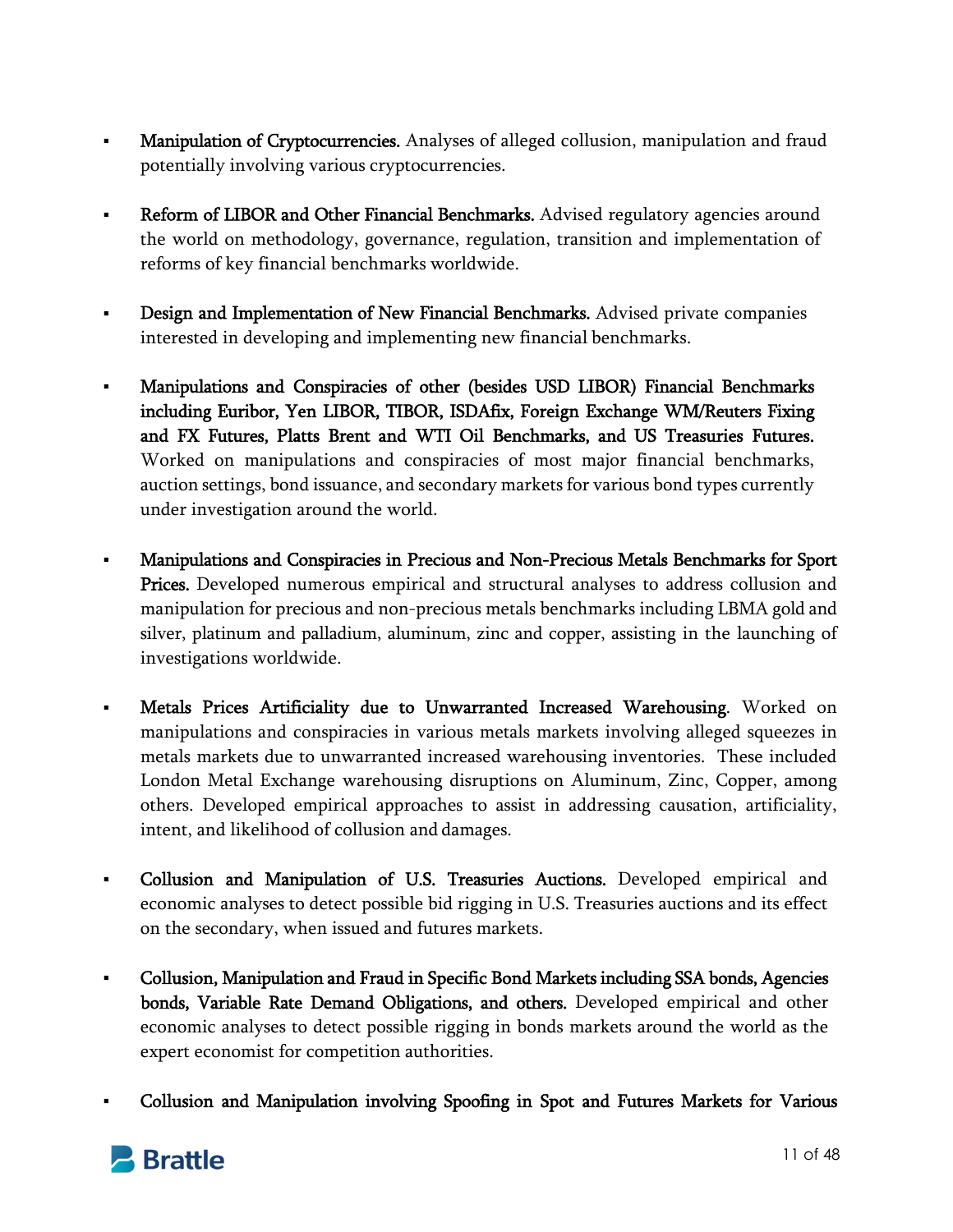Commodities. Developed empirical analyses to assist in the detection and identification of spoofing in commodities markets and estimate damages.

- Analyses and Testimony of Liability and Damages Assessment in Alleged Breach of Contract Due to Change in Commodities Benchmark for Scrap Metal. Developed empirical and economic analyses to address the impact on transactions due to a change in scrap metal index underlying contracts. Testified on behalf of defendant in arbitration.
- Collusion and Manipulation of Volatility Indices (VIX). Developed empirical analyses consistent with collusion, manipulation and artificiality in the VIX Settlement Procedure.
- Manipulations of Stock Prices. Developed empirical approaches to determine whether an alleged revenue management episode in the computer industry materially affected the stock price of the company.
- Alleged Manipulations of Hedge Funds Accounts. Developed empirical approaches to estimate the likelihood that the observed patterns in trading and in profits by a specific trader were the result of a manipulation to maximize profits of specific accounts to the detriment of others.
- Alleged Conspiracy between Brokers and Dealers of Major Financial Institutions. Estimated but-for transaction prices in an alleged conspiracy between brokers and dealers of a major financial institution. Evaluated execution quality when compared to unsuspected benchmarks. Estimated allegedly illegal profits and consumers' disadvantage. Developed analyses of liability.
- Commodities Futures Contracts Alleged Manipulations. Developed empirical approaches to determine whether commodities futures prices of various precious metals were manipulated. Defined relevant markets, estimated price artificiality, addressed causation and market power. Studied floor and electronic trading, and where price discovery took place. Linked analyses to cash markets and related commodities. Estimated but-for trading, allegedly illegal profits, and potential damages.
- Profitability Analyses of Special Purpose Vehicles. Developed empirical analysis to estimate the profitability of various Special Purpose Vehicles after extracting the effects of taxes and other benefits, in comparison with foreign investments.
- Alleged Fraud Related to Delivery Delay of Shorted Securities. Conducted empirical analyses to assist in determining whether defendant's conduct was consistent with SEC's allegations of purposed delay in delivering shorted securities to profit from illicit additional interest earned.

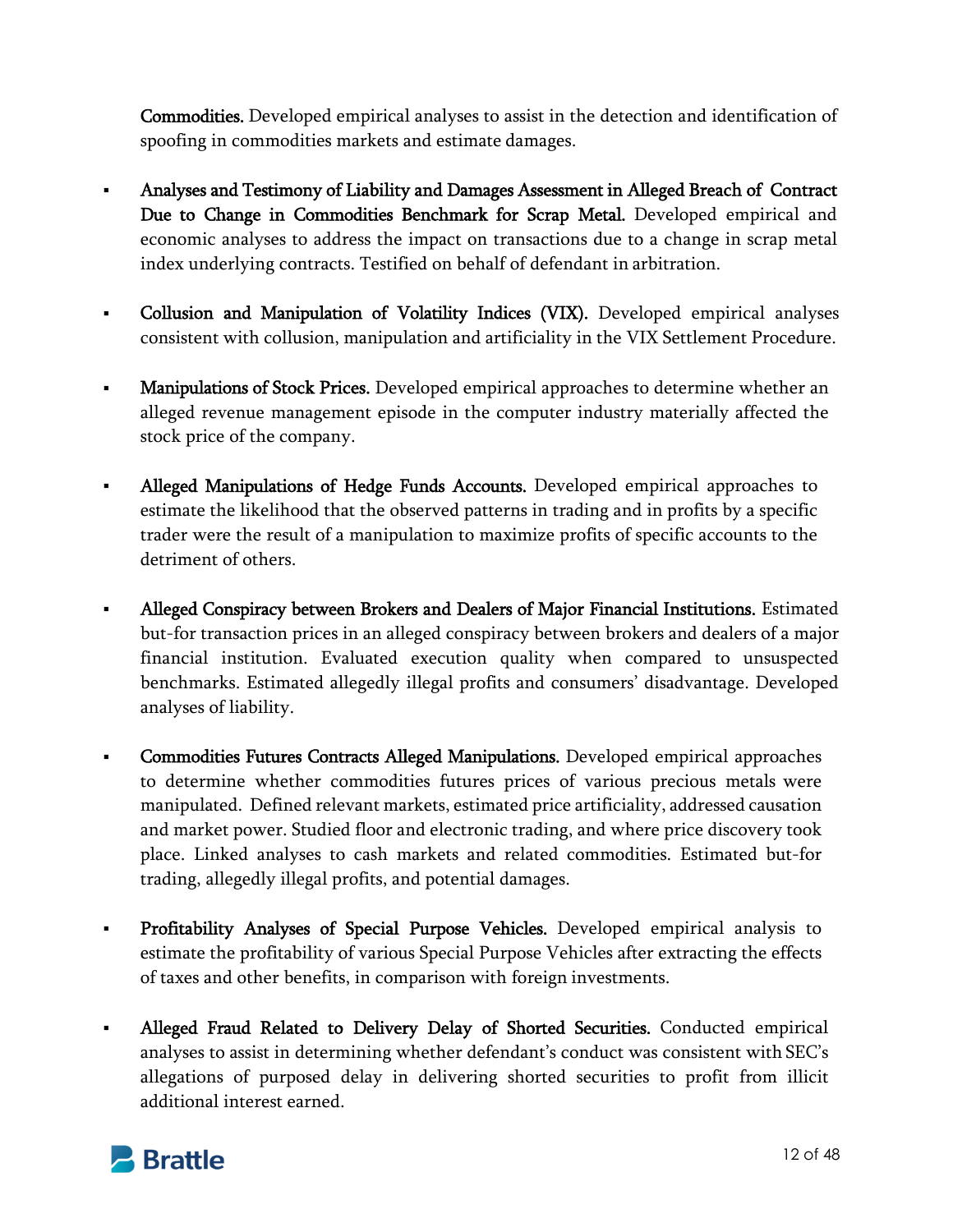- Credit Ratings and Risk. Analyzed the evolution of structured finance ratings during the eruption of the recent financial crisis in the United States. Timed these changes with various measures of increased risk in the market and disclosures of exposures to this risk by major financial institutions.
- Valuation of Structured Finance Securities during the 2007-2009 Financial Crisis. Analyzed econometric models and assumptions used to value structured finance securities, namely RMBS and CDOs, during the eruption of the financial crisis. Evaluated models' sensitivities to stress scenarios and calibrations. Developed models for RMBS expected cumulative losses based on corporate default models, and tested model implications on mortgages correlations, crossed-pool correlations, and volatility of house price growth and of cumulative losses against actual and forecasted data.
- Risk Assessment in the Financial Crisis. Developed and implemented a sophisticated Markov Regime Switching Model to identify the evolution of risk in ABX indices from 2007 through 2009, which allowed for five different states of variable intensity and volatility. Applied various measures of relative risk in the literature to the financial crisis to assist in determine how early was subprime risk identifiable by the market.
- Analysis of Disclosures during the Subprime Mortgages Crisis. Matched companies' disclosures of information related to the exposure of particular assets to the evolution of risk in the market place to assist in determining whether public disclosures were timely made.
- Valuation of Expropriated Assets in the Oil Industry. Provided testimony on an international arbitration matter on the value of expropriated assets belonging to a publicly traded oil services company with headquarters in Texas, whose assets were expropriated by Venezuela.
- Valuation of Utilities Assets. Provided expert testimony on the valuation of a utilities company, containing a fairness opinion and addressing robustness and appropriateness of various valuation methods employed during a merger and acquisition process. Addressed issues related to material adverse change with respect to the acquisition.
- Valuation in the Pharmaceutical and Biotechonology Industries. Opined on the price offered by a major pharmaceutical company in the acquisition of a leading biotechnology company. Used discounted cash flow models, multiple models and event studies. Assisted in the estimation of the value of the biotechnology R&D pipeline.
- Damages Suffered by Beyond Meat. Expert testimony on damages suffered by Beyond Meat

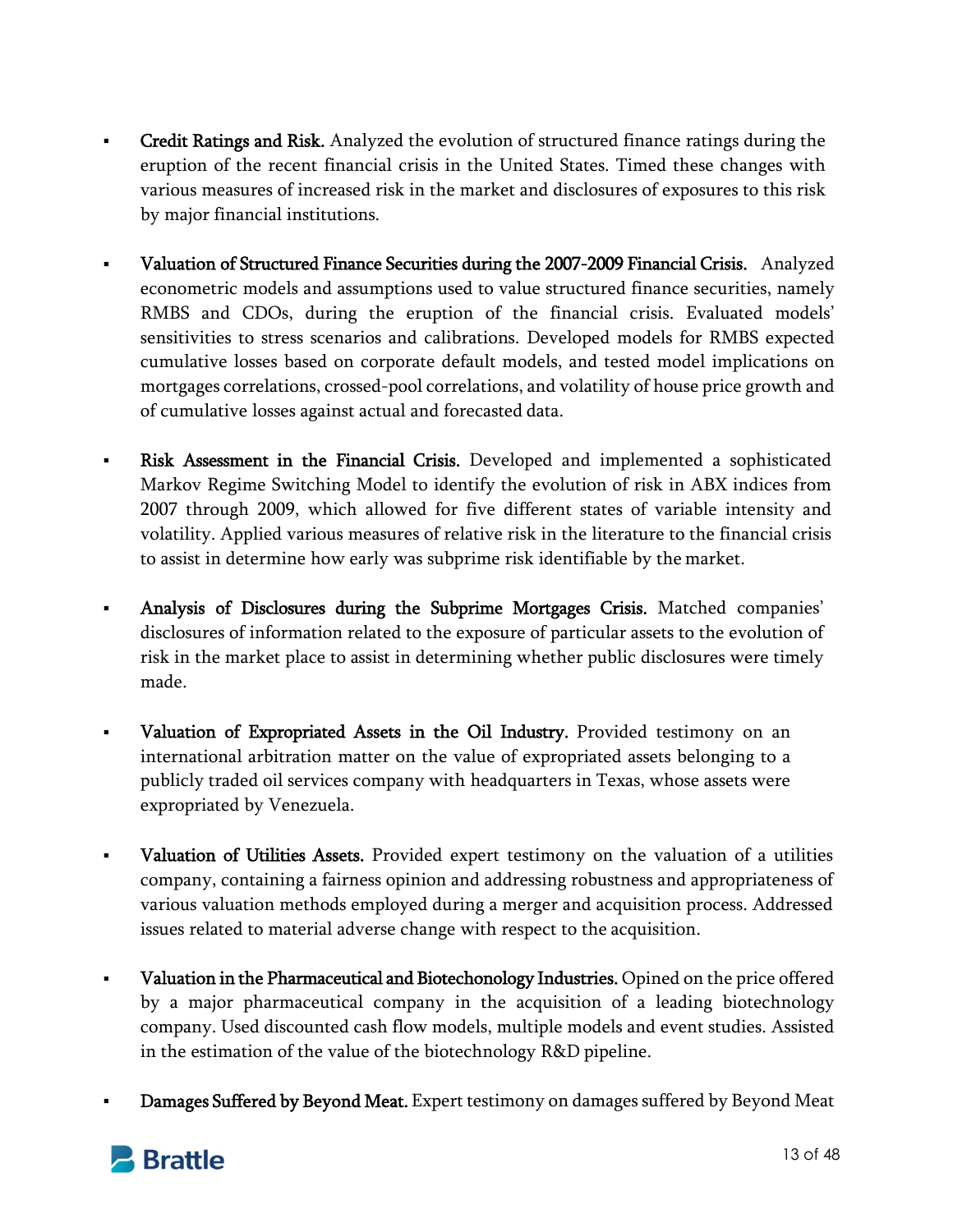due to alleged misinformation spread by main competitor. Analyses included an event study, the pricing of a convertible bond and debt pricing in the context to the Merton model.

- Stock and Indices Options Valuation. Opined on the valuation of stock and indices options by a financial institution in Europe.
- Section 10b-5 Securities Litigation. Used event studies to estimate the effect of alleged fraud on companies' stock prices and the economic value of the effect. Estimated alleged damages.
- Insider Trading. Analyzed the materiality of the gain allegedly obtained through insider trading. Evaluated stock and bond prices reactions to the allegedly private and illegally obtained information. Determined the extent to which such information had previously been known and assimilated by the market.
- **Testing for Market Efficiency.** Implemented a variety of statistical tests for market efficiency of particular securities during the financial crisis and compared results with those prior to the crisis. Assessed and explained changes and the appropriateness of the assumption of market efficiency.
- Analysis of Credit Default Swaps. Analyzed the information content of credit default swaps and to assist in determining the material impact of having only quote data available rather than final transaction prices for market participants in general.
- **Stock Options Backdating and Spring Loading.** Developed various empirical screens to determine whether patterns observed in stock price excess returns related to alleged stock options backdating and spring loading were statistically anomalous. Studied the materiality of these events.
- **Trading in Major Stock Exchanges.** Assisted in determined whether brokers and dealers in a major stock exchange illegally profited from not crossing buying and selling orders. Estimated allegedly illegal profits and consumers' disadvantage.
- **Materiality of Disclosures Related to Conspiracies.** Investigated whether the disclosure of an alleged conspiracy between members of the same industry materially affected stock prices of the companies in the same industry and the transaction price of a merger.
- Material Adverse Change in Connection with Merger Agreements. Determined materiality of the stock price response to information not disclosed prior to an acquisition, information which may have affected the acquisition decision itself had it previously been known.

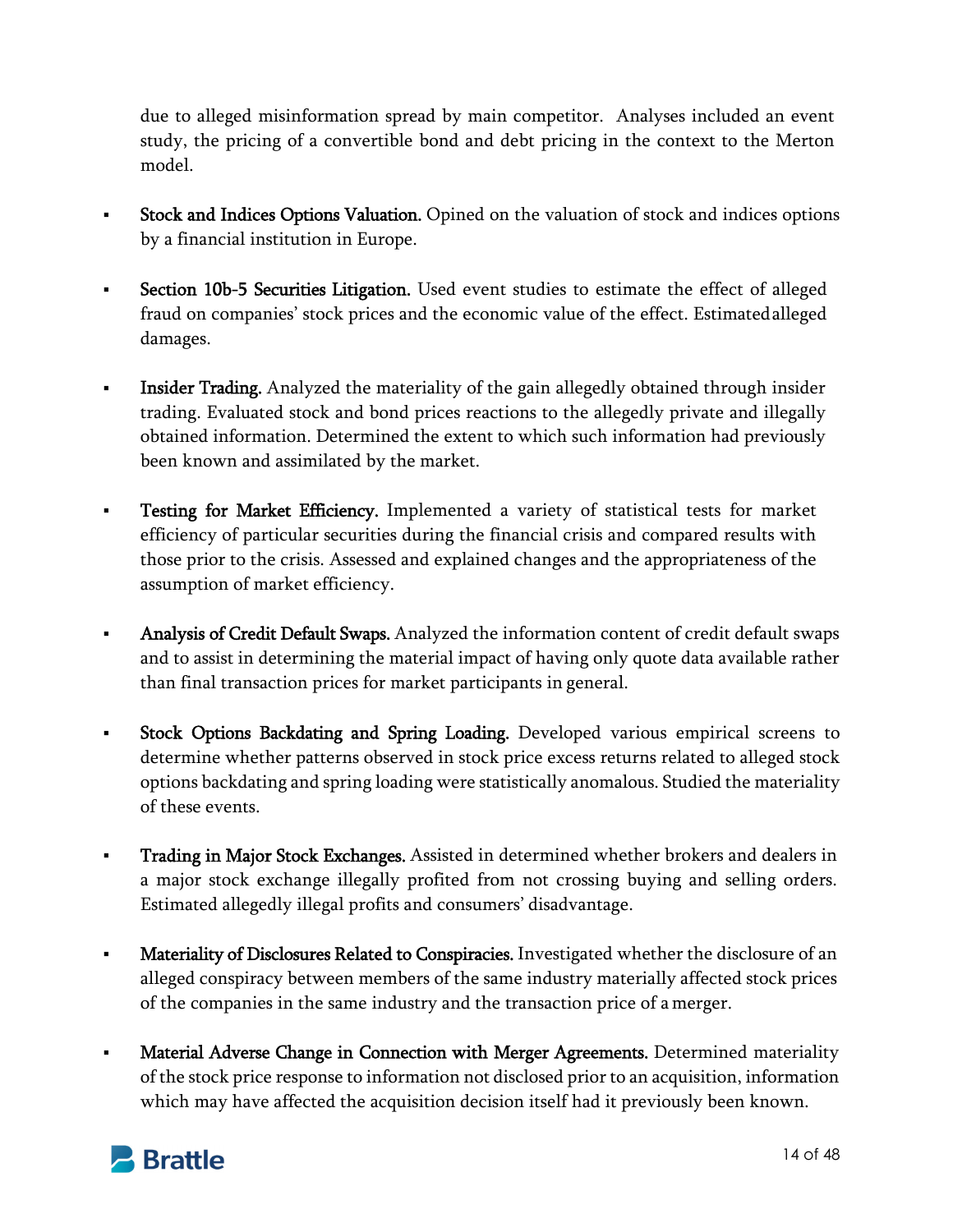#### **Other**

- Diversity of Asset Managers. Co-authored a study to assess the representation of women and racial or ethnic minorities among asset managers used by the top 50 charitable endowments in the United States.
- **Drug Recalls.** Estimated damages associated with the recall of major blockbuster drugs.
- Asbestos. Estimated damages associated with construction workers' exposure to asbestos.
- Macroeconomic Effects of Airport Expansion. Assisted in the estimation of the macroeconomic and sectorial specific impacts of the expansion of the Lisbon airport into the Portuguese economy.
- **Postal Services Modeling.** Developed a new econometric model to predict demand for the United States Postal Service. Model results assisted management on decisions related to pricing and product innovations.
- **Patent infringement in Medical Devices.** Estimated lost profits due to alleged patent infringement in the medical device industry.
- Patent infringement in Pharmaceuticals. Estimated lost profits due to alleged patent infringement in the pharmaceutical industry.

# **PUBLICATIONS AND MANUSCRIPTS**

## **Direct and Indirect Network Effects, Multisided Platforms, Dynamic Competition, Antitrust and Regulation**

"Competitive Dynamics of Online and Brick-and-Mortar Retail Prices," with Mame Maloney, June 2022, forthcoming.

"Understanding the Economics of Platforms," with Michael Cragg, Albert Metz and Minjae Song, American Bar Association, Antitrust Law Section's The Antitrust Magazine, December 2021.

"Competition and Payment Card Interchange Fees: A Brief Note to the OECD Latin American and Caribbean Competition Forum," prepared for Forum presentation, September 2021.

"Collusion and Network Effects: Modeling the Dynamics of Single- and Multisided Platforms," with Albert D. Metz, Working Paper, June 2021.

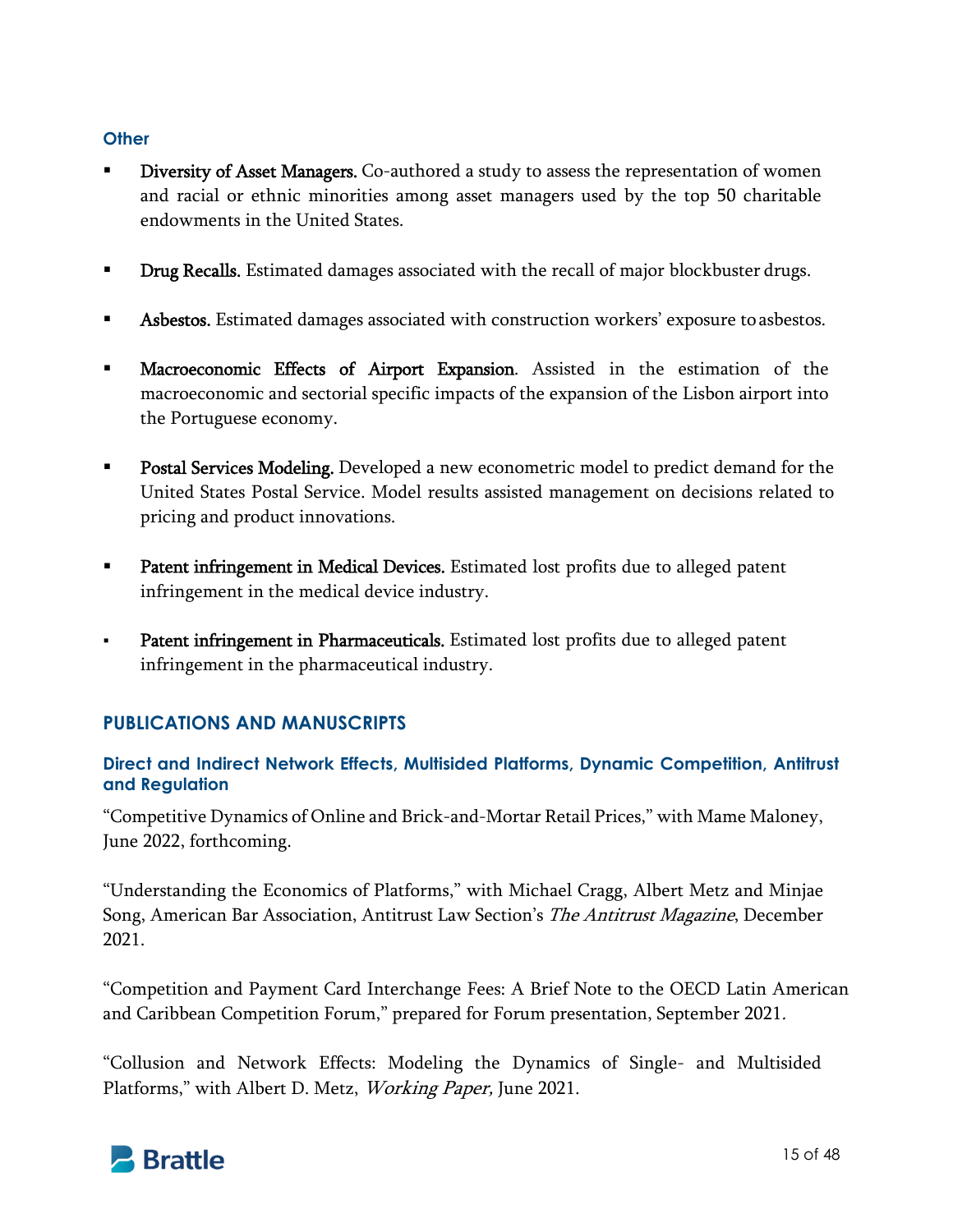"Modeling the Dynamics of Network Entry and Competition Under Single- and Multi-Homing," with Albert D. Metz, Working Paper, June 2021.

"The Dynamics of Single- and Multisided Platform Monopolies," with Albert D. Metz, Working Paper, September 2020.

"Multisided Platforms, Innovation and Regulation," Competition Policy International, Antitrust Chronicle, August 2020.

"The Economics and Regulation of the Portuguese Retail Payments System," with David S. Evans, SIBS, November 2013.

## **Conspiracies, Manipulations, Information Exchanges, Empirical Screens, Pricing Algorithms, Antitrust and Financial Regulation**

"A Note on Screens' Worldwide Adoption and Successes," *OECD Regional Centre for Latin* America, January 2021.

"Pricing Algorithms and Collusion: Is There Clarity on What Corporations may be on the Hook For?" with Albert D. Metz, Competition Policy International, Antitrust Chronicle, November 2020.

"Why Screening is a 'Must Have' Tool for Effective Antitrust Compliance Programs," with Albert D. Metz, Competition Policy International, Antitrust Chronicle, November 2019.

"Pricing Algorithms and Implications for Competition," Competition Policy International, Cartel Column, May 2019.

"The Future of Cartel Deterrence and Detection," with Albert D. Metz, *Competition Policy* International, Antitrust Chronicle, January 2019.

"Can Machine Learning Aid in Cartel Detection?" with Albert D. Metz, Competition Policy International, Antitrust Chronicle, July 2018.

"Recent Financial Sector Conspiracies and Manipulations: How to Prevent Future Similar Conduct?" Competition Policy International, Antitrust Chronicle, June 2016 (1).

"Antitrust Compliance 2.0: The Use of Structural Analysis and Empirical Screens to Detect Collusion and Corruption in Bidding Procurement Processes," with Elizabeth Prewitt, Competition Policy International, Antitrust Chronicle, June 2015 (2).

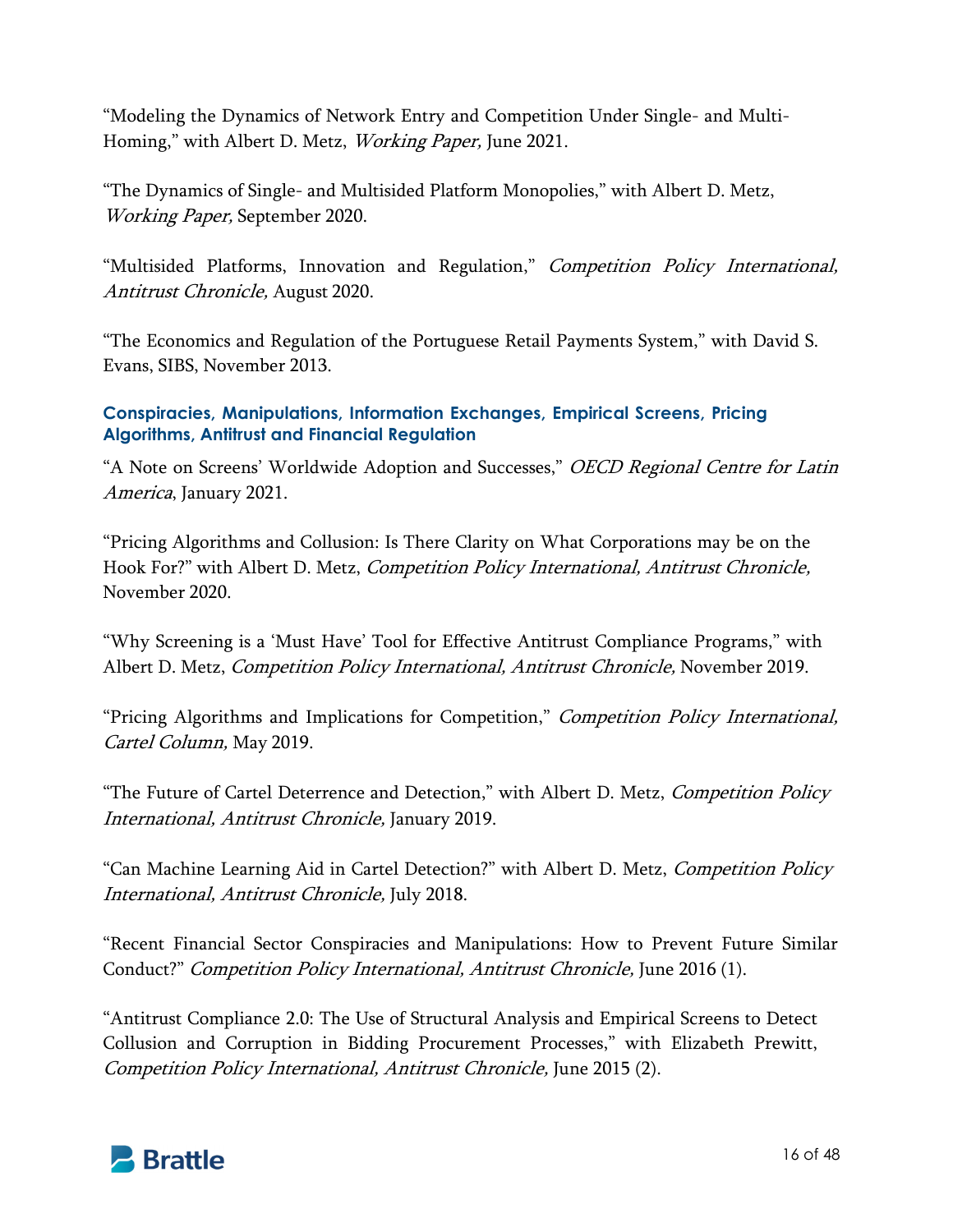"Comments on ICE Benchmark Administration's Position Paper of 20 October 2014: LIBOR Reform," with Albert D. Metz, December 18, 2014.

"Recent Successes of Screens for Conspiracies and Manipulations: Why Are There Still Skeptics?" Competition Policy International, Antitrust Chronicle, October 2014 (2).

"Are Silver Prices Being Fixed?" with Albert D. Metz, Working Paper, October 2014.

"Are Gold Prices Being Fixed?" with Albert D. Metz, Working Paper, February 2014.

"Roundtable on *Ex Officio* Cartel Investigations and the Use of Screens to Detect Cartels, A Paper by Rosa M. Abrantes-Metz," prepared for the Directorate for Financial and Enterprise Affairs, Competition Committee, Organization for Economic Cooperation and Development, for discussion at its meeting held on October 31, 2013, OECD, Paris.

"Aluminum Market Dislocation: Evidence, Incentives and Reform," September 18, 2013, Working Paper, available at http://papers.ssrn.com/sol3/papers.cfm?abstract\_id=2328902.

"Proactive vs. Reactive Anti-Cartel Policy: The Role of Empirical Screens," Working Paper, June 2013, available at http://papers.ssrn.com/sol3/papers.cfm?abstract\_id=2284740.

"Principles for Financial Benchmarks: Comments on the OICU-IOSCO Consultation Report on Financial Benchmarks," May 15, 2013, available at http://www.iosco.org/library/pubdocs/409/pdf/Rosa%20M.%20Abrantes%20Metz.pdf.

"The Determinants of Cartel Duration," with John M. Connor and Albert D. Metz, Working Paper, April 2013, available at http://papers.ssrn.com/sol3/papers.cfm?abstract\_id=2263782.

"Enhancing Financial Benchmarks: Comments on the OICU-IOSCO Consultation Report on Financial Benchmarks," with David S. Evans, Working Paper, February 10, 2013, available at http://www.iosco.org/library/pubdocs/399/pdf/Prof.%20Rosa%20Abrantes%20- %20Metz%20NYU.pdf.

"Revolution in Manipulation Law: The New CFTC Rules and the Urgent Need for Economic and Empirical Analyses," with Gabriel Rauterberg and Andrew Verstein, University of Pennsylvania Journal of Business Law, 15(2), 357-418, 2013, also available at https://www.law.upenn.edu/live/files/1806-verstein15upajbusl3572013pdf.

"Regional Competition Center for Latin America Presents: Guidelines on Exchanges of Information Among Competitors," Competition Policy International Latin America Column, January 17, 2013.

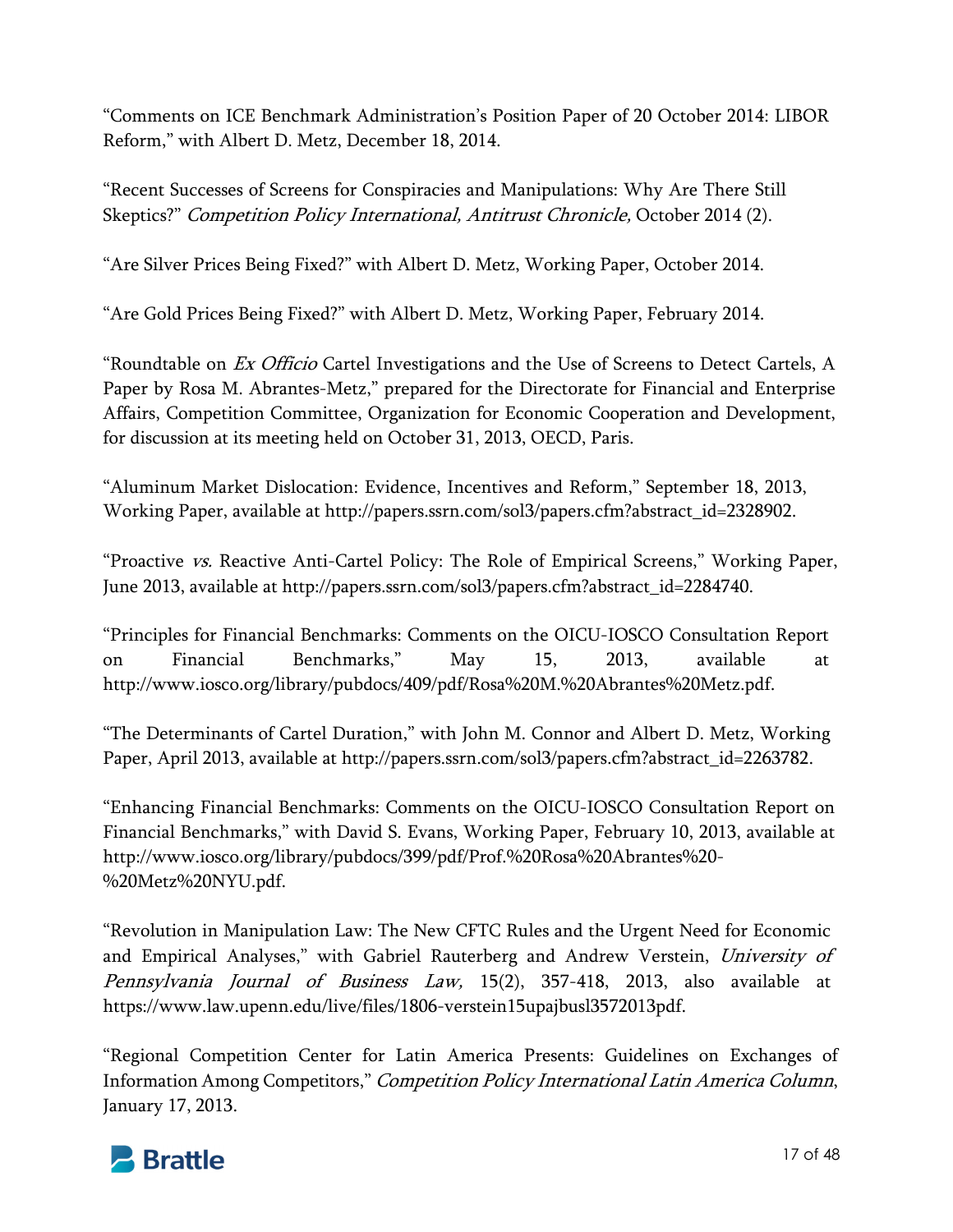"Will The Wheatley Recommendations Fix LIBOR?" with David S. Evans, Competition Policy International, Antitrust Chronicle, November 2012 (2), refer also to http://blogs.law.harvard.edu/corpgov/2013/01/04/replacing-the-libor-with-a-transparentand-reliable-index/#comments.

"Antitrust Guidelines for Horizontal Exchanges of Information among Competitors for the Regional Competition Center for Latin America," October 2013.

"Replacing LIBOR with a Transparent and Reliable Index of Interbank Lending: Comments on the Wheatley Review of LIBOR Initial Discussion Paper," with David S. Evans, Working Paper, September 6, 20120, available at http://cdn.hm-treasury.gov.uk/condoc\_wheatley\_review\_responses\_1.pdf.

"Lessons from LIBOR for Detection and Deterrence of Cartel Wrongdoing," with Daniel D. Sokol, Harvard Business Law Review Online, vol 3, pp 10-16, available at http://www.hblr.org/2012/10/the-lessons-from-libor-for-detection-and-deterrence-of-cartelwrongdoing/.

"How Should the LIBOR be Reformed?" Competition Policy International, Antitrust Chronicle, July 2012 (1).

"Interview: Update on 'Screens for Conspiracies and Their Multiple Applications,'" Competition Policy International, Antitrust Journal, June 8(1), 2012.

"A Short Note on Manipulation, Speculation and Crude Oil Prices," Mimeo, April 2012.

"How Far Can Screens Go in Detecting Explicit Collusion? New Evidence From the LIBOR Setting," with Albert D. Metz, *Competition Policy International Antitrust Chronicle*, March (1) 2012.

"Why and How to Use Empirical Screens in Antitrust Compliance?" Competition Policy International Antitrust Chronicle, February (1) 2012.

"Defending Against Allegations of Fraud and Manipulation: The Role of the Economist under the New CFTC Rules," Working Paper, December 2011.

"Design and Implementation of Screens and Their Use by Defendants," Competition Policy International Antitrust Chronicle, September (2) 2011.

"LIBOR Litigation and the Role of Screening: The Need for Enhanced Compliance Programs,"

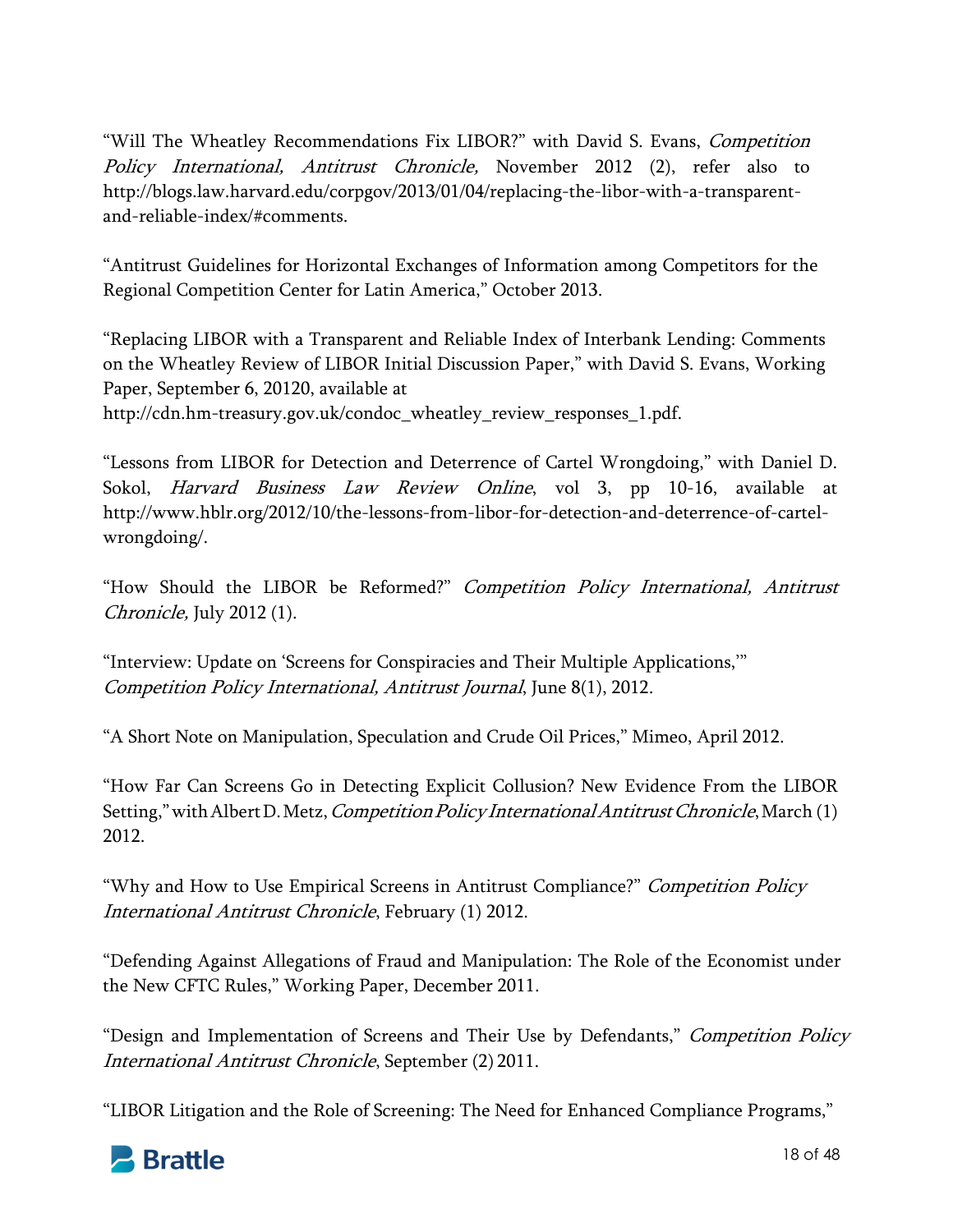Competition Policy International Antitrust Chronicle, July (2), 2011.

"LIBOR Manipulation?" with Michael Kraten, Albert D. Metz and Gim Seow, Journal of Banking and Finance, 36, 136-150, 2012, List of Most Download Journal of Banking and Finance Articles, 2012, first draft dated August 4, 2008 and available at http://papers.ssrn.com/sol3/papers.cfm?abstract\_id=1201389.

"Tracking the LIBOR Rate," with George G. Judge and Sofia B. Villas-Boas, Applied Economics Letters, 18, 893-899, 2011.

"Investigating the LIBOR Rate," with Sofia B. Villas-Boas, Working Paper, July 2010, available at http://papers.ssrn.com/sol3/papers.cfm?abstract\_id=1646600.

"Screens for Conspiracies and Their Multiple Applications - Extended," with Patrick Bajari, Competition Policy International Journal, 6(2), Autumn 2010.

"The Power of Screens to Trigger Investigations," Securities Litigation Report, Vol. 10, No. 10, November 2010.

"Enhancing Compliance Programs through Antitrust Screening," with Patrick Bajari and Joseph E. Murphy, The Antitrust Counselor, 4(5), September 2010.

"Antitrust Screening: Making Compliance Programs Robust," with Patrick Bajari and Joseph E. Murphy, Working Paper, July 2010.

"Economic Expert Testimony in Conspiracy Cases Under Federal Antitrust Laws," with Dina O. Aguilar, Mark Frankena, Kostis Hatzitaskos and David Scheffman, Working Paper, February 2010 (in "Proof of Conspiracy Under Federal Antitrust Laws,: ABA editions, 2010).

"Screens for Conspiracies and their Multiple Applications," with Patrick Bajari, American Bar Association, Antitrust Section's The Antitrust Magazine, 24(1), Fall 2009.

"Screening for Conspiracies: Applications for Litigation, Pre-Litigation, Regulation and Internal Monitoring," with Patrick Bajari, March 2009, available at http://papers.ssrn.com/sol3/cf\_dev/AbsByAuth.cfm?per\_id=339863.

"Is the Market Being Fooled? An Error-Based Test for Manipulation," with Sumanth Addanki, available at http://papers.ssrn.com/sol3/cf\_dev/AbsByAuth.cfm?per\_id=339863, 2007, revise and resubmit.

"Competition Authorities are Screening for Conspiracies: What are they Likely to Find?"

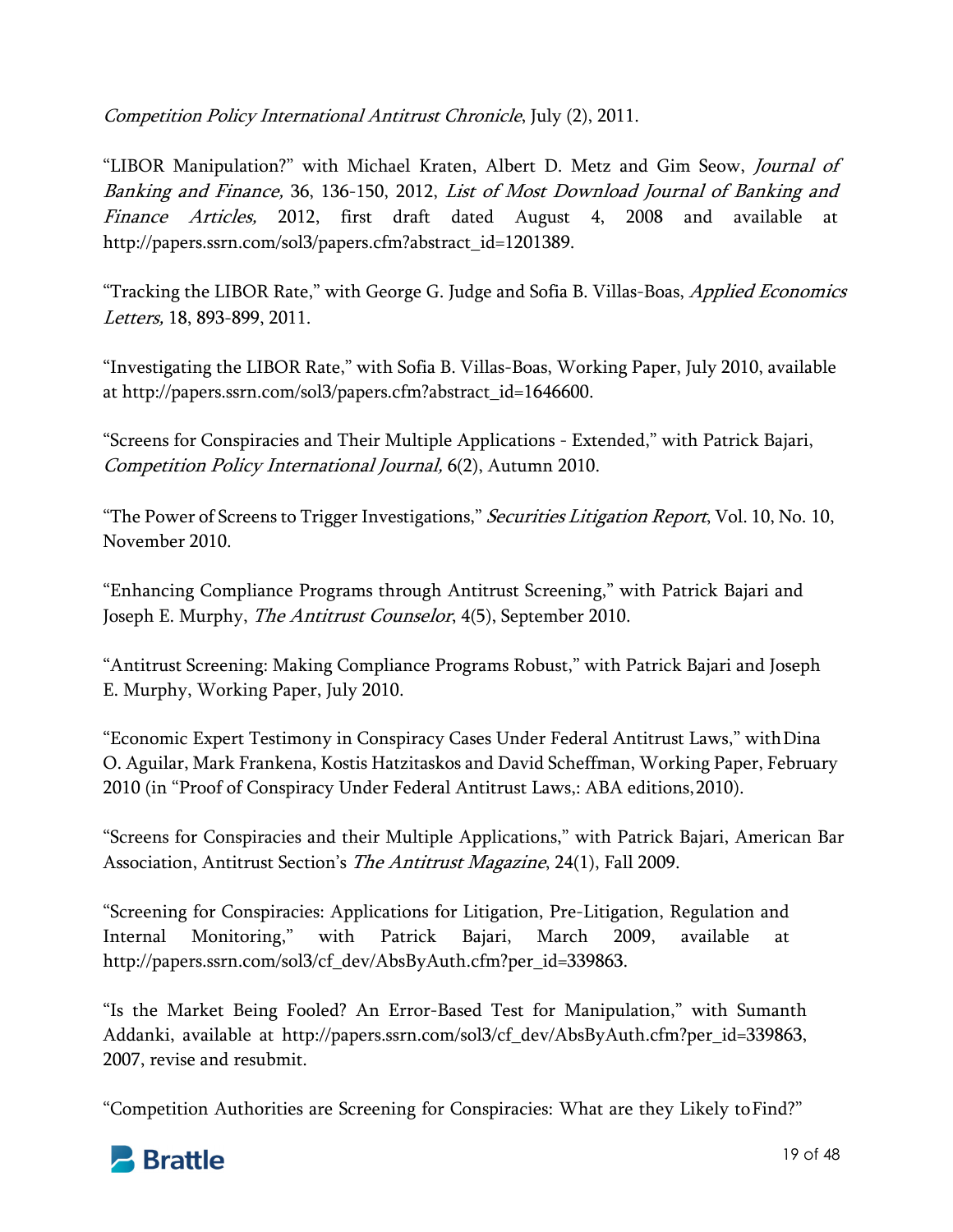with Luke M. Froeb, The American Bar Association Section of Antitrust Law Economics Committee Newsletter, 8(1), 10-16, Spring 2008.

"A Variance Screen for Collusion," with Luke M. Froeb, John F. Geweke and Chris T. Taylor, International Journal of Industrial Organization, 24, 467-486, 2006, Most Cited International Journal of Industrial Organization Articles, 2010.

## **Pharmaceuticals and Health Care**

"The Determinants of Pharmaceutical Review, Success and Duration," with Chris P. Adams and Albert D. Metz, Working Paper, November 2014.

"Health Care Benefits vs. Costs: Are We Making the Right Choices?" Competition Policy International, Antitrust Chronicle, September (2), 2014.

"Why a Reduction of Health Care Costs *per se* May be a Misleading Policy Objective," Competition Policy International, Antitrust Chronicle, July (2), 2012.

"Benefits to Society from Health Care Spending: Do We Get More for Higher Spending?" Working Paper, May 2012.

"Defining the Cost and Price of Medical Innovation: An Economic Approach," December 16, 2010, available at http://www.disruptivewomen.net/2010/12/16/defining-the-cost-and-priceof-medical-innovation-an-economic-framework/.

"New Evidence on The Pharmaceutical Pipeline and Its Meaning for Mergers," The American Bar Association Section of Antitrust Law Economics Committee Newsletter, 5(1), 18-23, Spring 2005.

"Empirical Facts and Innovation Markets: Analysis of the Pharmaceutical Industry," with Chris P. Adams and Albert D. Metz, American Bar Association, Antitrust Section's The Antitrust Source, 4(4), March 2005.

"New Evidence On The Pharmaceutical Pipeline and Its Meaning for 2005," *Pharmaceutical* Processing, January 2005.

"Pharmaceutical Development Phases: A Duration Analysis," with Chris P. Adams and Albert D. Metz, Journal of Pharmaceutical Finance, Economics & Policy, 14, 19–42, 2006.

**Monetary and Financial Economics, Theoretical Econometrics, Other Applied Econometrics, Other Antitrust and Regulation of Financial Markets**

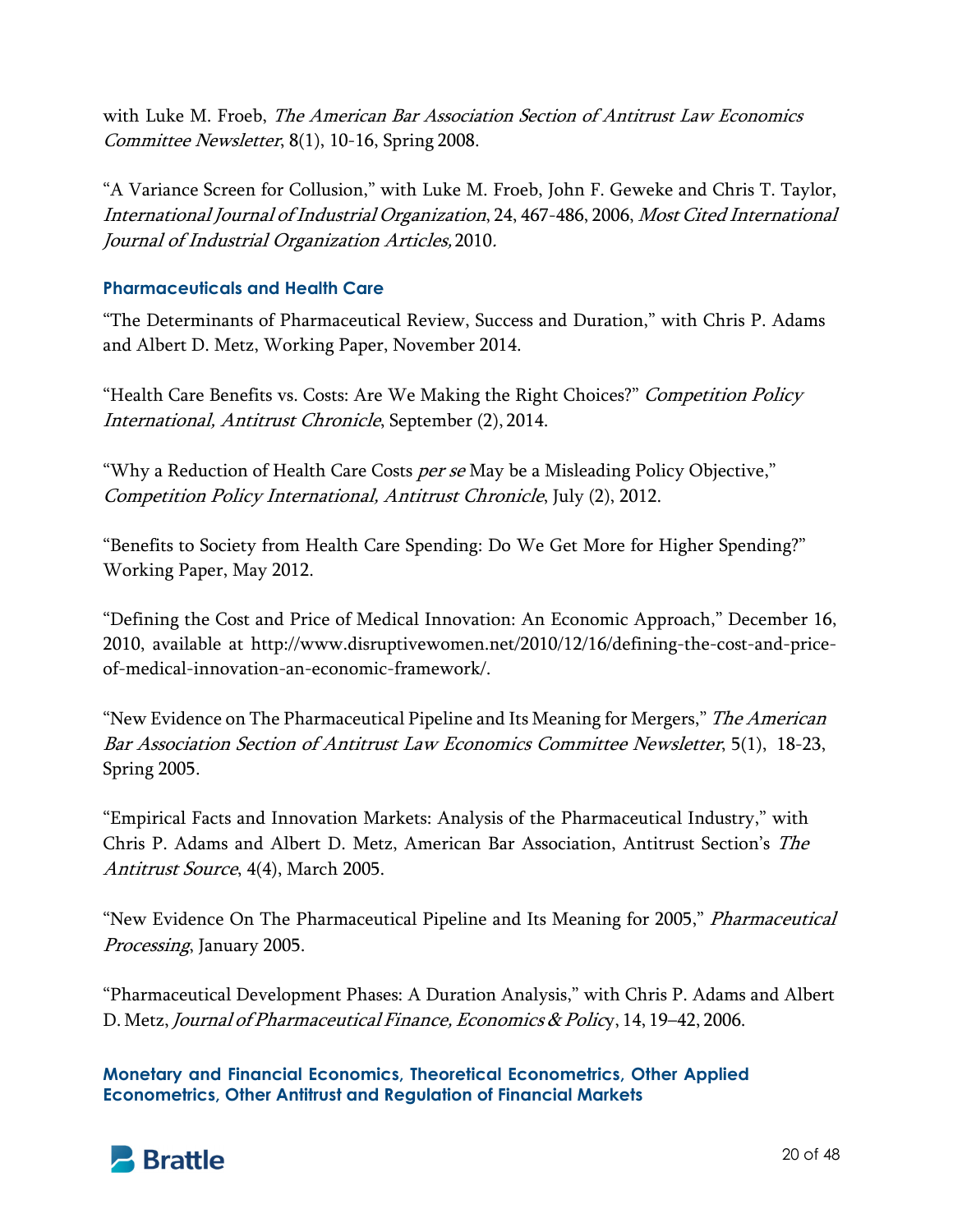"Is Financial Regulation Appropriately Dealing With Systemic Risk? Are We Really Fixing Existing Problems or Creating New Ones?" January 2014, available at http://papers.ssrn.com/sol3/papers.cfm?abstract\_id=2381180.

"Did Credit Rating Agencies Cause the European Sovereign Debt Crisis?" Competition Policy International, Antitrust Chronicle, January 2014 (2).

"Misdiagnosing and Mistreating the Market for Credit Ratings?" Competition Policy International, Antitrust Chronicle, November 2013 (2).

"What's to be done with Rating Agencies? Understanding the Problem to Find a Solution," with Kristiyana T. Teodosieva, *The Exchange, American Bar Association*, September 2013, also available at http://papers.ssrn.com/sol3/papers.cfm?abstract\_id=2288195.

"Testing Equalities of Variances for Paired Time Series at Selected Frequencies: An application to Sovereign Credit Default Swaps," with Albert D. Metz, August 2011.

"The Use of the Event Study Methodology in International Arbitration Damages Assessments," with Santiago Dellepiane, Journal of International Arbitration, 28(4), 327- 342, 2011.

"The Information Content of Credit Default Swap Prices," with Cathy Niden, *Derivatives* Litigation Reporter, 14(18), July 2008.

"The Effect of Entry on Prices and Costs in Mobile Telephony," with Pedro Pereira, http://papers.ssrn.com/sol3/cf\_dev/AbsByAuth.cfm?per\_id=339863, Working Paper 2008, revise and resubmit.

"Before and After the EMU: Financial Integration, Monetary Policy and Welfare Changes," PhD Dissertation in Economics, University of Chicago, June 2002.

"The European Monetary Union–Could there be any 'Winners' and 'Losers'?" Manuscript, University of Chicago, July 2001.

"An Evaluation of the Macroeconomic Stability of the European Monetary Union, and an Original Decomposition of its Business Cycles into Real and Monetary Components," Manuscript, University of Chicago, June 1999.

## **Book Contributions**

"Lessons from Foreign Exchange Rigging," book chapter included in Cartels Diagnosed:

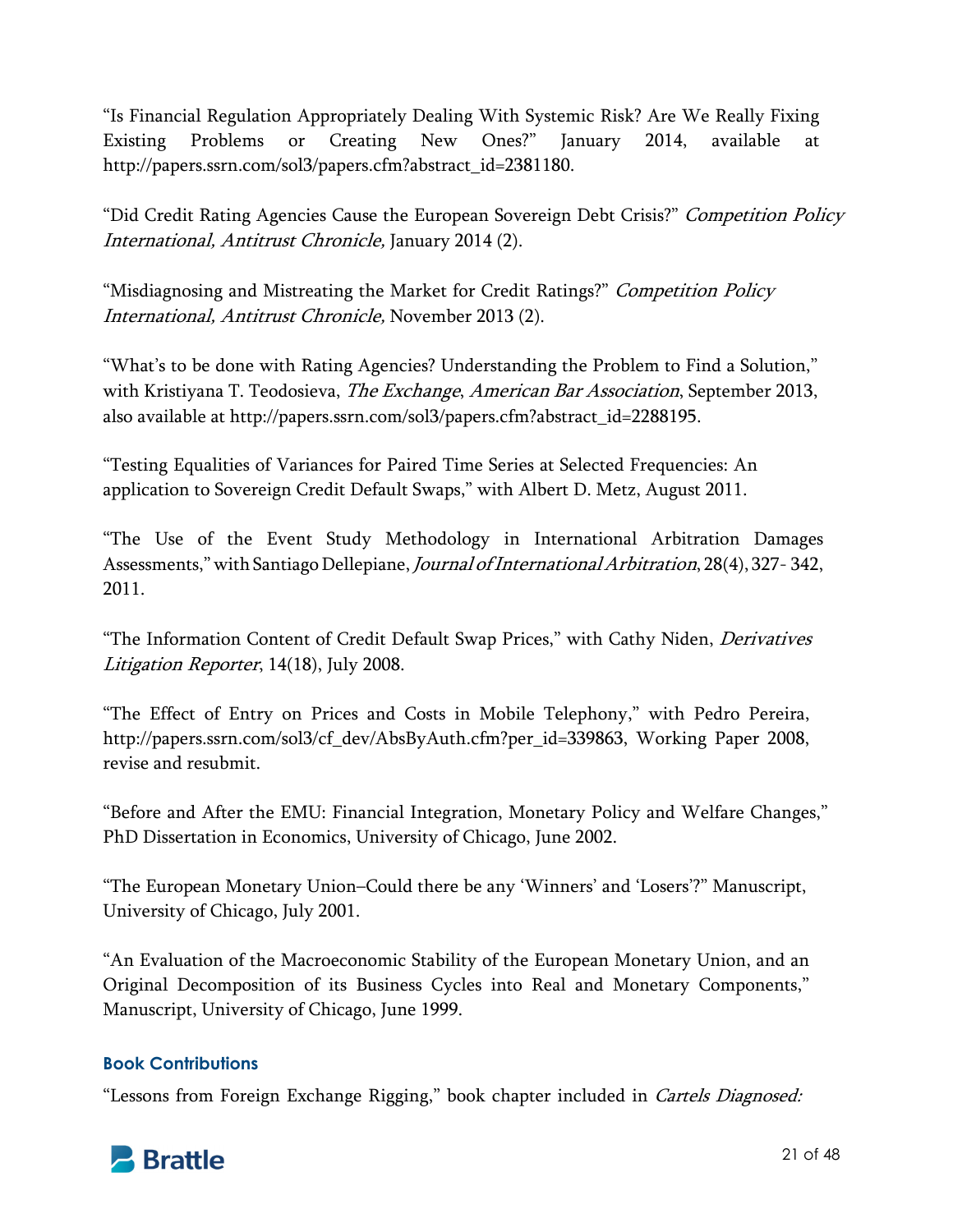New Insights on Collusion, edited by Joseph Harrington and Maarten Pieter Schinkel, forthcoming.

"The Role of Screening in Antitrust Compliance," book chapter included in  $A$  Guide to Antitrust Compliance, with Albert D. Metz, published by Les Concurrences, Antitrust Publications and Events, 2021.

"Antitrust Governance and Compliance," with Daniel Sokol, The Oxford Handbook of International Antitrust Economics, Chapter 23, 2015, 586-618.

Co-author of a chapter on the "Role of Event Studies in International Arbitration Cases", forthcoming in the second book of the Foro de Arbitraje en Materia de Inversión, Sonia Rodríguez Jiménez and Herfried Wöss (eds.), *Instituto de Investigaciones Jurídicas*, Universidad Nacional Autónoma de México, México, September 2013, http://biblio.juridicas.unam.mx/libros/libro.htm?l=3386.

Co-drafter of the chapter on "Restraints of Trade," Volume on "2010 Annual Review of Antitrust Law Developments," American Bar Association Editions, March 2011.

Co-drafter of the chapter on "The Role of the Economic Expert in Conspiracy Cases," included in the Volume on "Proof of Conspiracy under Antitrust Federal Laws," American Bar Association Editions, April 2010.

## **Ongoing Research**

"Competitive Entry Deterrence in Multisided Platforms," with Albert D. Metz.

"The Multiple Applications of Screens in Finance: Manipulations, Conspiracies, Insider Trading, FCPA Violations, and Other Fraud."

"Detecting Collusion in Survey Data," with Albert D. Metz.

## **Selected Opinion Articles**

"Time to rethink deficient market structures," Financial Times, April 11, 2016, available at https://www.ft.com/content/f95648f8-d499-11e5-829b-8564e7528e54.

"Stress Tests Won't Prevent the Next Financial Crisis: Expected losses under invented scenarios tell us little about risk and reality," The Wall Street Journal, March 18 2014, available at a state of the state of the state  $\alpha$  at a state of the state  $\alpha$ 

http://online.wsj.com/news/articles/SB10001424052702303704304579380961631198726.

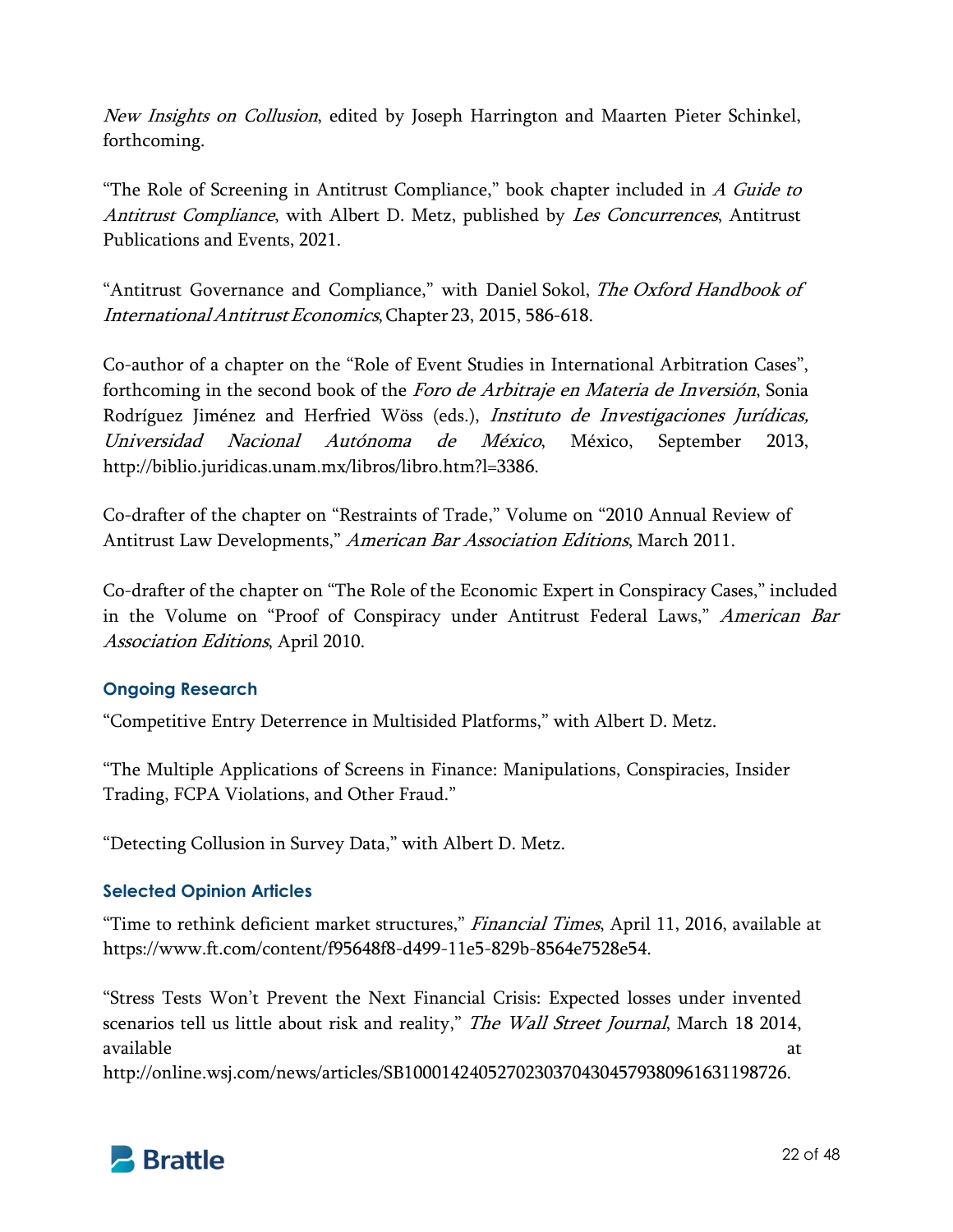"Time is nigh to rethink the role of benchmarks: New indices should reflect lessons learnt from recent scandals," *Financial Times*, January 10, 2013, available athttp://www.ft.com/intl/cms/s/0/222f4230-79ec-11e3-8211- 00144feabdc0.html#axzz2rTDaZS6s.

"How to Keep Banks from Rigging Gold Prices," *Bloomberg*, December 19, 2013, available at http://www.bloomberg.com/news/2013-12-19/how-to-keep-banks-from-rigging-goldprices.html.

"Banks' Role in Metal Trade Deserves Scrutiny," *Bloomberg*, July 31, 2013, available at http://www.bloomberg.com/news/2013-07-31/banks-role-in-metal-trade-deservesscrutiny.html.

"How to Use Statistics to Seek Out Criminals," *Bloomberg*, February 26, 2013, available at http://www.bloomberg.com/news/2013-02-26/how-to-use-statistics-to-seek-outcriminals.html.

"Should New Financial Products be Regulated by an FDA-like Agency? 8 Reasons Why Not," May 16, 2012, available at http://www.globaleconomicsgroup.com/financialregulation/should-new-financial-products-be-regulated-by-an-fda-like-agency-8-reasonswhy-not/.

"Credit Rating Agencies, the Financial Crisis, and Regulation," April 18, 2012, available at http://www.globaleconomicsgroup.com/financial-regulation/credit-rating-agencies-thefinancial-crisis-and-regulation/.

"The Complexity and Challenges of Proposed Swap Regulations," April 4, 2012, available at http://www.globaleconomicsgroup.com/financial-regulation/the-complexity-and-challengesof-proposed-swaps-regulations/.

"Screens and the Alleged LIBOR Conspiracy and Manipulation," March 21, 2012, available at http://www.globaleconomicsgroup.com/financial-regulation/screens-and-the-alleged-liborconspiracy-and-manipulation/.

"Has the LIBOR-Alleged Conspiracy and Manipulation Inspired the New CFTC Regulations?" March 7, 2012, available at http://www.globaleconomicsgroup.com/financial-regulation/hasthe-libor-alleged-conspiracy-and-manipulation-inspired-the-new-cftc-regulations/.

# **SELECTED PRESENTATIONS**

**Multisided Platforms, Big Data & Technology, and Dynamic Competition**

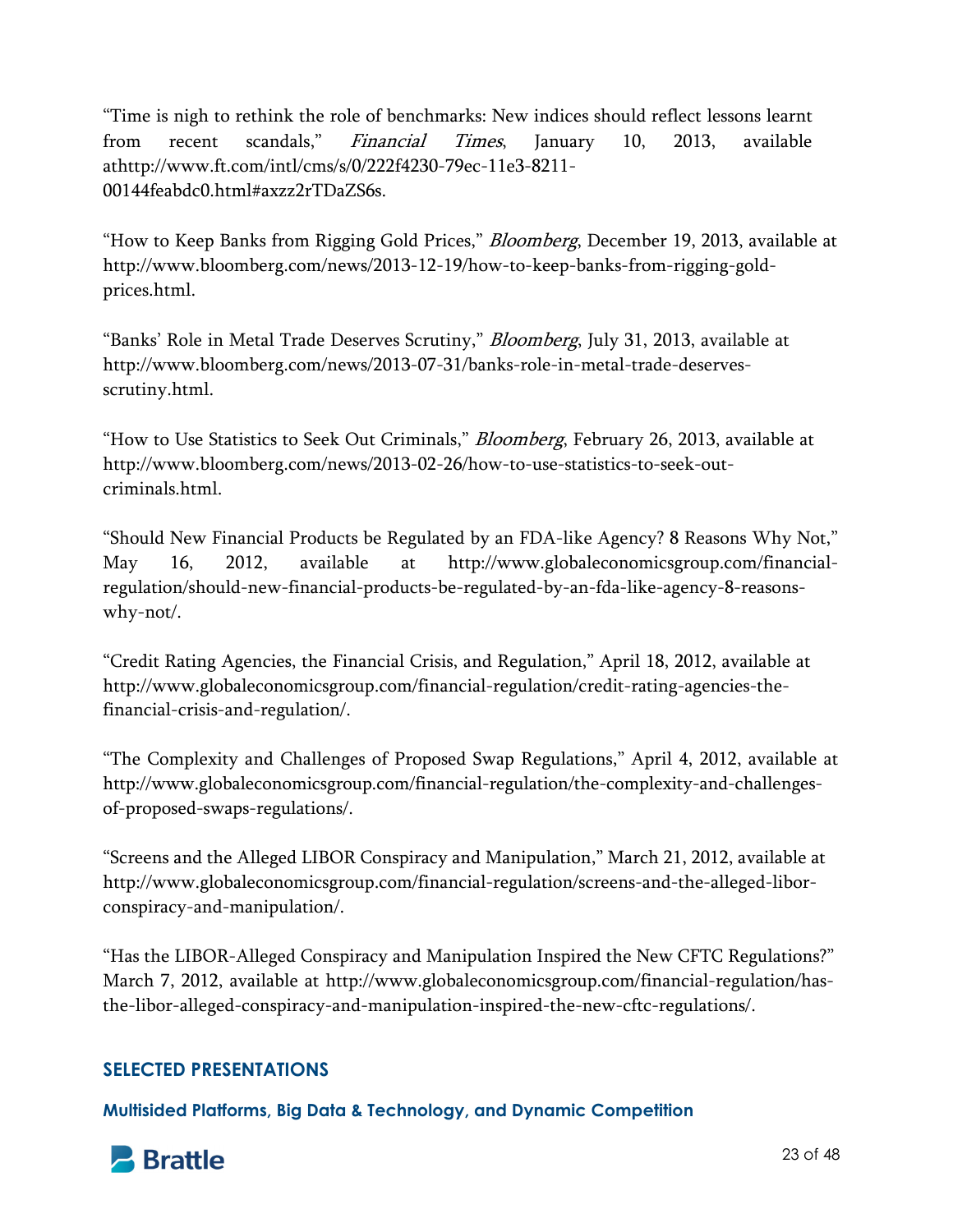"Dynamic Competition and Public Policy," Panel discussion, co-hosted by the George Washington University Regulatory Studies Center and Information Technology and Innovation Foundation, Washington D.C., April 2020.

Expert Witness at Mock Trial, ABA Spring Meetings, Washington D.C., April 2022, on Mergerto-Monopoly matter in multisided platforms.

"Antitrust and the Future of Multisided Platforms," Panel discussion, ABA Webinar, December 2021.

"Digital Transformation Investment," Panel discussion, C-Vision Internal Council, November 2021.

"Competition and Payment Card Interchange Fees," Presentation, OECD Latin American and Caribbean Competition Forum, November 2021.

"What does big data mean for antitrust?" Panel discussion, University of Iowa, September 2021.

"The Future of Competition Policy in China," Panel discussion, Fordham Competition Law Institute Webminar, June 2021.

"Financial Sector Consortia & Collaborations: A Brief Economic Perspective," Panel discussion, Les Concurrences, April 2021.

"Economic Issues Involving Platforms, Privacy and the Digital Economy," Panel discussion, The Canadian Bar Association Competition Law Section, February 2021.

"Understanding Network Effects in the Platform Context," Panel discussion with Mike Cragg, Evan Chesler, Lars Kjolbye, Kai-Uwe Kuhn, and Christopher Yates, at the Fordham Competition Law Institute, October 2020.

"Antitrust Analysis of Platform Markets: Beyond American Express," panel discussion with Joseph E. Stiglitz, David S. Evans, Evan Chesler and Michael Cragg, Competition Policy International, March 2020.

**Conspiracies, Manipulations, Fraud, Price Gauging, Screens, Pricing Algorithms and Regulation**

"Adoption of Screens in Antitrust Compliance Programs and Antitrust Compliance in General," Panel discussion for Les Concurrences, launch of new Antitrust Compliance book, May 2022.

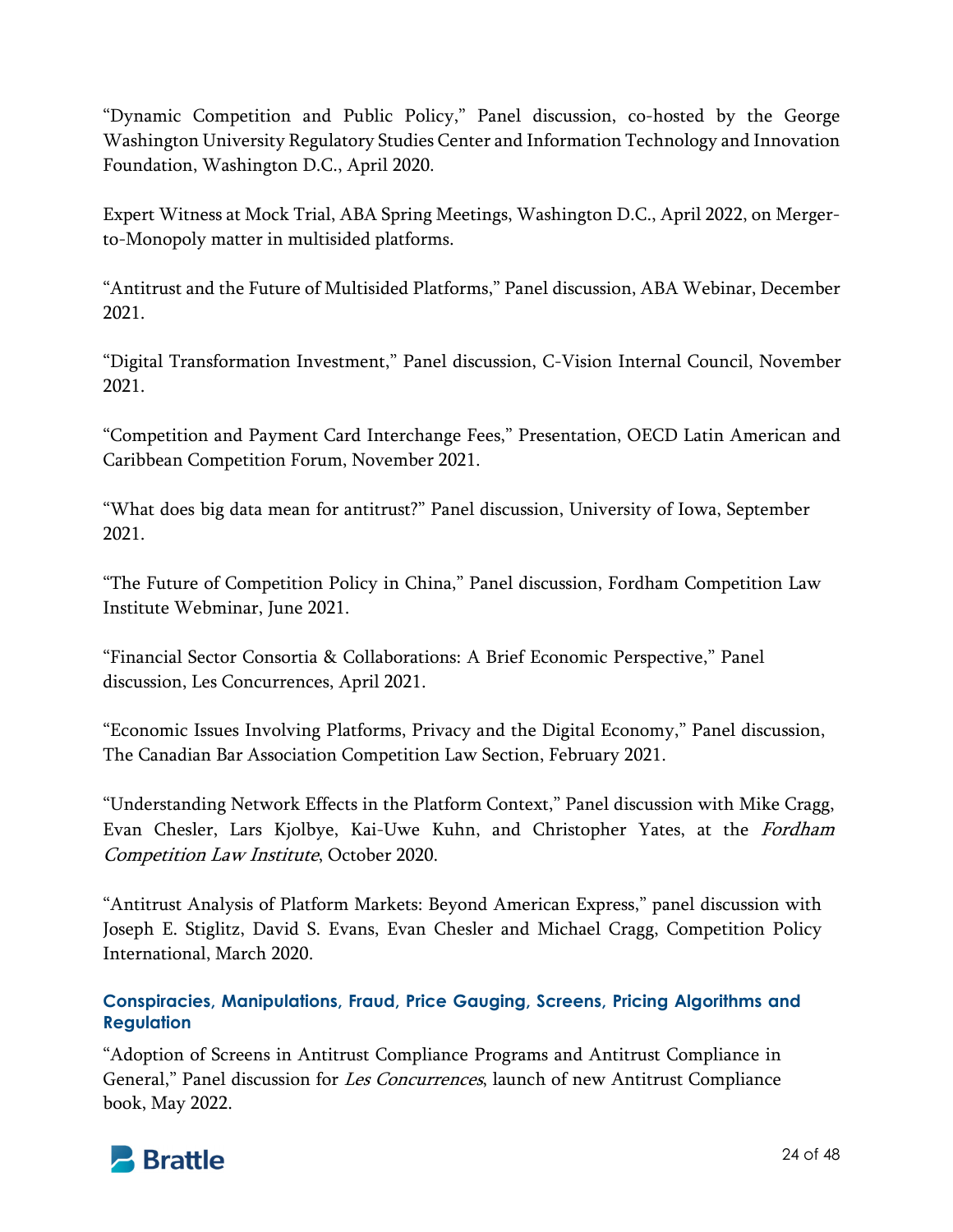"International cartels and how to detect them," Presentation, ICC-Mexico Diploma in Competition Policy Academic Program, November 2021.

"Algorithms and Competition Policy," Panel discussion, CRESSE Conference, July 2021.

"Screening for Conspiracies: What's New? What's Best?" Presentation for the OECD Virtual Workshop on Screening for Ukrenergo, June 2021.

"Working with Economic Experts from Selection Through Trial: Women's Insights," Panel discussion, The American Bar Association, series Bar None II: Women Leading in the Courtroom, April 2021.

"Using Econometrics and Big Data to Guide Antitrust Enforcement and Compliance," panel discussion, ABA Antitrust Law Section, Economics Committee, March 2021.

"#88 What's in a Screen? Using Data as Evidence of Collusion and Manipulation (or lack thereof)," Guest speaker at *Our Curious Amalgam podcast*, American Bar Association, Antitrust Section, November 2020.

"Screens: A Must for Cartel Detection and Deterrence," presentation for the OECD Regional Centre for Competition in Latin America, section on "Proactive Tools for Cartel Detection." Panel discussion with heads of cartel enforcement for competition authorities of Argentina, Brazil, Mexico and Peru, September 2020.

"The Economics of Price Gouging," Panel presentation and discussion on "COVID-19 Price Gouging Roundtable," Fideres, September 2020.

"2020 Next Generation of Antitrust, Data Privacy and Data Protection Scholars Conference," Invited Panel Moderator on Collusion and Pricing Algorithms, New York University Law School and American Bar Association, New York, January 2020.

"Estimating Price Impact Due to Manipulation," Federal Energy Regulatory Commission, Washington, DC, April 2019.

"Pricing Algorithms and Collusion," Panel Discussion, Federal Trade Commission's Hearings on Competition, Washington DC, November 2018.

"Beyond Leniency: What else can be done to detect and deter collusion?" Presentation to the NYSBA Executive Committee, New York, May 16, 2018.

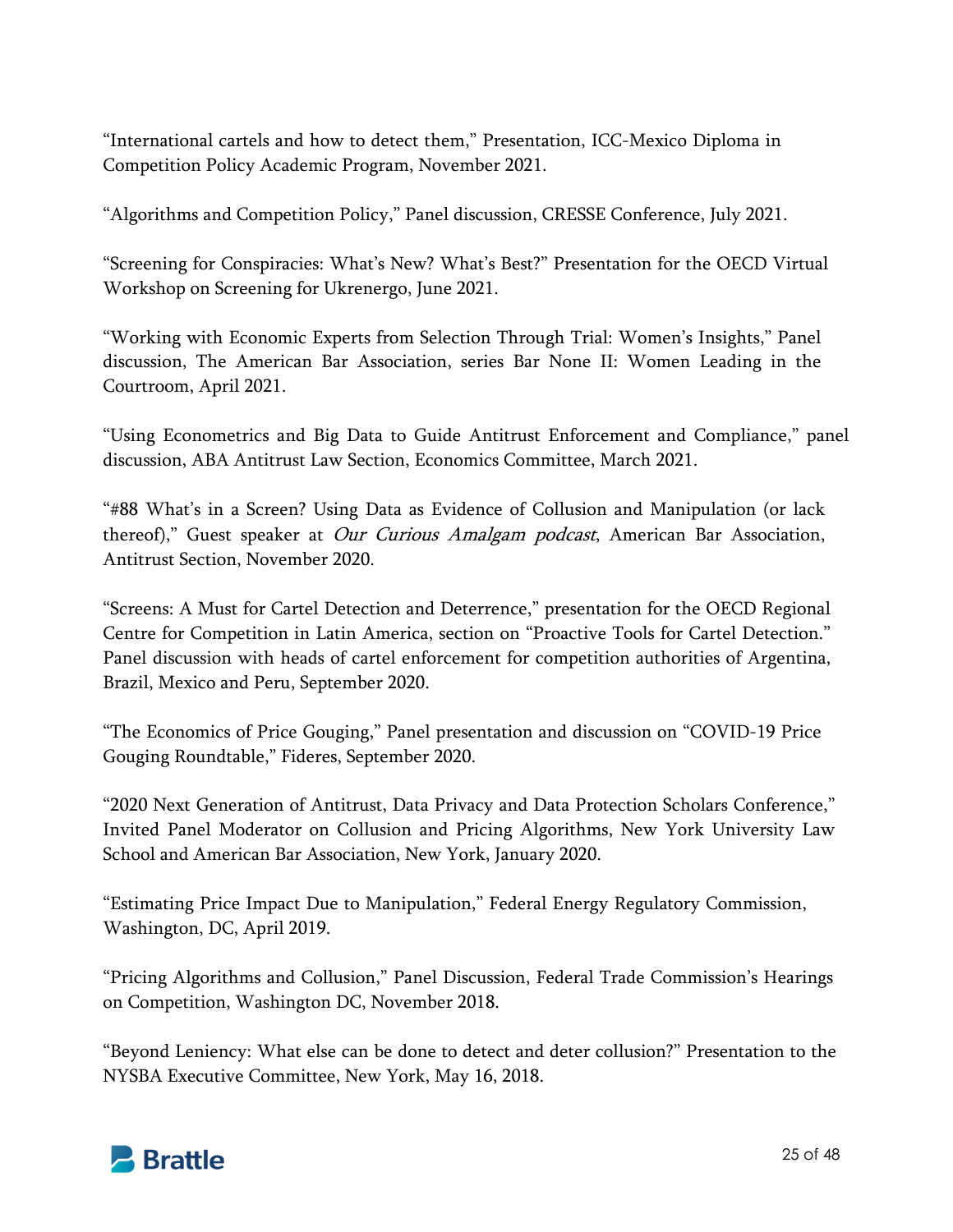"Negotiating Cartel Fines and Civil Settlements," American Bar Association, Antitrust Section Spring Meetings, Panel discussion with Adam Hemlock, Rachel Adcox, Jeff Martino and Hollis Salzman, Washington D.C, April 11, 2018.

"The Role of Market Power in the Digital Economy," NYSBA Annual Meetings, Panel discussion with Eric Hochstadt, Kellie Lerner, Nicholas Gaglio, and Pat DeGraba, New York, January 25, 2018.

"Comments on "Collusion on Markets with Syndication" by Hatfield, Kominers, Lowery and Barry," 2018 Next Generation of Antitrust Scholars Conference, New York University Law School and American Bar Association, New York, January 26, 2018.

"Embracing Change: Innovation in the Practice and Enforcement of Competition Law," Panel discussion at the Canadian Bar Association Fall Meetings, Antitrust Section, Ottawa, October 2017.

"Collusion and Manipulation in Gold Markets: Additional Developments," Invited Speaker to Gold and Mines Conference, New York, May 5, 2017.

"Screens for Conspiracies and Manipulations: My Most Recent Ongoing Research," Competition Law & Policy Seminar Series, U.S Department of Justice Seminar Series, Washington, DC, April 2017.

"How to Develop and Implement Screens for Conspiracies," Philippines Competition Authority, February 2017.

"Screens for Cartels and Antitrust Compliance Training," Macmillan Publishers, Required Antitrust training for Senior Management and Staff, New York, January 2017.

"Screens for Conspiracies and Their Recent Successes," Canadian Bar Association, scheduled for December 2016.

"Collusion and Manipulation in Gold Markets: Latest Developments," Invited Speaker to Gold and Mines Conference, London, scheduled for November 2016.

"Using Screenings to Detect Conspiracies in Commodities Markets," Federal Energy Regulatory Commission, Washington, DC, November 2015.

"Using Screens to Detect Conspiracies and Manipulations," Invited Speaker at the University of British Columbia Summer Conference on Industrial Organization, Vancouver, Canada, July 2016.

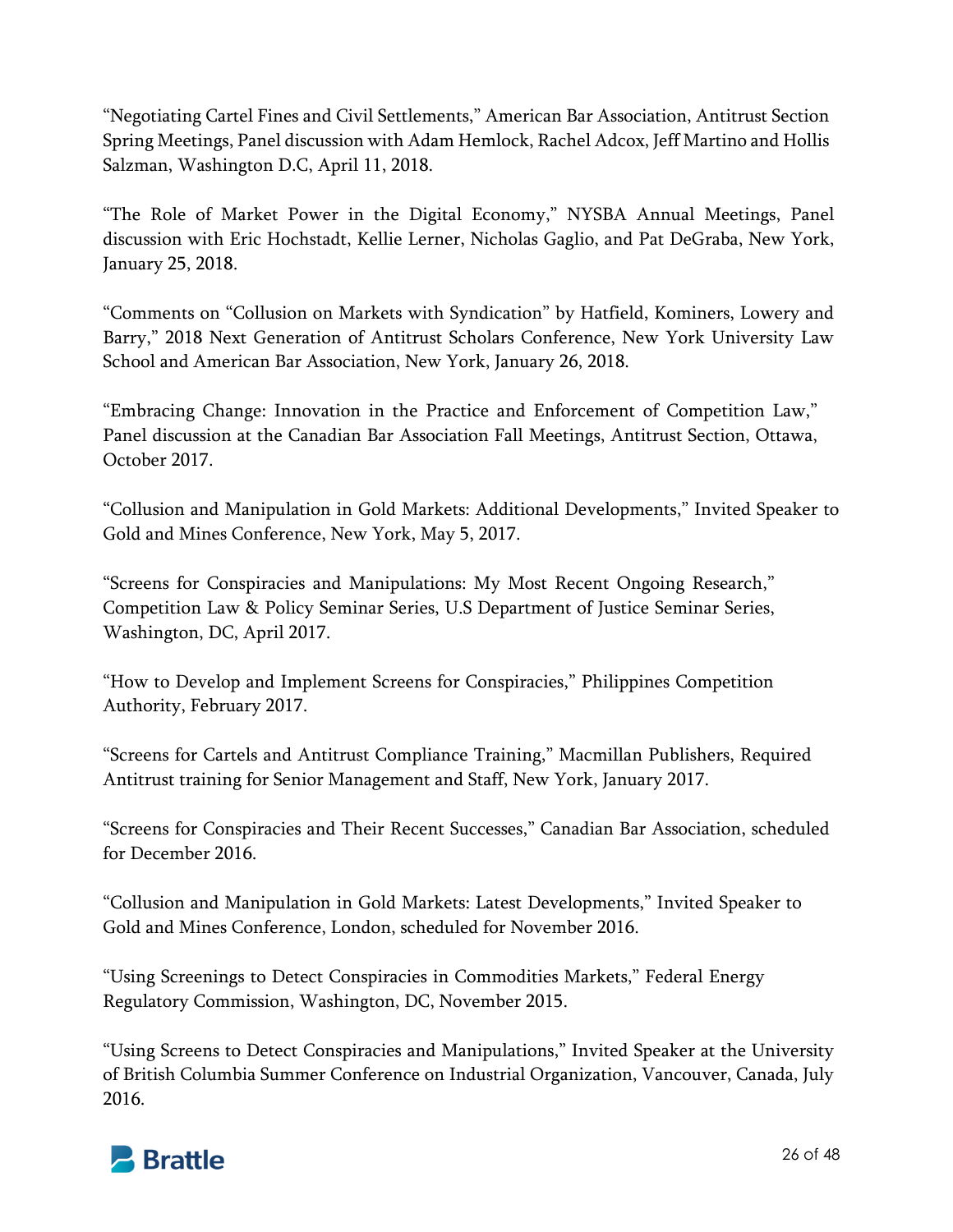"Screens for Conspiracies and Bid-Rigging Detection," Guest Speaker at OECD Conference, Mexico City, Mexico, April 2016.

"Evolution of Market Reference Rates: Libor, Euribor, IBR," Guest Speaker at The Colombian Banking Association (Asobancaria), 18<sup>th</sup> Treasury Management Congress, Colombia, scheduled for January 29, 2016.

"The Use of Screens in Cartel Detection," Guest Speaker at the Hong-Kong Competition Authority, October 26, 2015, Hong-Kong.

"Screens for Conspiracies and Manipulations," Conference Keynote Speaker, Hong-Kong Economic Association Annual Meeting, October 24, 2015, Hong-Kong.

"Using Screens to Complement Leniency Programs," Panel discussion at the Portuguese Competition Authority Annual Meeting on Competition Economics, Lisbon, Portugal, October 22, 2015.

"Screens for Conspiracies and Manipulations: Recent Successes," Seminar at the US Department of Justice, Antitrust Division, New York, October 15, 2015.

"London Gold Fixing Conspiracy and Manipulation," Invited Keynote Speaker at the Mines and Money upcoming conference in Hong-Kong, scheduled for March 2015.

"Exchange Rates, Manipulation and Reform," Invited Keynote Speaker at the Fourth Annual Workshop on "Financial Determinants of Exchange Rates," organized by the European Central Bank, the Dutch Central Bank and the Bank of Italy, Amsterdam, The Netherlands, scheduled for December 2014.

"Screens: Multiple Uses and Successes," Presentation at the Competition Markets Authority, United Kingdom, September 11, 2014.

"Problem Markets: Collusion and Manipulation in Financial Benchmarks," Presentation at the CCP Annual Conference, University of East Anglia, United Kingdom, June 12-13 2014.

"Financial Benchmarks: Collusion, Manipulation, Screening and Reform," Financial Conduct Authority, London, United Kingdom, June 11 and September 10, 2014.

"Financial Benchmarks, Collusion and Reform," Dutch Competition Law Conference, New York (through video conference), April 24, 2014.

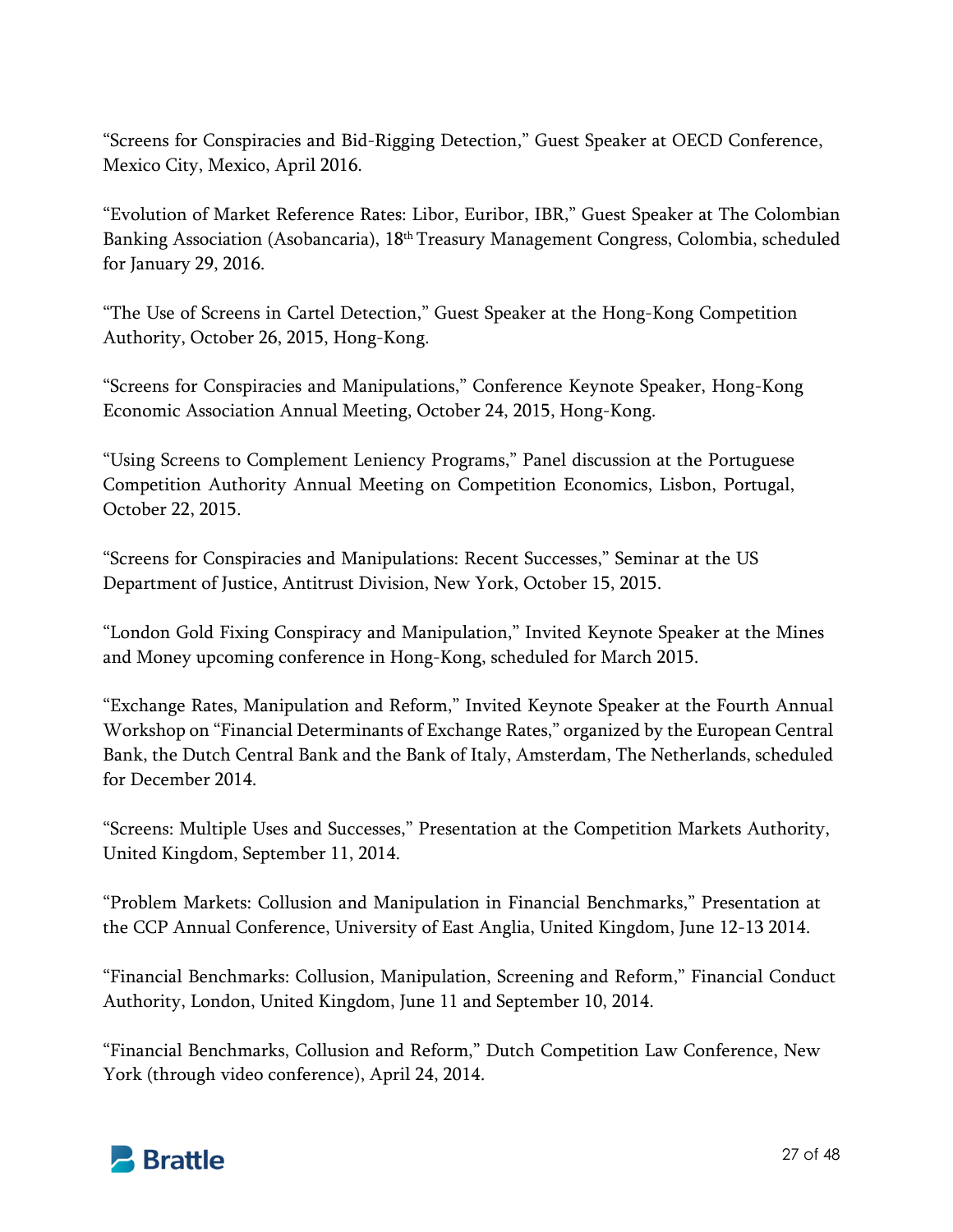"Empirical Screening of Markets: Detection, Deterrence and Defense," American Bar Association, Business Section Spring Meetings, Panel Discussion with David Rosenfield, Vincent Briganti, D. Loren Washburn, and Harvey Westbrook, Los Angeles, April 12, 2014.

"Looming Temptation: Antitrust and Benchmark Pricing," American Bar Association, Antitrust Section Spring Meetings, Panel discussion with Henry McFarland, William Rooney and Elizabeth Prewitt, Washington D.C, March 26, 2014.

"Manipulating Benchmarks: Antitrust Concerns about Coordination vs. Oversight of Unilateral Conduct," at CRA Annual Brussels Conference, Economic Developments in European Competition Law. Panel discussion with Christopher Woolard, FCA, Miguel de-la- Mano, EC, and Cristina Caffarra, CRA, Brussels, Belgium, December 11, 2013.

"Commodities Manipulations and Conspiracies: Empirical Evidence," Chief Economist Team, European Commission, Brussels, December 10, 2013.

"Screens for Conspiracies and Dawn Raids," Competition Authority for Peru, Lima, Peru, November 19, 2013.

"Screens for Conspiracies and their Role in Effective Anti-Cartel Policy," Organization for Economic Cooperation and Development (OECD) Roundtable Discussion on "Ex-Officio Cartel Investigations and the Use of Screens to Detect Cartels," Paris, France, October 30, 2013; Supporting materials available at http://www.oecd.org/competition/exofficio-cartelinvestigations.htm.

"Screens for Conspiracies and Antitrust Enforcement: Detection without Leniency" Annual National Association of Attorneys General Antitrust Section, Hartford, Connecticut, September 26, 2013.

"LIBOR, Screens for Conspiracies, Manipulations and Fraud: Lessons for an Effective Anti-Fraud Program," Presentation to the Securities and Exchange Commission, Washington D.C., August 6, 2013.

"Proactive versus Reactive Cartel Detection Policy: The Role of Screening," 8th European Summer School and Conference in Competition and Regulation, Corfu, Greece, July 6, 2013.

"LIBOR, Euribor, TIBOR and Other Financial Benchmarks: Detection, Antitrust and Reform," Portuguese Competition Authority, Lisbon, Portugal, June 20, 2013.

"Briefing Room on Screens for Conspiracies," Panel discussions with David Evans, Antonio Capobianco, Carlos Mena Labarthe, Carlos Ragazzo, Danny Sokol, Donald Klawiter and Kai

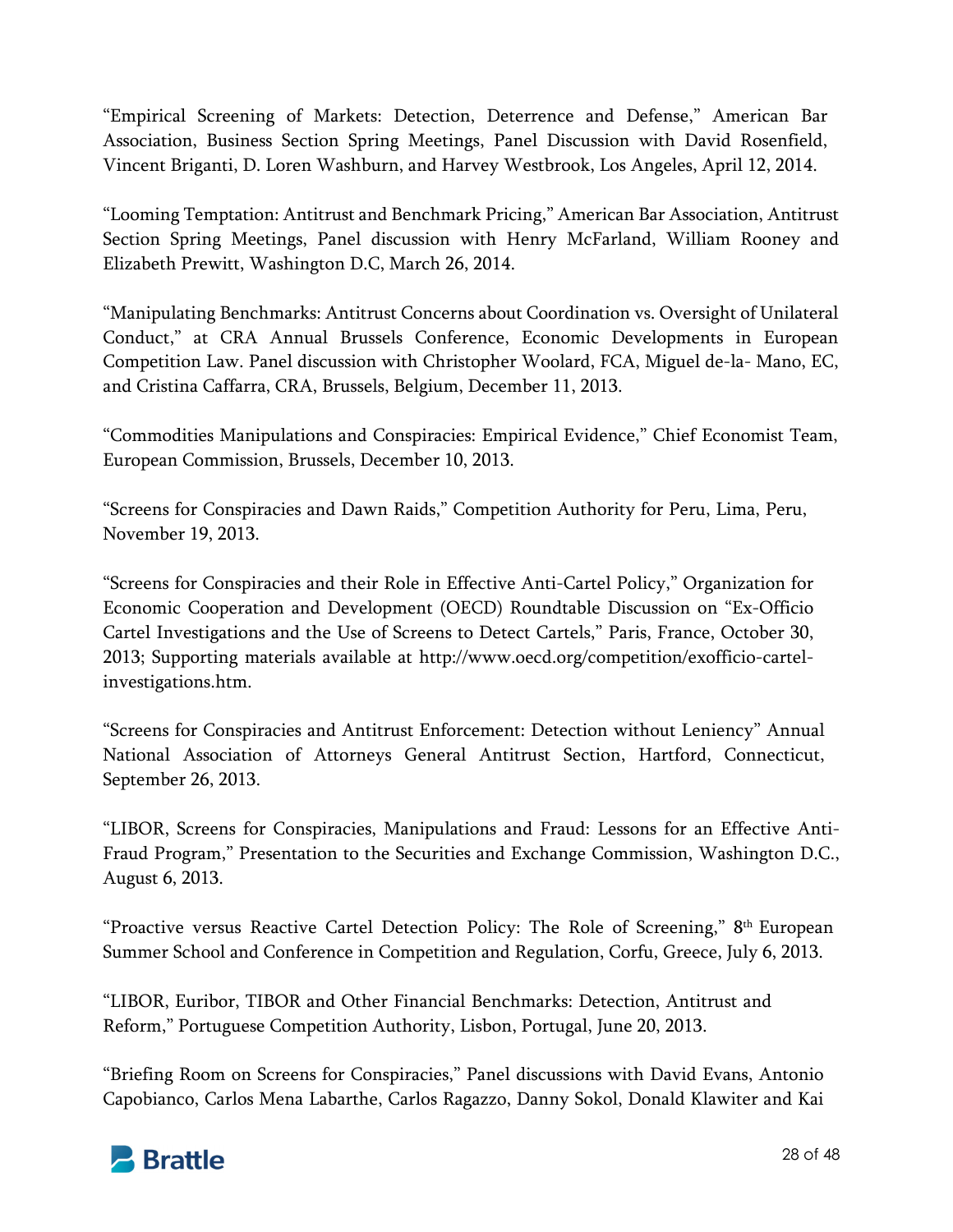Hueschelrath, Competition Policy International, May 2013.

"The Economics of Collusion and Damages," Romanian Competition Authority, Bucharest, Romania, April 23, 2013.

"Benchmarks: Maintaining Integrity and Reliability," Panel discussion with David Lawton, Jim Rosenthal, Nick Collier and David Eichhorn, CFTC International Regulators Meeting, Florida, March 2013.

"LIBOR, Screening and Reform," Public Lecture, University College London, February 2013.

"Financial Benchmarks Reform," IOSCO, FSA, CFTC and other International Regulators Meeting, London & Washington, DC, February 2013. Summary of Washington, D.C. Roundtable available at http://www.sifma.org/members/hearings.aspx?id=8589942209, and video available at http://www.youtube.com/watch?v=duUODyMdnsE&feature=youtu.be.

"LIBOR, Screening and Reform," European Commission, Brussels, December 6, 2012, available http://ec.europa.eu/internal\_market/economic\_analysis/docs/presentations/121206\_liborscreening-reform\_en.pdf.

"Screens in the Detection of Illegal Behavior," Romanian Competition Authority, Bucharest, Romania, December 5, 2012.

"The LIBOR Conspiracy & Manipulation: Screening as a Tool to Detect Illegal Behavior," World Bank Seminar, Washington, D.C., November 29, 2012.

"The Effective Use of Economics in Competition Enforcement," Panel Presentation with Pierluigi Sabbatini, Fiorenzo Bovenzi, Arvid Fredenberg and Kai Hüschelrath, Polish Competition Authority, Warsaw, Poland, November 22, 2012, available at http://www.uokik.gov.pl/news.php?news\_id=10116.

"Recent Benchmarks Manipulation Scandals and Need for Deterrent Sanction Regimes," IOSCO, EMC Annual Meeting, November 19, 2012, Santiago, Chile.

"Economic Tools & Cartel Detection: Screens & Applications," Mexican Antitrust Bar Association, November 15, 2012, Mexico City, Mexico.

"Empirical Screens to Detect and Defend Conspiracies and Manipulations," Panel discussion, CIDE, November 15, 2012, Mexico City, Mexico.

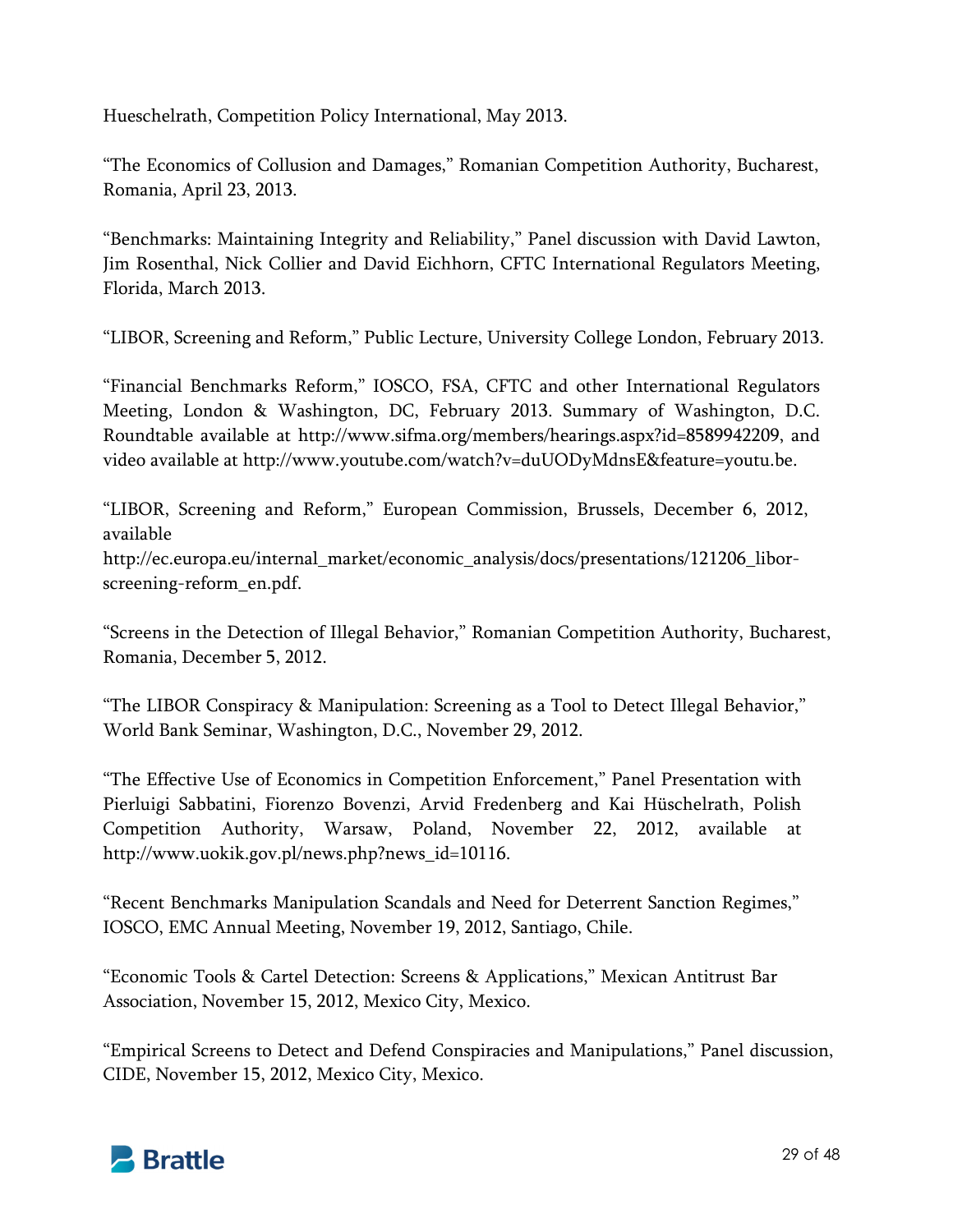"What To Do About LIBOR: A Special Webminar Series," Panel Discussion with David S. Evans, Miguel de-la-Mano and Michael Barr, Competition Policy International, November 8, 2012, available at https://www.competitionpolicyinternational.com/what-to-do-about-libora-special-cpi-webinar/.

"Making markets work for sustainable economic growth and economic recovery: The role of competition policy," Panel discussion, World Bank, Washington, D.C., November 5, 2012.

"The Determinants of Cartel Duration," Seminar in Economics, Michigan University, October 12, 2012.

"Finance, Regulation, and Ethics: Lessons from the LIBOR Scandal", with Margaret Levenstein, Michael Barr and David Mayer, Ross School of Business, Michigan University, October 11, 2012.

"Antitrust Guidelines for Horizontal Collaborations among Competitors for Central and South American Countries," Regional Center for Competition in Latin America, First Conference, Santo Domingo, Dominican Republic, September 20, 2012.

"Credit Ratings Agencies, Antitrust and Regulation," Joint with Lawrence White, Competition Policy International, June 2012.

"21st Century Antitrust Compliance: Beyond the Basics," panel discussion, joint with Alicia Downey, Theodore Banks, Joseph Murphy and Eric Morehead, American Bar Association, Antitrust Section Spring Meetings, Washington D.C., March 2012.

"Beyond Leniency: Empirical Methods of Cartel Detection," with Donald Klawiter, D. Daniel Sokol, Carlos Mena and Carlos Ragazzo, American Bar Association Brown Bag Series, December 15, 2011.

"The Use of Economic Screens in Antitrust Litigation: The Case of the London Interbank Offered Rate," Afternoon Speaker Series, New York University Law School. New York, November 2011.

"Alleged Libor Conspiracy and Manipulation: The Role of Screens," Executive Committee of the New York State Bar's Antitrust Law Section, New York, October 2011.

"Screens for Conspiracies and Manipulations and Their Multiple Applications," Portuguese Competition Authority, Lisbon, Portugal, June 2011.

"Competition Compliance: Up Your Game, Add to the Bottom Line, and Be a Corporate

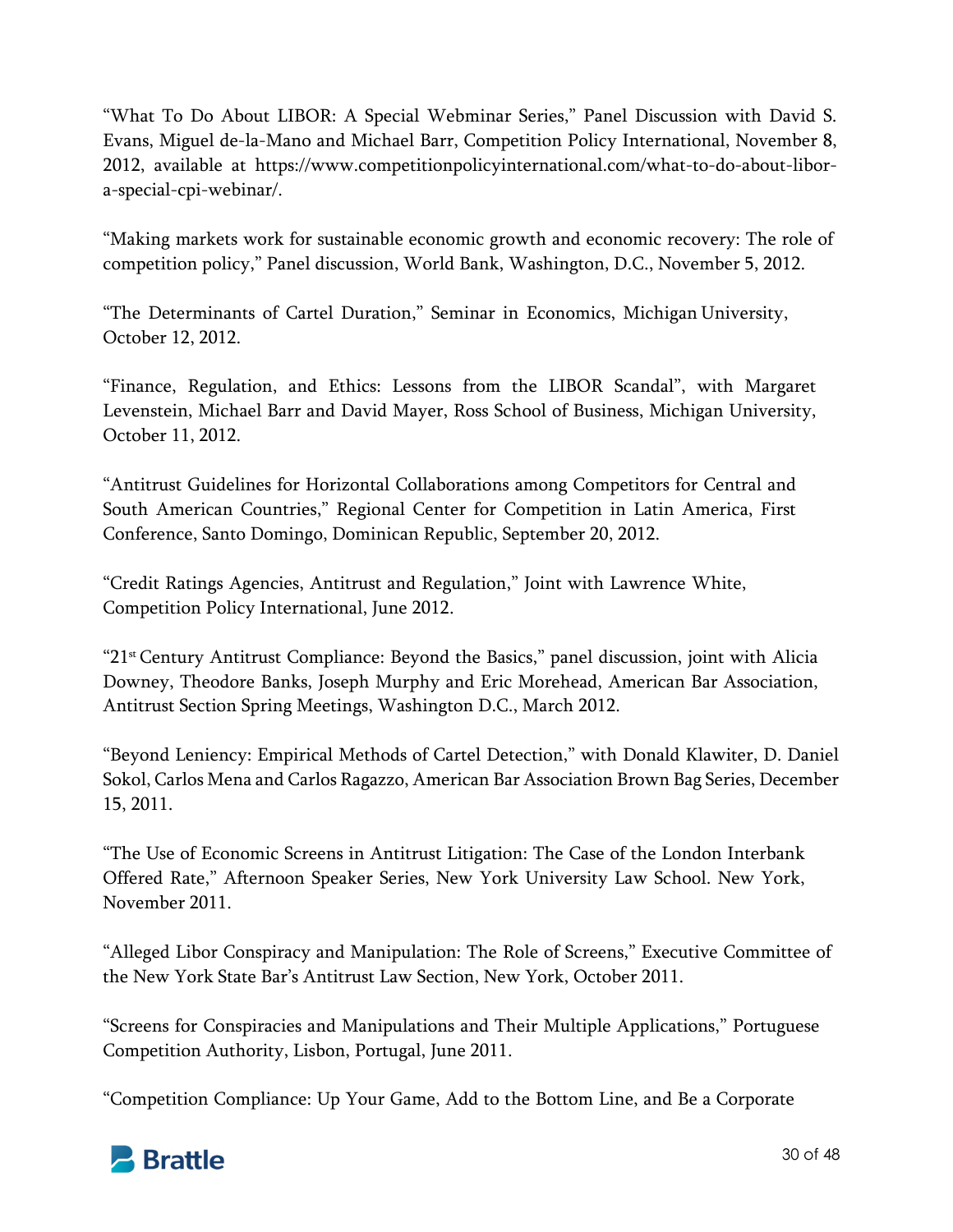Star," Joint with Theodore Banks, Brian Henry and Joseph Murphy, Corporate Counsel Committee, Canadian Bar Association, June 2011.

"Empirical Methods for Conspiracies and Manipulations," Executive Committee of the New York State Bar's Antitrust Law Section, New York, December 2010.

"Screening for Conspiracies," French Competition Authority, Paris, France; German Competition Authority, Bonn, Germany, October 2010.

"Screening Devices for Detecting Collusion," Presentation and Panel Discussion with Christina Hummer and Maarten Janssen, Austrian Federal Competition Authority, Vienna, Austria, October 2010.

"Conspiracies Detection and Empirical Screens," ZEW Conference on Quantitative Analysis in Competition Assessments, Mannheim, Germany, October 2010.

"Screening for a Libor Conspiracy and Manipulation," Microeconomics Lunch Seminar, Department of Economics, Leonard N. Stern School of Business, New York University, May 2010.

"Cartel Detection, Leniency Programs and the Latin America Experience," Joint with Carlos Mena-Labarthe, November 2009.

"Econometrics and Antitrust," Joint with David S. Evans, Competition Policy International, November 2009.

"Legal and Economic Analysis of Collusion," Joint with Patrick Bajari, Competition Policy International, June 2009.

"The Determinants of Cartel Duration," International Industrial Organization Conference, Boston, April 2009.

"On Detecting Agents' Influence in Market Data Outcomes," International Industrial Organization Conference, Boston, April 2009.

"The Empirical Detection of Conspiracies and Manipulations," Bureau of Economics, Federal Trade Commission, Washington D.C., September 2008.

"Globalization, Cartel Formation and Detection," Knowledge Globalization Annual Conference, Boston, April 2008.

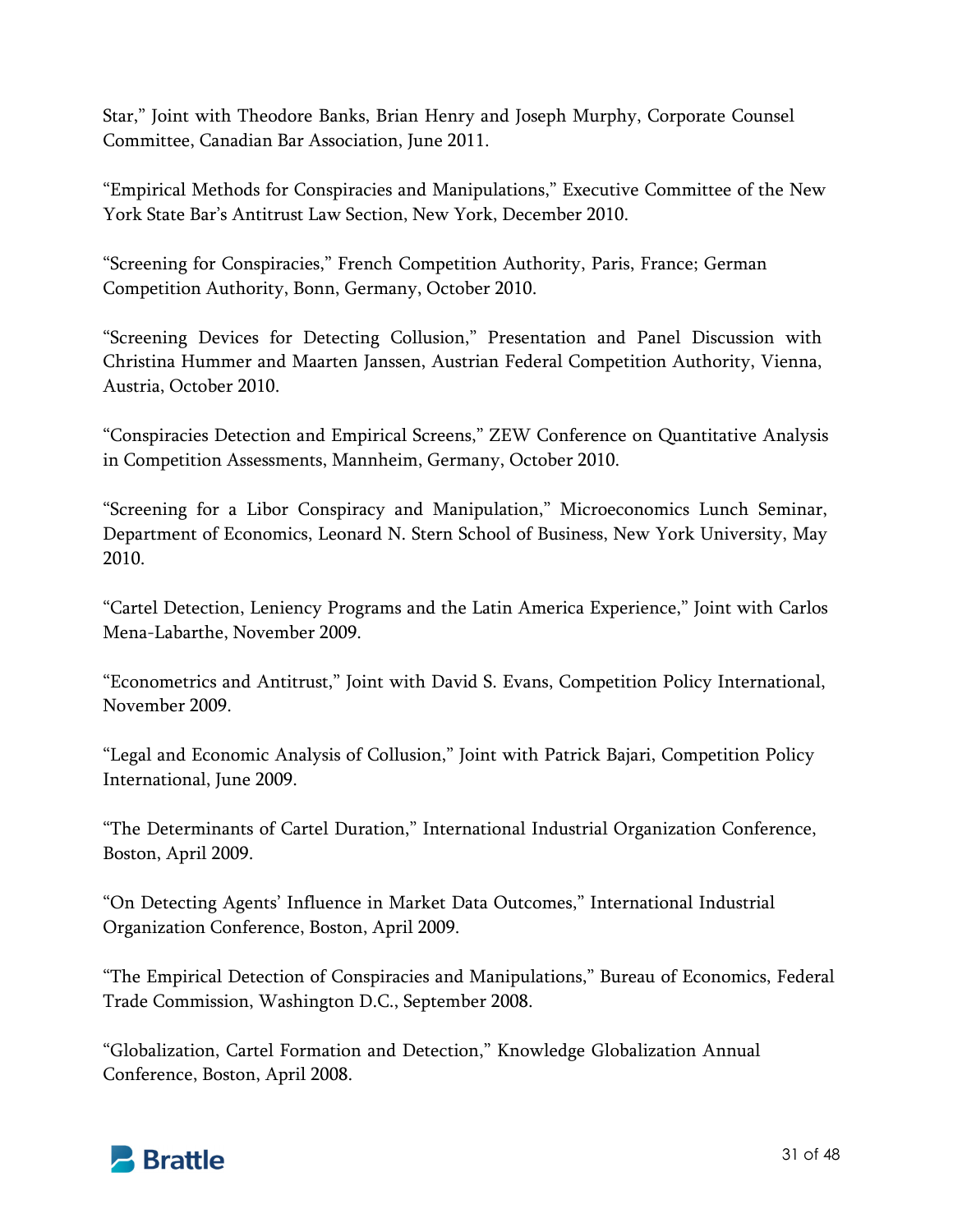"Detecting Conspiracies and Manipulations," Sawyer Business School, Suffolk University, Boston, December 2007.

"How to Spot Cheaters? Empirical Methods to Detect Conspiracies and Manipulations," Instituto Superior de Economia e Gestão, Lisbon, Portugal, July 2007.

"Is the Market being Fooled? An Error-Based Screen for Manipulation," First Meeting of the Portuguese Economic Journal, Ponta Delgada, Portugal, July 2007.

"A Variance Screen for Collusion," Portuguese Competition Authority, Lisbon, Portugal, June 2005.

# **Pharmaceuticals and Health Care**

"Is there too much Innovation? Benefits to Society from Technological Progress and its Contribution to Health Care Costs," International Industrial Organization Conference, Vancouver, Canada, May 2010.

"The Determinants of Pharmaceutical Review, Success and Duration," International Industrial Organization Conference, Virginia, May 2008.

"Assessing the Prospects of Drugs in the Pipeline," A Medical Affairs Leadership Conference: The Good, the Bad, and the Emerging, sponsored by Scientific Advantage, New Jersey, May 2008.

"Bringing Drugs to Market: Which Ones? How Fast? What Value?" The Center for Business Intelligence, January 2008.

"Pharmaceutical Development Phases: A Duration Analysis," Portuguese Authority for Competition, Lisbon, Portugal, November 2005; Federal Trade Commission, Washington D.C., March 2003; Congressional Budget Office, Washington, D.C., March 2003; International Industrial Organization Conference, Boston, April 2003; North American Summer Meetings of the Econometric Society, Chicago, June 2003.

## **Monetary and Financial Economics**

"Before and After the EMU: Financial Integration, Monetary Policy and Welfare Changes," The University of Chicago, Chicago, May 2002; Board of Governors of the Federal Reserve System, Washington, D.C., February 2002; European Central Bank, Frankfurt am Main, Germany, February 2002; Federal Reserve Bank of St. Louis, St. Louis, February 2002; Bank of England, London, England, January 2002.

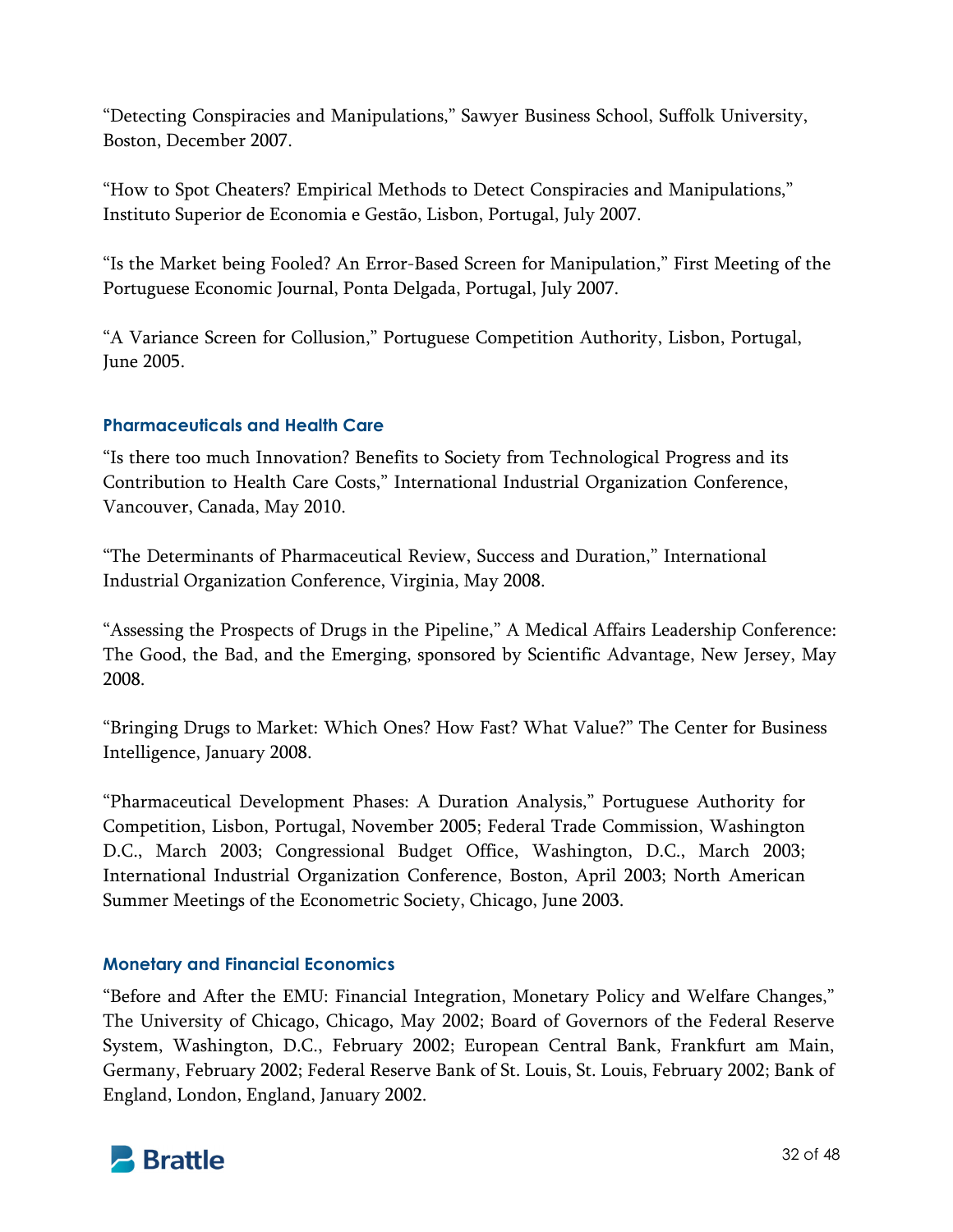"The European Monetary Union – Could there be any 'Winners' and 'Losers'?" The University of Western Australia, Perth, Australia, November 2001; Board of Governors of the Federal Reserve System, Washington, D.C., May 2001; The University of Chicago, Chicago, November 2000.

"The European Monetary Union and its Consequences for Financial Markets," Banco Bozano Simonsen, Rio-de-Janeiro, Brazil, September 1998.

# **SELECTED MEDIA COVERAGE**

"Volume of Evidence' Sustains US Airways Suit Against Sabre," published in Law360, March 28, 2022, available at https://www.law360.com/articles/1477422.

"Global Competition Review Ranks The Brattle Group as an Outstanding Firm for Competition Economics," published at PR News Wire, January 22, 2022, available at https://www.prnewswire.com/news-releases/global-competition-review-ranks-the-brattlegroup-as-an-outstanding-firm-for-competition-economics-301460906.html.

Interview for article on "Analyzing Micron Executive's Public Statements," for *The Capital Forum*, September 2021.

Interview for *BBC's Podcast* "The Compass," on Pricing Systems for Gold and Market Abuse, July 2021.

"Are Silver Prices Suppressed?" interview to *Miles Franklin* podcast, aired February 16, 2021, available at a state of the state of the state  $\alpha$  at a state of the state  $\alpha$ https://www.youtube.com/watch?v=TtOxAddOUd8&feature=youtu.be&fbclid=IwAR2MPzb Z6Lhb0FDG2zrIvli0OT-SPHSYP3AlgdFSu-XeQ4K0zM-HrMdCM8s.

"Are Gold and Silver Manipulated?" interview to *Miles Franklin* podcast, aired January 4, available at https://www.youtube.com/watch?v=6doofC0PSJc.

"The Use of Screens for Detecting Potential Collusion and Applications on the Defense Side," Interview for the ABA Antitrust Section's Our Curious Amalgam Podcast, November 21.

"Little Incentive for Banks to Come Forward in Spoofing Cases: Professor," live interview to BNN Bloomberg TV, Canada, aired August 24, 2020, available at https://www.bnnbloomberg.ca/video/little-incentive-for-banks-to-come-forward-inspoofing-cases-professor~2020922.

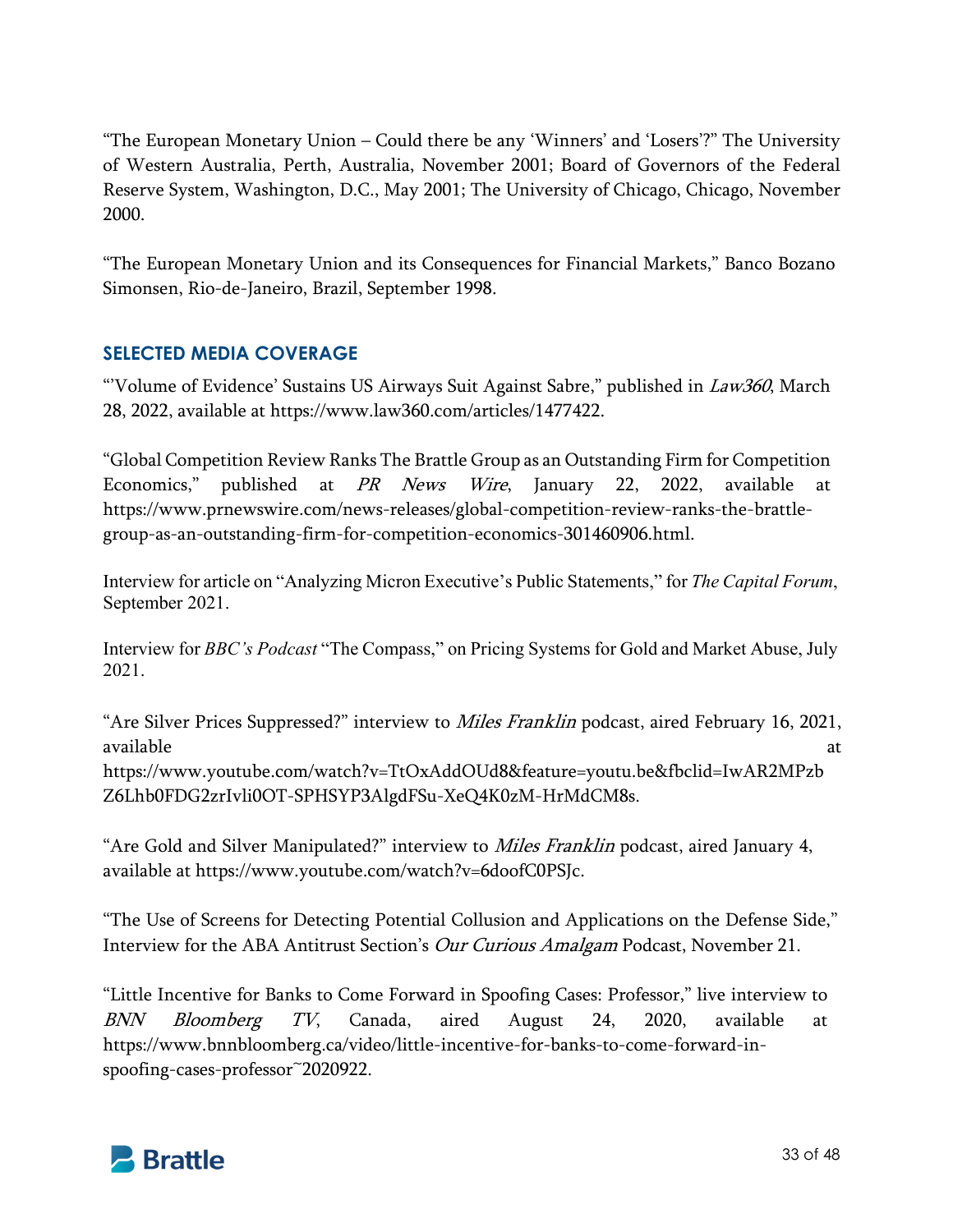"Landmark study of America's largest charitable foundations finds a commitment to diversity in asset management," published by *WebWire*, February 12, 2020, available at https://www.webwire.com/ViewPressRel.asp?aId=254869.

"Tyson Discloses Justice Department Subpoena in Chicken-Pricing Probe," Interview for the Wall Street Journal, August 5, 2019 available at https://www.wsj.com/articles/tyson-says-ithasnt-seen-major-benefits-from-swine-fever-in-china-11565007688.

"Spoofing case: a reminder that precious metals markets aren't immune to manipulation," Interview for  $\mathit{BNN}$   $\mathit{TV},$  Canada, June 2019, available at https://www.bnnbloomberg.ca/commodities/video/spoofing-case-a-reminder-that-preciousmetals-markets-aren-t-immune-to-manipulation~1769711.

"Traffic Ticket App Seeks Nearly \$20 Million In Anti-Trust Case Against Florida Bar," WLRN Miami, South Florida, September 11, 2018, available at https://www.wlrn.org/post/traffic-ticket-app-seeks-nearly-20-million-anti-trust-caseagainst-florida-bar.

"Crypto Coin Tether Defies Logic on Kraken's Market, Raising Red Flags," Interview for Bloomberg, June 30, 2018, available at https://www.bloomberg.com/graphics/2018-tetherkraken-trades/.

"We've Uncovered Patterns of Gold Price Manipulation," interview for *Small Capp Power*, May 2017, available at https://smallcappower.com/videos/videos-top-stories/gold-pricemanipulation/.

"Two member firms resign from silver price fixing," published at Chief Investment Officer, March 8, 2017, available at https://www.ai-cio.com/news/two-member-firms-resign-fromsilver-price-fixing/.

"Deutsche buckles but gold-rigging lawsuit goes ahead" Interview for *BNN TV*, Canada, December 2016, available at http://www.bnn.ca/video/deutsche-buckles-but-gold-rigginglawsuit-goes-ahead~1012389.

"DRW Defends CFTC Claim It Banged the Close, Day After Day," Interview for *Bloomberg*, December 1, 2016, available at https://www.bloomberg.com/news/articles/2016-12-01/cftcseeks-first-win-in-decade-in-drw-banging-the-close-case.

"An Insider's Take on Gold Manipulation," published October 6, 2016, *Kitco*, available at http://www.kitco.com/news/2016-10-06/Anyone-Who-Traded-Gold-in-Last-Decade-Affected-Key-Player-Speaks.html.

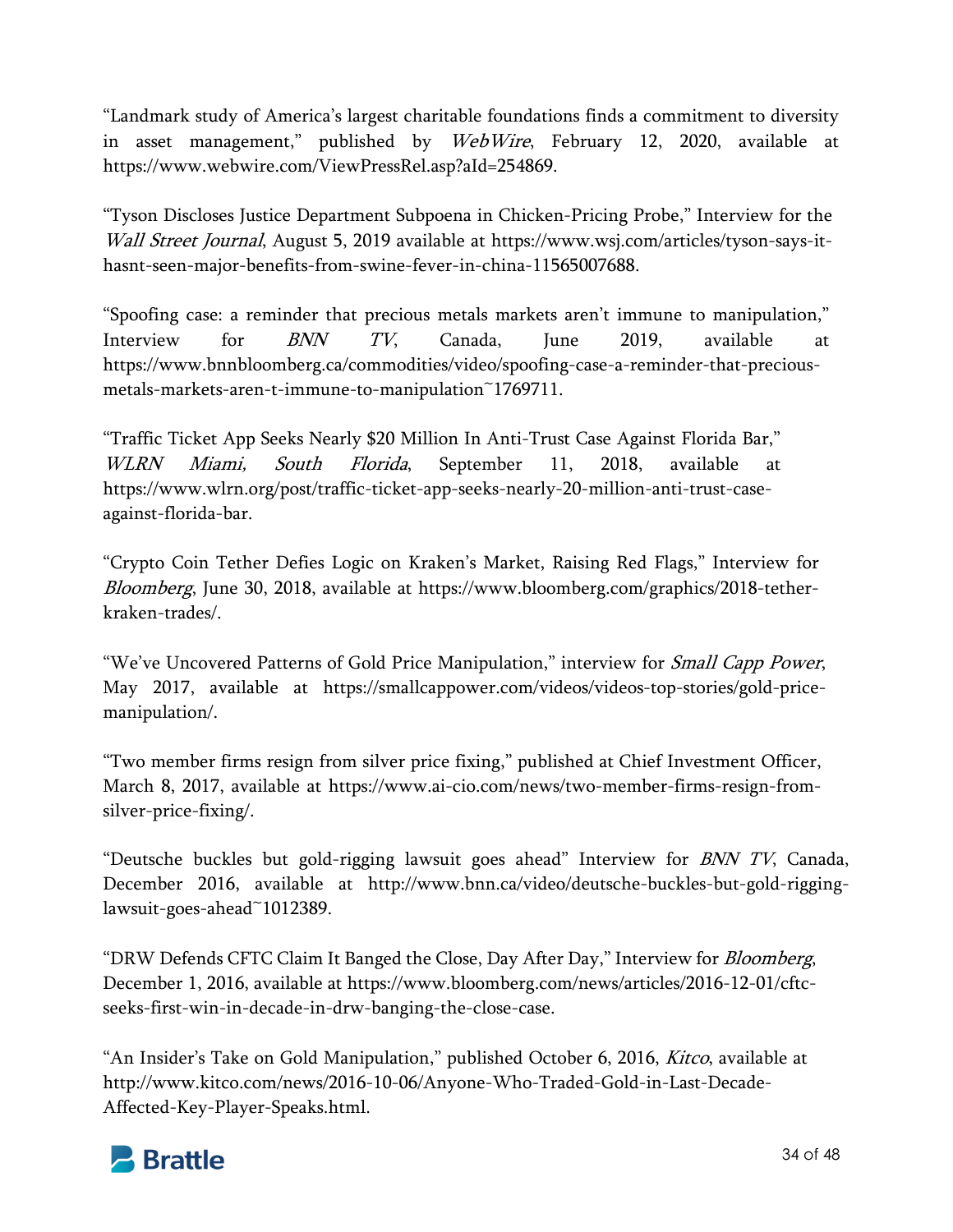"Can a Leopard Change Spots?" published July 2016, *The Trade*, Issue 48, pp. 65-71.

"The Financial Detective," published November 20, 2015, *Calcalist*, pp 8-11, also available at http://www.calcalist.co.il/markets/articles/0,7340,L-3673861,00.html.

"Probe Widens Into Treasury Debt Auctions: Justice Department and CFTC ask banks for information tied to government debt sales" published November 4, 2015, The Wall Street Journal, also available at http://www.wsj.com/articles/probe-widens-into-treasury-debtauctions-1446596472.

"Abrantes-Metz: economics can proactively detect cartels," published October 22, 2015, *GCR* News, available at http://globalcompetitionreview.com/news/article/39701/abrantes-metzeconomics-proactively-detect-

cartels/?utm\_source=Law%20Business%20Research&utm\_medium=email&utm\_campaign=6 309279\_GCR%20Briefing&dm\_i=1KSF,3R89R,9GQ7X0,DIXEY,1.

"Primary Dealers Rigged Treasury Auctions, Investor Lawsuit Says," published September 17, 2015, Bloomberg, available at http://www.bloomberg.com/news/articles/2015-09- 17/primarydealers-rigged-treasury-auctions-investor-lawsuit-says.

"Here's why drugmakers are held in low esteem," published on August 28, 2015, Los Angeles Time, available at http://www.latimes.com/business/la-fi-lazarus-20150828-column.html.

"BP Manipulated Texas Natural Gas Market in 2008, Judge Says: FERC administrative law judge says scheme took place after earlier market manipulation," published August 13, 2015, *The* Wall Street Journal, also available at http://www.wsj.com/articles/bp-manipulated-texasnatural-gas-market-in-2008-judge-says-1439498413.

"BP Finds Itself at Odds With Regulators Again: British company awaits decision in manipulation case brought by FERC; jurisdiction is a question," published July 15, 2015, *The* Wall Street Journal, also available at http://www.wsj.com/articles/bp-finds-itself-at-oddswith-regulators-again-1436980213.

"Manipulation Researcher Finds "Very Sharp Movements" in Silver Prices," published July 9, 2015, Kitco News, available at http://www.kitco.com/news/2015-07-09/Manipulation-Researcher-Finds-Very-Sharp-Movements-in-Silver-Prices.html.

"First Gold Manipulation, Now Silver? - Lead Researcher In Libor Case" published July 9, 2015, Kitco News, available at http://www.kitco.com/news/video/show/Kitco-News/1018/2015-07-09/First-Gold-Manipulation-Now-Silver---Lead-Researcher-In-Libor-

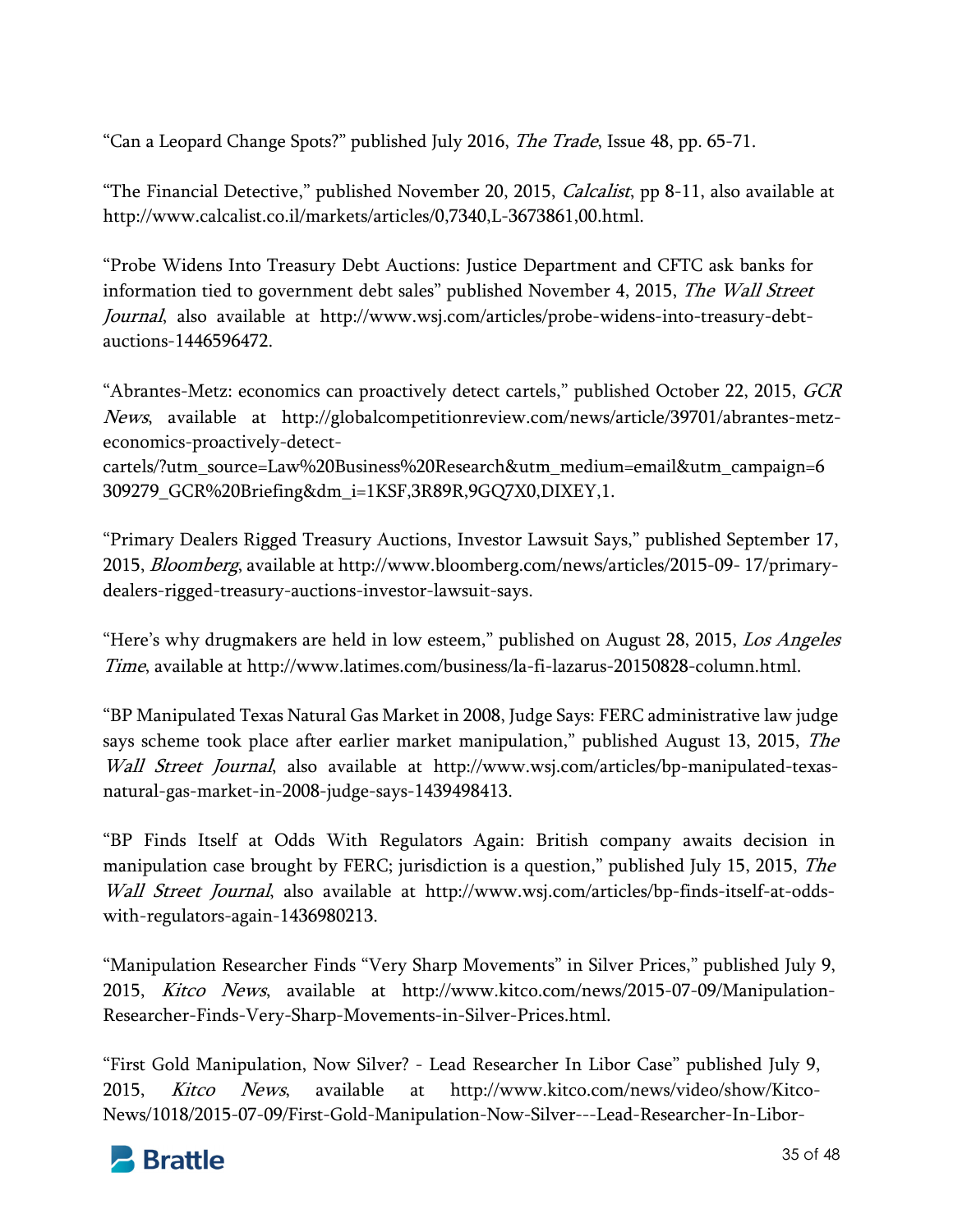Case.

Interview to *Reuters TV* on Fraud and Corruption in the Financial Sector, aired on May 28, 2015.

"Investigators probe \$500 trillion interest rates swap market," published May 21, 2015, Financial Times, also available at http://www.ft.com/intl/cms/s/0/8822b8dc-ffac-11e4-8c46- 00144feabdc0.html#axzz3anUbH6Jb.

"DOJ Clamps Down on Currency Manipulation by Banks," Live interview for *Bloomberg TV*, aired May 20, 2015, available at http://www.bloomberg.com/news/videos/2015-05-20/dojclamps-down-on-currency-manipulation-by-banks.

"Barclays to pay 115 million to settle ISDAfix manipulation case," published May 20, 2015, Bloomberg, available at http://www.bloomberg.com/news/articles/2015-05-20/barclays-topay-115-million-to-settle-isdafix-manipulation-case.

"The Fall of Deutsche Bank," Interview to  $ZDF$  TV in Germany, aired February 2015, http://www.zdf.de/ZDFmediathek#/hauptnavigation/startseite.

"Gold Manipulation Probe at US Banks," live interview to *BNN* TV, Canada, aired February 27, 2015, available at http://www.bnn.ca/Video/player.aspx?vid=560313.

"End of gold fix heralds shift for London," published November 12, 2014, Financial Times.

"Research shows scale of regulatory revolving door," published December 8, 2014, interview to Risk Magazine, also available at http://www.risk.net/operational-risk-andregulation/feature/2385237/research-shows-scale-of-regulatory-revolvingdoor?utm\_content=buffercde6a&utm\_medium=social&utm\_source=twitter.com&utm\_campa ign=buffer.

"Rigged Markets," Interview to BBC Radio, aired February 2015, also available at http://news.bbc.co.uk/2/shared/bsp/hi/pdfs/23\_09\_14\_fo4\_riggedmarkets.pdf.

"Global Regulator Backs FX Revamp After Rigging Scandals," published September 30, 2014, Bloomberg, also available at http://www.bloomberg.com/news/articles/2014-09-30/fsb-saysforeign-exchange-benchmark-needs-wider-window.

"Open Secret: The Global Banking Conspiracy That Swindled Investors Out of Billions," by Erin Arvedlund, edited by Penguin Group, LLC, 2014.

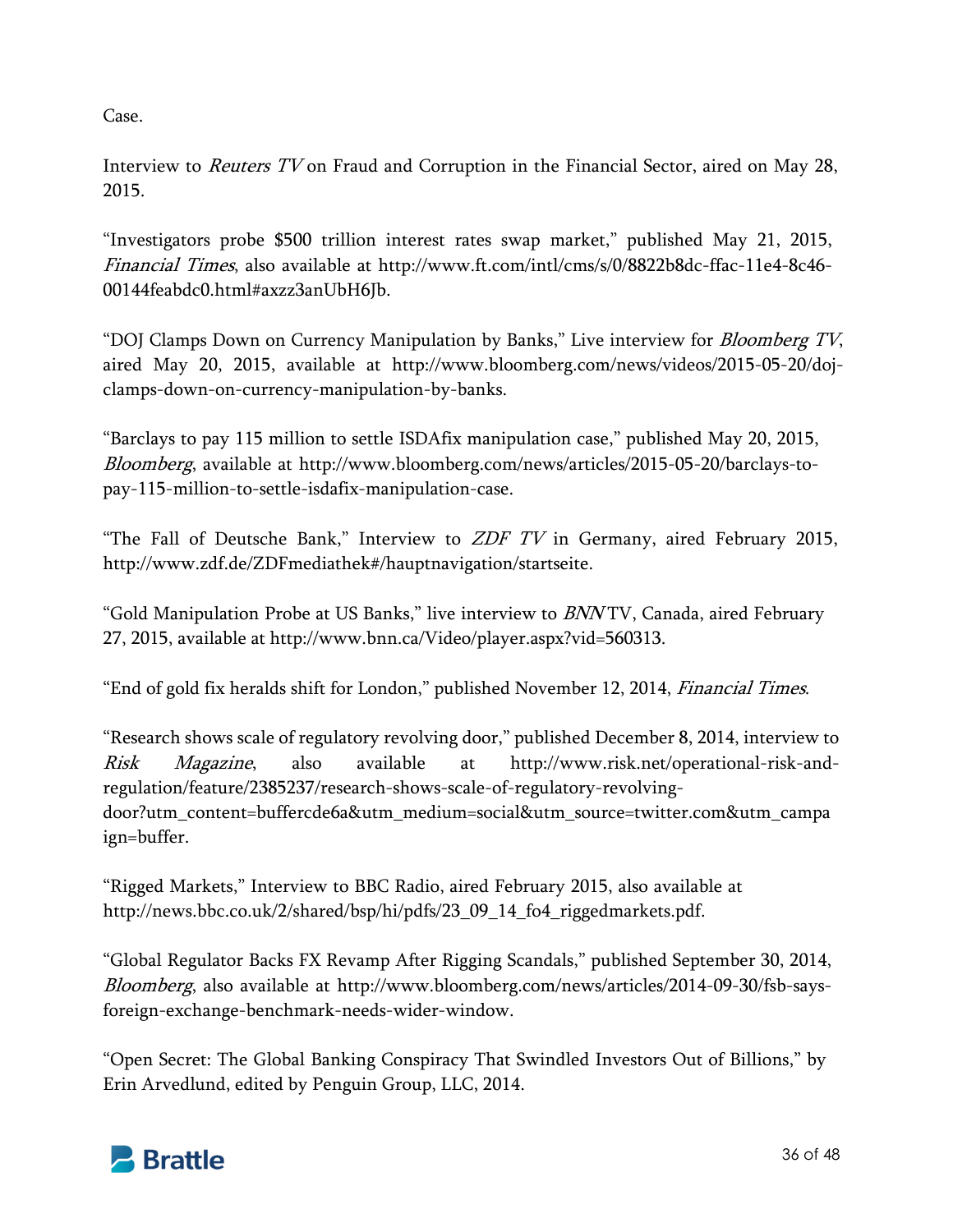"Global Regulator Backs FX Revamp After Rigging Scandals," published September 30, 2014, Bloomberg, available at http://www.bloomberg.com/news/2014-09-30/fsb-says-foreignexchange-benchmark-needs-wider-window.html.

"FERC Staff Files Testimony Backing Charges That BP Manipulated Natural Gas Markets in 2008, published September 23, 2014, *Natural Gas Intel*, available at http://www.naturalgasintel.com/articles/99813-ferc-staff-files-testimony-backing-chargesthat-bp-manipulated-natgas-market-in-2008.

"Clause allowing agencies to bypass contract tenders must be improved, expert says," published September 19, 2014, *The Montreal Gazette*, available at http://www.montrealgazette.com/news/Clause+allowing+agencies+bypass+contract+tenders+ must+improved+expert+says/10219526/story.html.

"Schweigen ist Gold," published August 2014, DIE WELT/WELT am Sonntag/WELT Online No. 32, page 34.

"Time called on the London Gold Fix," published July 16, 2014, *The Financial Times*, available at http://www.ft.com/intl/cms/s/0/f01a1806-0cfd-11e4-bf1e- 00144feabdc0.html#axzz3G33J.

"New silver price is 'improvement' on the fix," published July 16, 2014, *The Financial Times*, available at http://www.ft.com/intl/cms/s/0/4053ff04-0ccb-11e4-90fa-00144feabdc0.html#axzz3G33JvIiP.

"Gold Fix Banks to Alter Century-Old Price-Setting Process," published July 16, 2014, Bloomberg, available at http://www.bloomberg.com/news/2014-07-16/gold-fix-banks-toalter-century-old-price-setting-process.html.

"Der Klub der Preismacher," published July 7, 2014, Der Standard, print edition, page 2.

"Rate Manipulations May Distort Banks' Market Risk Models," published June 25, 2014, The New York Times, available at http://dealbook.nytimes.com/2014/06/25/rate-manipulationsmay-distort-banks-market-risk-models/?\_php=true&\_type=blogs&\_r=0.

"Montreal construction companies share common addresses," published June 21, 2014, The Montreal Gazette, available available at http://www.montrealgazette.com/news/Montreal+construction+companies+share+common+ addresses/9959958/story.html.

"Gold Manipulation," Interview for the German TV, June 2014, available at http://www.michael-turgut.de/content/pressemitteilung\_6-2014.html.

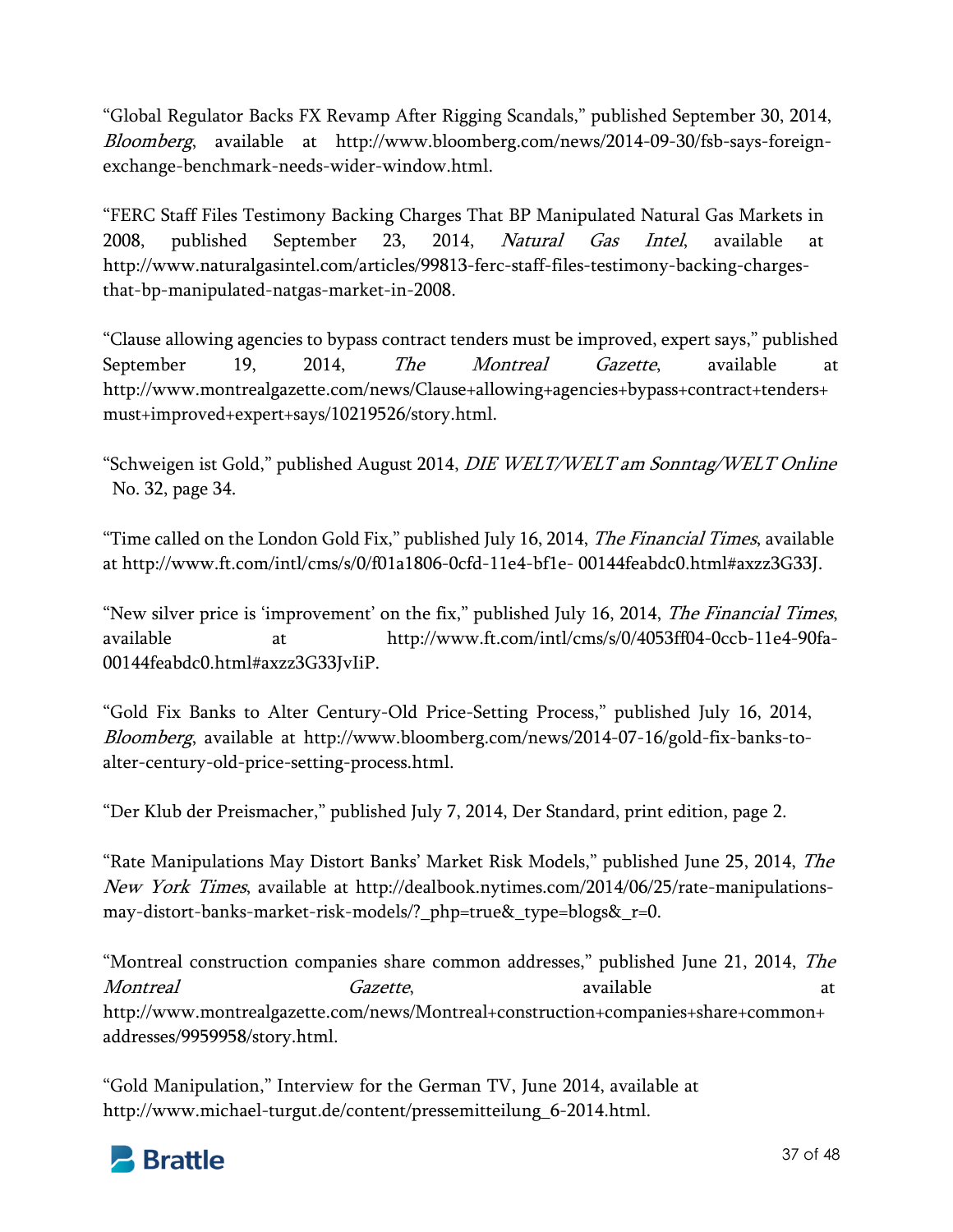"Gold fix under scrutiny as regulators probe archaic," published June 8, 2014, *The Globe and* Mail, available at http://www.theglobeandmail.com/report-on-business/industrynews/energy-and-resources/gold-fix-under-scrutiny-as-regulators-probe-archaicsystem/article19063563/.

"Gold fix put on the spot after Barclays fine," published May 23, 2014, *Financial Times*, available at http://www.ft.com/intl/cms/s/0/39ddc59c-e287-11e3-a829- 00144feabdc0.html#axzz332Y36xvd.

"Are Gold Prices Manipulated?" interview aired May 8, 2014, BNN TV, available at http://www.bnn.ca/Video/player.aspx?vid=360038.

"FCA Said to Observe Banks' London Gold-Fixing Calls," published April 24, 2014, Bloomberg, available at http://www.bloomberg.com/news/2014-04-24/fca-said-to-observebanks-london-gold-fixing-calls.html.

"Gold Prices Possibly Manipulated For a Decade: Professor," published April 23, 2014, Kitco, available at http://www.kitco.com/news/video/show/on-the-spot/642/2014-04-23/Gold-Prices-Possibly-Manipulated-For-a-Decade-Professor.

"Gold: In Search of a New Standard," published April 14, 2014, Financial Times, available at http://www.ft.com/intl/cms/s/2/e31b0f44-b0e5-11e3-bbd4 00144feab7de.html#axzz30KWEpEdf.

"Cartels: Just One More Fix," published March 29, 2014, *The Economist*, print edition, also available at http://www.economist.com/news/business/21599799-trustbusters-have-gotbetter-detecting-cartels-and-bolder-punishing-them-incentives.

"Gold: In a Fix, Mr. Bond," published March 8, 2014, *The Economist*, print edition, also available at http://www.economist.com/news/finance-and-economics/21598676-newconcerns-surround-way-world-gold-price-set-fix-mr-bond.

"London Gold Broker Says Swings in Prices No Sign of Manipulation," published March 5, 2014, Bloomberg, available at http://www.bloomberg.com/news/2014-03-05/london-goldbroker-says-swings-in-prices-no-sign-of-manipulation.html.

"Gold Fix Study Shows Signs of Decade of Bank Manipulation," published February 28, 2014, Bloomberg, available at http://www.bloomberg.com/news/2014-02-28/gold-fix-study-showssigns-of-decade-of-bank-manipulation.html.

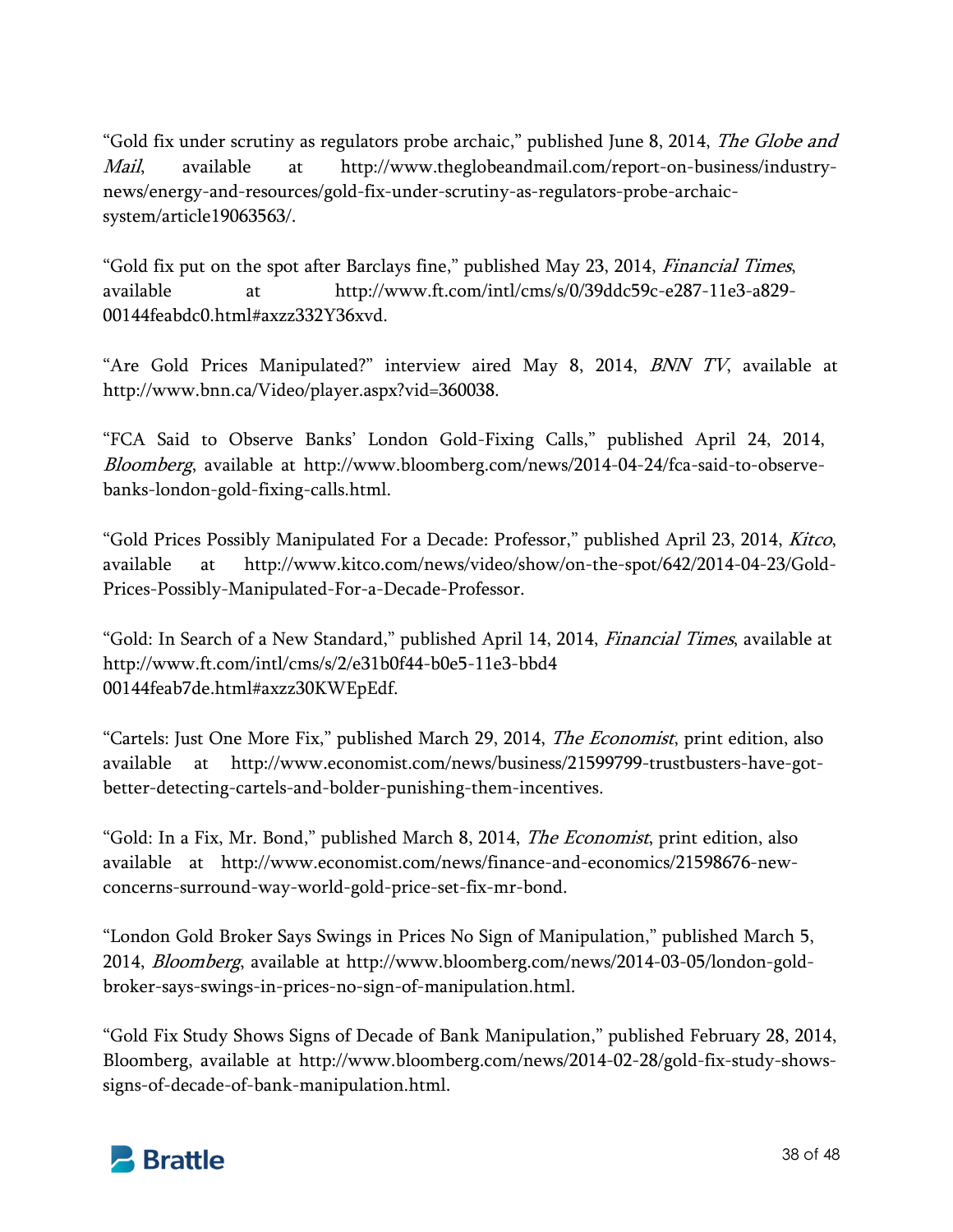"London Afternoon Currency Spikes Subside as Regulators Probe," published January 27, 2014, Bloomberg, available at http://www.bloomberg.com/news/2014-01-27/londonafternoon-currency-spikes-subside-under-regulators-glare.html.

"La Réforme du Libor risqué de le render plus complexe," published on January 20, 2014, Le Temps, print edition, page 17.

"The Peter Schiff Show," Live Radio Interview, January 13, 2014, available at http://www.thepeterschiffblog.com/2014/01/the-peter-schiff-show-monday-01132014.html.

"The Dawn Bennett Show," Live Radio Interview, January 5, 2014, available at http://www.sbwire.com/press-releases/financial-myth-busting-radio-show-with-host-dawnbennett-interviewed-rosa-abrantes-metz-adjunct-professor-at-nyus-stern-school-ofbusiness-430226.htm.

"A Breath of Fresh Air For Battered Ratings Industry," published January 2014, *Global Finance*, page 8.

"Secret Currency Traders' Club Devised Biggest Market's Rates," published December 18, 2013, Bloomberg, available at http://www.bloomberg.com/news/2013-12-19/how-secretcurrency-traders-club-devised-biggest-market-s-rates.html.

"Les "Chat Rooms" censurés pour éviter toute nouvelle tricherie," published November 30, 2013, Les Temps, page 18.

"London Gold Fix Calls Draw Scrutiny Amid Heavy Trading," published November 26, 2013, Bloomberg, available at http://www.bloomberg.com/news/2013-11-26/gold-fix-drawingscrutiny-amid-knowledge-tied-to-eruption.html.

"Big 3 Rating Firms Facing Competition," published November 18, 2013, *FoxBusiness*, available at http://www.foxbusiness.com/markets/2013/11/15/big-3-ratings-firms-facingcompetition/.

"Currency Spikes at 4 P.M. in London Provide Rigging Clues," published August 27, 2013, Bloomberg, available at http://www.bloomberg.com/news/2013-08-27/currency-spikes-at-4 p-m-in-london-provide-rigging-clues.html.

"IOSCO Softens Index Approach on Financial Benchmarks Index," published July 24, 2013, Structured Products, available at http://www.risk.net/structuredproducts/news/2284444/iosco-softens-its-approach-towards-equity-indexes-on-the-finalversion-of-its-principles-for-financial-benchmarks.

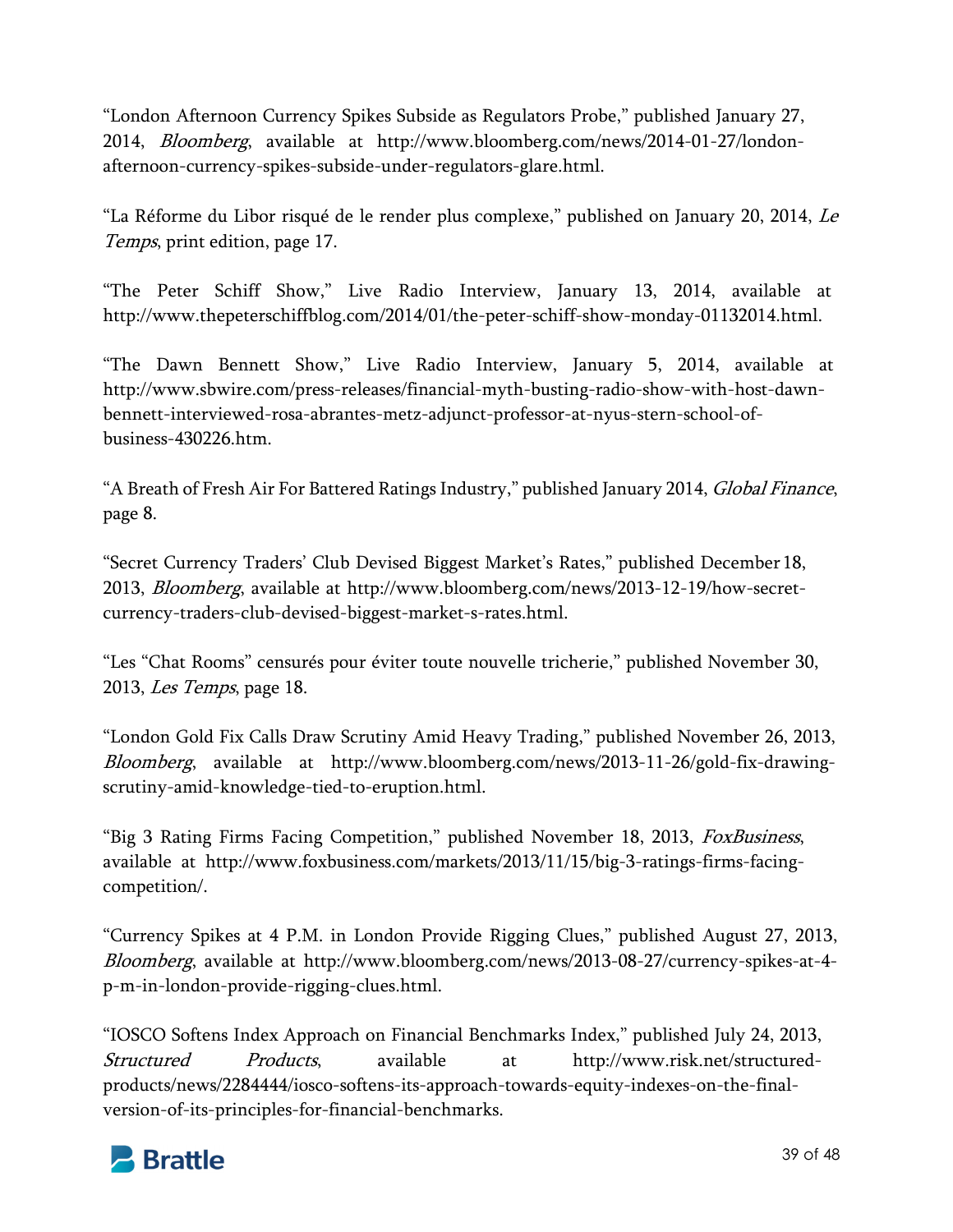"NYSE Euronext Opens New Front in London With LIBOR Oversight," published July 10, 2013, Bloomberg, available at http://www.bloomberg.com/news/2013-07-09/nyse-vows-tosave-libor-as-chilton-questions-neutrality.html.

"Proprietary indices under scrutiny as banks keep their insights secrets," published June 25, 2013, Structured Products, available at http://www.risk.net/structuredproducts/feature/2276133/proprietary-indexes-under-scrutiny-as-banks-keep-their-insightssecret.

"Q&A: Rosa Abrantes-Metz, Principal, Global Economics Group," published June 4, 2013, The Wall Street Journal, available at http://blogs.wsj.com/riskandcompliance/2013/05/28/qa- rosaabrantes-metz-principal-global-economics-group/?KEYWORDS=Abrantes-Metz.

"Committed quotes: An answer to LIBOR problem?" published May 22, 2013, *Risk Magazine*, available at http://www.risk.net/risk-magazine/feature/2269549/committed-quotes-ananswer-to-libor-problem.

"Oil-price manipulation: the next Libor?" published May 17, 2013, *CNNMoney*, available at http://money.cnn.com/2013/05/17/news/economy/oil-price-libor/index.html.

"IOSCO Offers General and Specific Principles to Deal with Equity and Benchmark Indexes," published May 15, 2013, Structured Products, available at http://www.risk.net/structuredproducts/news/2268377/risk-of-manipulation-in-equity-indexes-remains-says-iosco-panel.

"Hongkong crée son Libor pour le yuan en pleine controverse," published on May 11, 2013, Le Temps, print edition, page 17.

"Le Libor australien montre l'exemple en arrêtant le declaratif," published April 18, 2013, L'Agefi Hebdo, print edition, page 32.

"Gesner-Wheatley Panel Aims to End Conflicts in Benchmark Rates," published April 16, 2013, Bloomberg, available at http://www.bloomberg.com/news/2013-04-16/genslerwheatley-seek-to-eliminate-conflicts-in-benchmark-rates.html.

"Des alternatives emergent pour remplacer le système du Libor," published on April 2, 2013, Le Temps, print edition, page 11.

"Cyprus Immunity Shows Libor Still Broken Rate: U.K. Credit," published March 28, 2013, Bloomberg, available at http://www.bloomberg.com/news/2013-03-28/libor-immunity-fromcyprus-shows-rate-still-broken-u-k-credit.html.

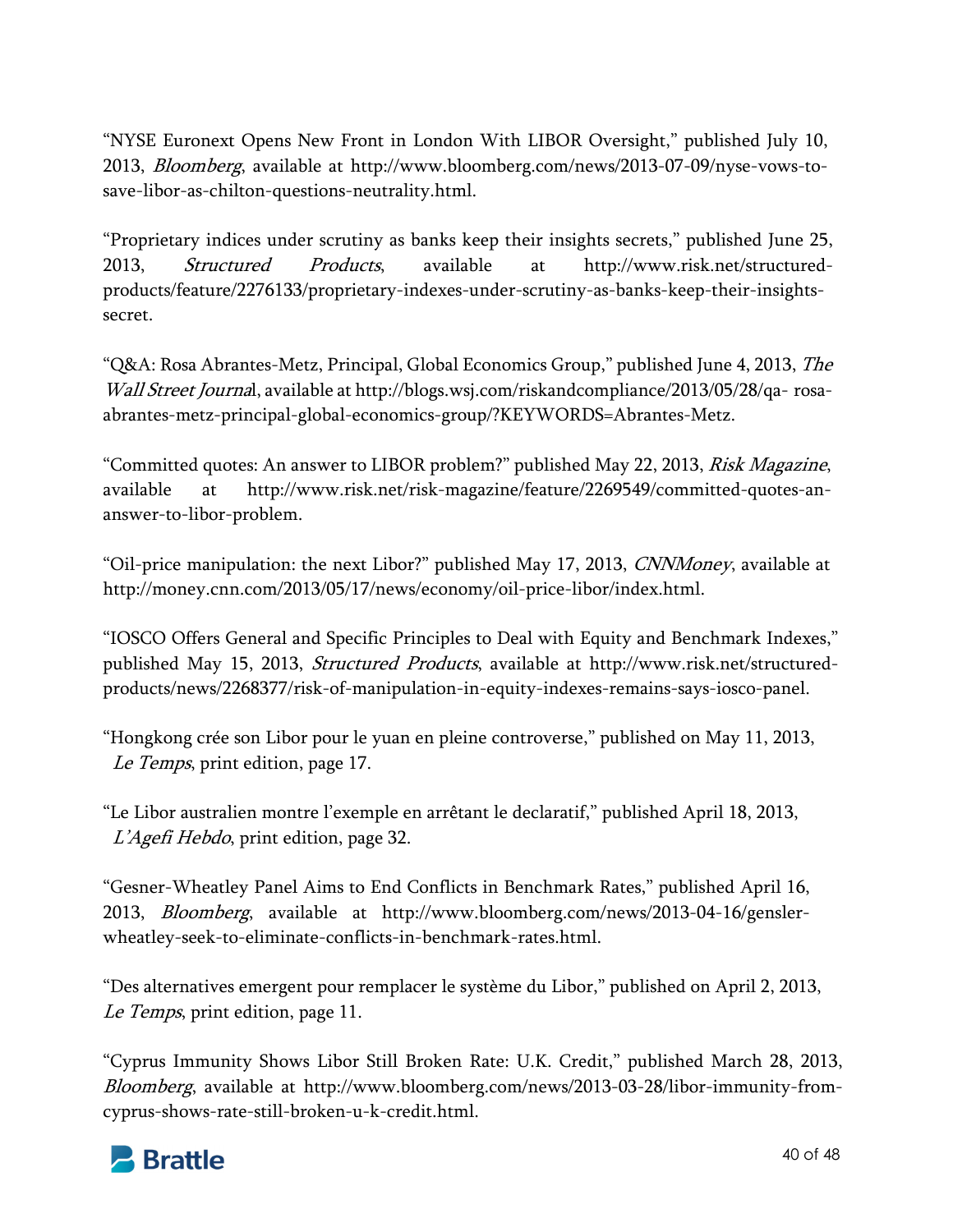"A caça-batoteiros dos mercados financeiros," published March 23, 2013, Semanário Expresso, print edition, page 13 (Economia), also available at http://expresso.sapo.pt/a-cacabatoteiros-dos-mercados-financeiros=f795699.

"When bankers lie: San Francisco investigates LIBOR fraud and its possible impact on city finances," published February 14, 2012, San Francisco Bay Guardian, available at http://www.sfbg.com/2013/02/14/when-bankers-lie?page=0,2.

Interview for Sky News TV, UK, on Royal Bank of Scotland's settlement with authorities on LIBOR manipulation, The Boulton and Co Today TV Show, February 6, 2013.

Interview for BBC Radio on Libor findings and reform, aired January 17, 2013, available at http://www.bbc.co.uk/programmes/b01pw3lj.

"How Antitrust Economists are Getting Better at Spotting Cartels," published December 15, 2012, The Economist, page 76, also available at http://www.economist.com/news/financeand-economics/21568364-how-antitrust-economists-are-getting-better-spotting-cartelsscam-busters.

"Secret LIBOR Transcripts Expose Trader Rate-Manipulation," published December 12, 2012, Bloomberg, available at http://www.bloomberg.com/news/2012-12-13/rigged-libor-withpolice-nearby-shows-flaw-of-light-touch.html.

"UK seeks to mend "broken" LIBOR, not scrap it," published September 27, 2012, *Reuters*, available at http://www.reuters.com/article/2012/09/28/britain-fsa-liboridUSL1E8KS1JT20120928?type=marketsNews.

"City construction bids are paved with questions," published September 15, 2012, The Montreal Gazette available available at http://www2.canada.com/montrealgazette/news/saturdayextra/story.html?id=eb95260edc40-4ada-b7f0-ae56796c8b25.

"US banks fight back over LIBOR accusations," published September 5, 2012, *International* Financial Law Review, available at http://www.iflr.com/Article/3084737/US-US-banks-fightback-over-Libor-accusations.html?LS=EMS711706.

"Die Wichtigste Zahl der Welt," (The most important number in the world), interview for Stern-Magazine, Germany, published on August 2012, Issue Nr. 33.

"LIBOR row prompts wider benchmark debate," published August 16, 2012, *Financial Times*,

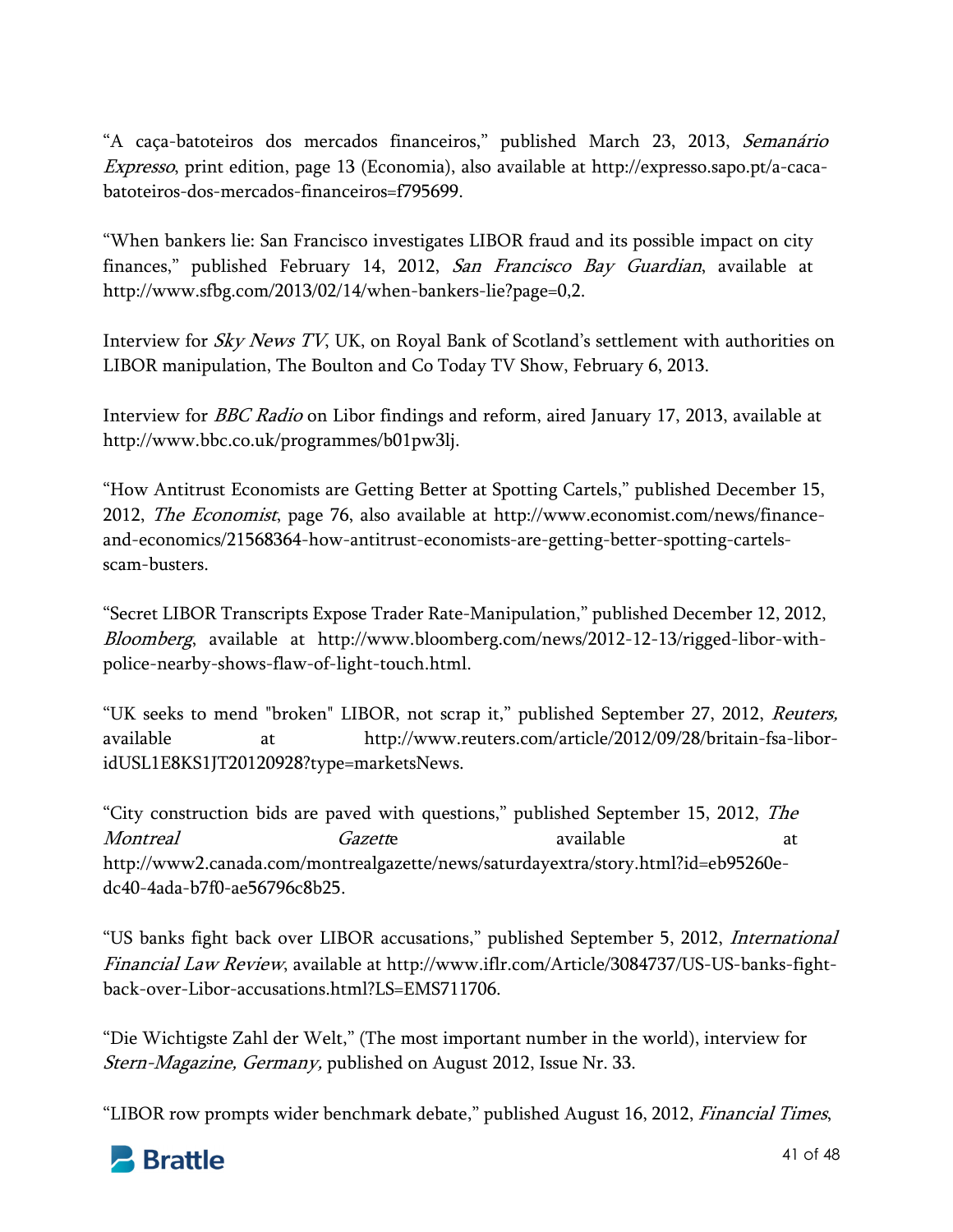print edition, also available at http://www.ft.com/intl/cms/s/0/e2cc9afc-e793-11e1-86bf-00144feab49a.html#axzz24ZUcpFUn.

"Conspiracy theory: Lawyers gear up for high-stakes LIBOR case," published August 6, 2012, Risk Magazine, available at http://www.risk.net/risk-magazine/feature/2195153/conspiracytheory-lawyers-gear-up-for-highstakes-libor-case.

"How the penny dropped over LIBOR," published July 31, 2012, *FundWeb*, available at http://www.fundweb.co.uk/fund-strategy/issues/30th-july-2012/how-the-penny-droppedover-libor/1055215.article.

"Uwaga na przejrzystość," interview in Polish published July 25, 2012, Parkiet, available at http://www.parkiet.com/artykul/10,1272887-Uwaga-na-przejrzystosc-.html.

"Wall Street lawyers up for LIBOR litigation," published July 22, 2012, *Crane's*, available at http://www.crainsnewyork.com/article/20120722/FINANCE/307229978.

"Interest Rates from Sweden to South Korea Under Scrutiny," published July 19, 2012, The Washington Post, available at http://washpost.bloomberg.com/Story?docId=1376-M7DBLF0D9L3501-7JQKGC5TVJTQK0VMNCE5BCIQQJ.

Interview for BBC Radio on Libor 2008 findings, aired July 19, 2012, available at http://www.bbc.co.uk/podcasts/series/r4report.

"Update: Het LIE MORE-schandaal," published July 16, 2012, De Groene Amsterdammer, available at http://www.groene.nl/commentaar/2012-07-16/update-het-lie-more-schandaal//.

"LIBOR Flaws Allowed Banks to Rig Rates without Conspiracy," published July 16, 2012, Business Week, available at http://www.businessweek.com/news/2012-07-16/libor-flawsallowed-banks-to-rig-rates-without-conspiracy.

"Libor-systeem maakte vals spelen gemakkelijk," published July 14, 2012, De Financiële Telegraaf, page T21. "How to Reform the Libor," interview for Swiss National Public Radio, aired July 14, 2012.

"Winner and Losers in LIBOR Mess," published July 12, 2012, *CNNMoney*, available at http://money.cnn.com/2012/07/12/investing/libor-consumers/index.htm.

"LIBOR Explained: How Manipulated Rates Could Be Hurting (Or Helping) You," published July 9, 2012, *Forbes*, available at http://www.forbes.com/sites/halahtouryalai/2012/07/09/libor-explained-how-manipulated-

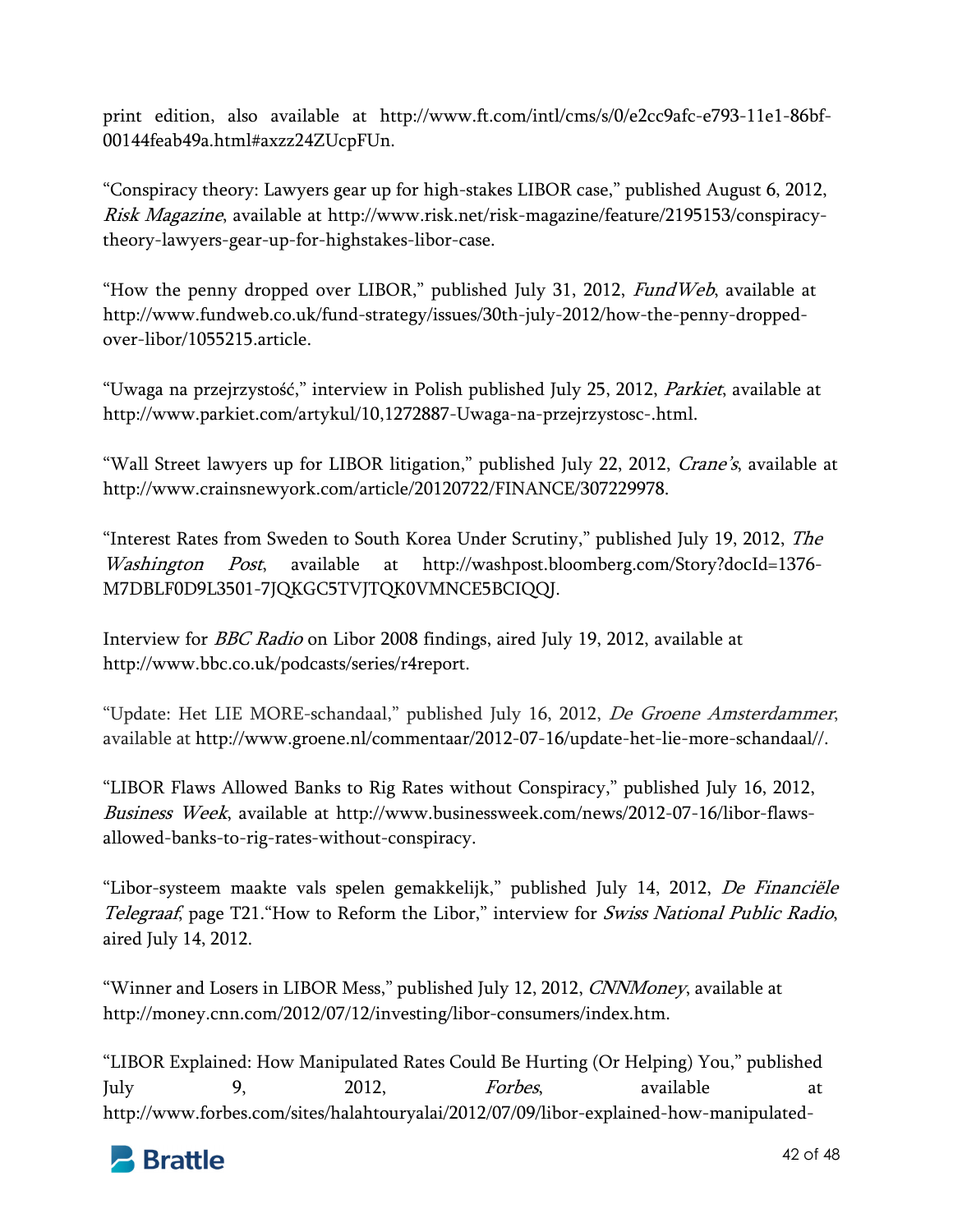rates-could-be-hurting-or-helping-you/.

"Barclays Big-Boy Breaches Mean Libor Fixes Not Enough," published June 29, 2012, BusinessWeek, available at http://www.bloomberg.com/news/2012-06-29/barclays-big-boybreaches-mean-libor-fixes-not-enough.html.

"Barclays paying \$453 million to settle Libor probe," published June 27, 2012, Reuters, also available at http://www.reuters.com/article/2012/06/27/us-barclays-liboridUSBRE85Q0J720120627.

"LIBOR Guardians Said to Resist Changes to Broken Rate," published June 26, 2012, *Bloomberg* BusinessWeek, available at http://www.businessweek.com/news/2012-06- 25/libor-guardianssaid-to-resist-changes-to-broken-benchmark-rate.

"The LIBOR Probes: An expensive smoking gun - Court documents shed light on how LIBOR was allegedly manipulated," published April 14, 2012, *The Economist*, pages 80-82, also available at http://www.economist.com/node/21552586.

"Special Feature: The Leniency Program, Off the Hook," published March 2012, MLex Magazine, April-June Issue, pages 8-12, also available at http://info.mlex.com/mlexmagazine.aspx.

"Le Scandale Financier qui Arrive par UBS," published March 26, 2012, Le Temps, page 3, also available at http://www.letemps.ch/Page/Uuid/a63081a6-76ac-11e1-8c74 acd7aad2ec49/Le\_Libor\_est\_le\_chiffre\_le\_plus\_important\_du\_monde.

"Big Banks At Center of Interest Rate Probe: Justice Department Joins Other Nations Investigating Rates," published March 11, 2012, Interview for CNN, available at http://money.cnn.com/2012/03/11/markets/bondcenter/interest-ratemanipulation/?iid=HP\_LN&hpt=hp\_t2.

"U.S. Probe Presents Dilemma Over LIBOR," published March 18, 2011, Interview for the*Wall Street Journal*, pages C1-C8, also available at http://www.efinancialnews.com/story/2011-03-18/us-libor-probe-includes-bofa-citi-ubs.

"Skikartenpreise der Wintersportregion "Ski amade" werden überprüft," published October 18, 2010 at http://meinegemeinde.vol.at/news/tp:salzburg24:salzburgnews/artikel/skikartenpreise-der-wintersportregion-ski-amade-werdenueberprueft/cn/news-20101018-03354049. Interview on empirical methods to detect conspiracies, jointly with Theodor Thanner, Director General of the Austrian Federal Competition Authority, and Christina Hummer, Attorney at Saxinger Chalupsky & Partner.

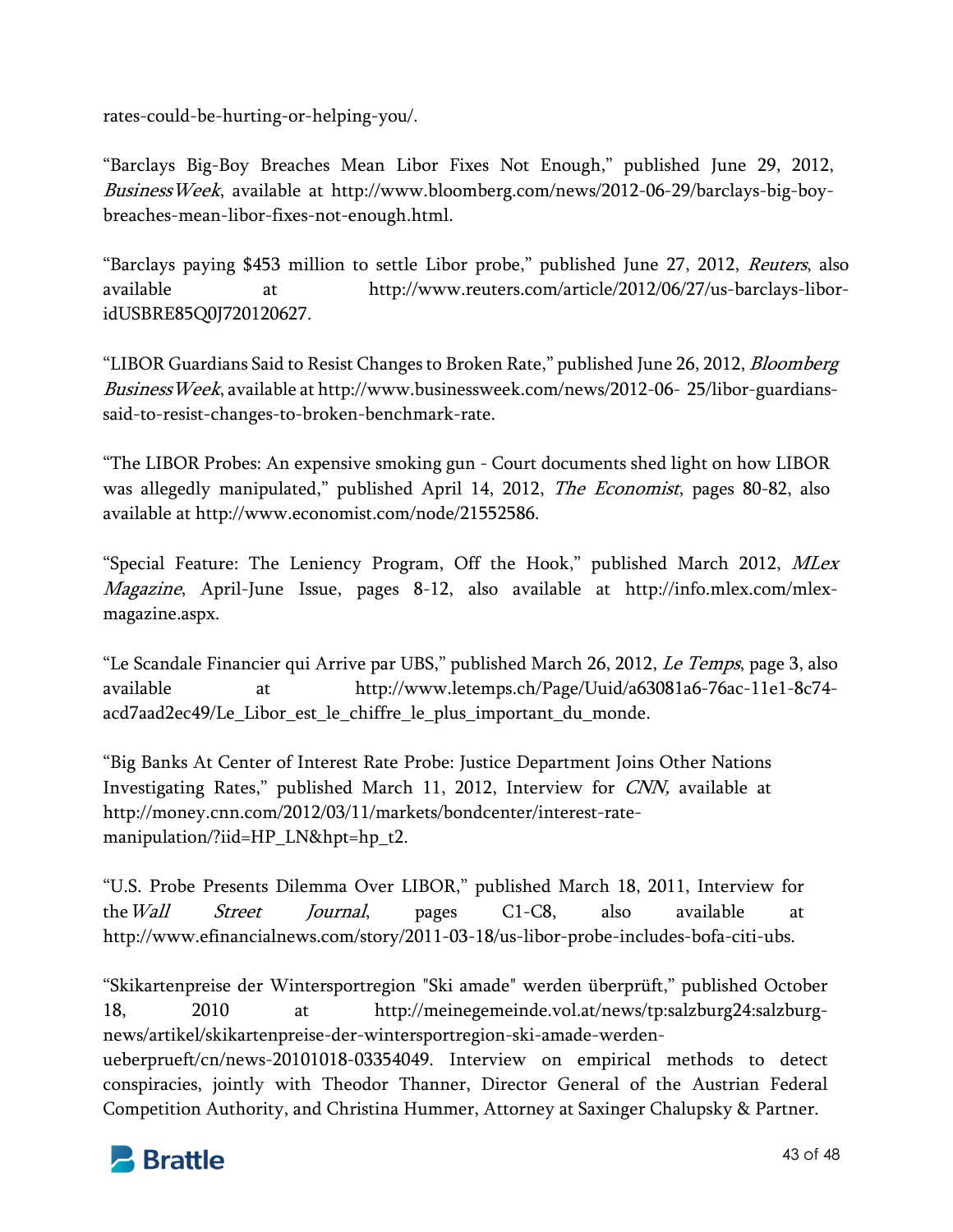"Rumblings on a morning commute," published June 29, 2010, *Fund Strategy*, available at http://www.fundstrategy.co.uk/opinion/stateside/rumblings-on-a-morningcommute/1014054.article.

"The Walker Report: What's Next for Corporate Governance in the UK?" published December 10, 2009, *The Glass Hammer*, available at http://www.theglasshammer.com/news/2009/12/10/the-walker-report-whats-next-forcorporate-governance-in-the-uk/.

"LIBOR Surge Jolts Borrowing Costs," Interview for *CFO.com*, published September 17, 2008, available at http://www.cfo.com/article.cfm/12259999/c\_12244906?f=home\_todayinfinance.

"When It Comes to Developing Drugs, The Past Is Precedent," Interview for *Investor's* Business Daily, Vol. 21, No. 190, published January 10, 2005.

"Long Clinical Trials Equate to Higher Product Failure Rate," Interview for *Washington* Drug Letter, FDANews.com, Vol. 36, No. 50, published December 20, 2004.

# **Other Selected Coverage**

"American Airlines gets favorable antitrust verdict, and \$1 in damages," published May 19, 2022, Reuters, available at https://www.reuters.com/business/aerospace-defense/americanairlines-gets-favorable-antitrust-verdict-1-damages-2022-05-19/.

"AdC recebeu em dois anos dez pedidos de clemencia de participantes em carteis," published October 22, 2015, Publico, also available at http://www.publico.pt/economia/noticia/adcrecebeu-em-dois-anos-dez-pedidos-de-clemencia-de-participantes-em-carteis-1712051?frm=ult.

"It looks like banks might have rigged another huge market," published September 17, 2015, The Business Insider, also available at http://www.businessinsider.com/treasury-marketrigged-like-libor-and-fx-2015-9.

"BP Traders Rigged Gas Markets, Judge Says," published August 15, 2015, Financial Times, also available at http://www.ft.com/intl/cms/s/0/aae695c2-4206-11e5-9abe-5b335da3a90e.html#axzz3ijyFU2tA.

"US Judge upholds market manipulation against BP," published August 15, 2015, CNBC, also available at http://www.cnbc.com/2015/08/13/reuters-america-update-1-us-judge-upholdsgas-market-manipulation-charge-against-bp.html.

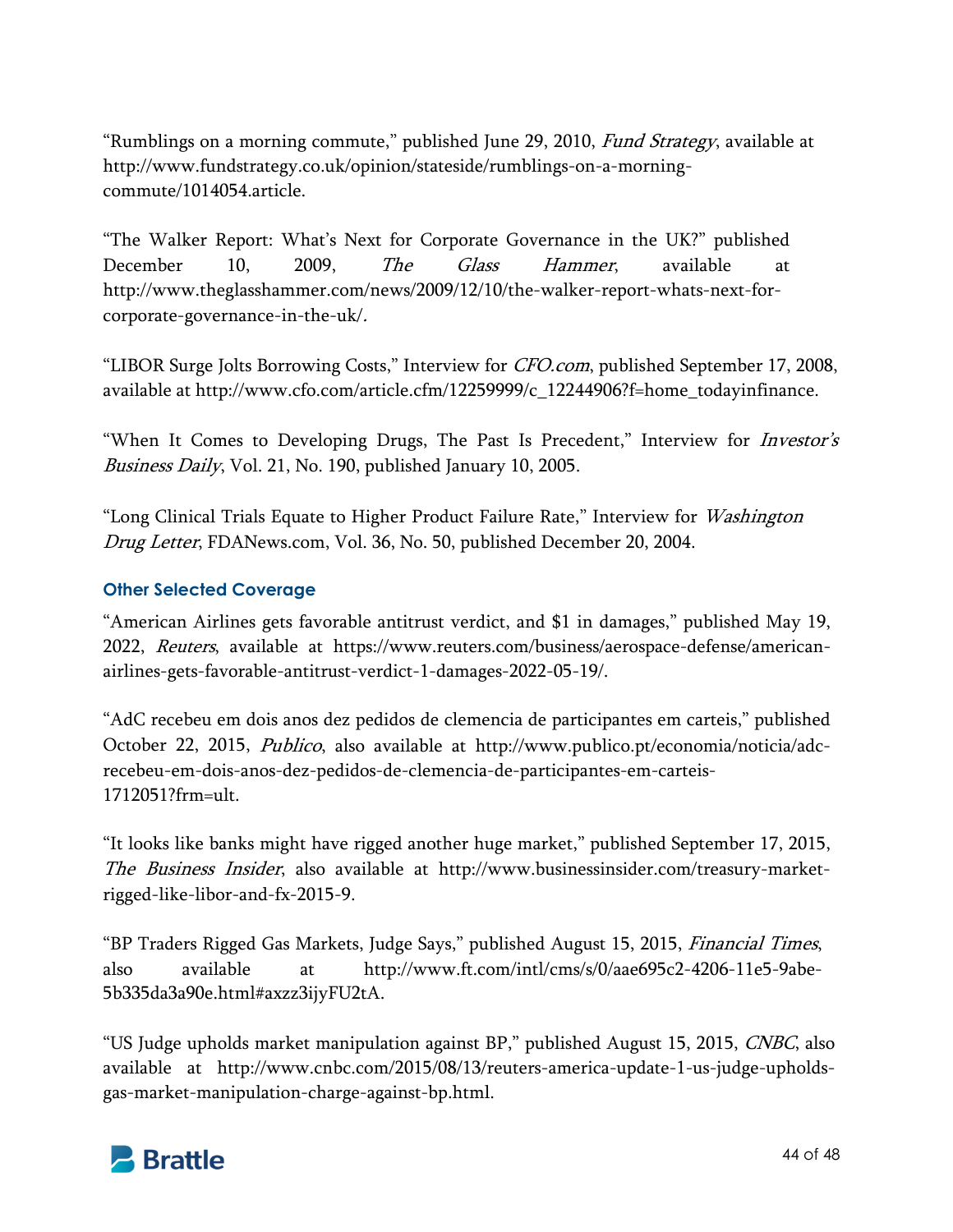"US DoJ & CFTC: Banks are Rigging Gold Prices on Global Exchanges," published February 25, 2015, NSNBC International, also available at http://nsnbc.me/2015/02/25/us-doj-cftcbanks-are-rigging-gold-prices-on-global-exchanges/.

Estudo aponta probabilidade de manipulação do preço do ouro," published March 3, 2014, Publico, also available at http://www.publico.pt/economia/jornal/estudo-apontaprobabilidade-de-manipulacao-do-preco-do-ouro-27933259.

"Are Gold Prices Being Manipulated," coverage by *Bloomberg TV* aired February 28, 2014, available at http://www.bloomberg.com/news/videos/b/a3e3b49d-6d0d-4bfb-b12c-9cd68d597bb2.

"Fumo Judicial," published September 22, 2014, Artigo de Opinião Professor João César das Neves, Diário de Notícias, available at http://www.dn.pt/inicio/opiniao/interior.aspx?content\_id=4137567&seccao=Jo%E3o+C%E9sa r+das+Neves&tag=Opini%E3o+-+Em+Foco&page=-1.

"Barclays multado por manipulação do preço do ouro," published May 23, 2014, Económico, available at http://economico.sapo.pt/noticias/barclays-multado-por-manipulacao-do-precodo-ouro\_194020.html.

"Century-Old Gold Benchmark Back in Focus After Barclays," published May 23, 2014, Bloomberg, available at http://www.bloomberg.com/news/2014-05-23/century-old-goldbenchmark-back-in-focus-after-barclays.html.

"Fixing Shadow Over Gold," published March 9, 2014, *The Business Standard*, also available at http://www.business-standard.com/article/pf/fixing-shadow-over-gold-114030900615\_1.html.

"Rosa Abrantes-Metz, LIBOR Superstar," *I4Unews*, March 6, 2013, available at http://www.i4u.com/2013/03/london-interbank-offered-rate/superstar-abrantes-metz-liborrosa.

"LIBOR, Public Inquires and FSA Disciplinary Power," UK House of Commons, published December 20, 2012, available at www.parliament.uk/briefing-papers/sn06376.pdf.

"In LIBOR rate-fixing debacle, banks face charges of their own financial crimes from classaction suits," Association of Certified Financial Crime Specialists, published October 9, 2012, available at http://www.acfcs.org/in-libor-rate-fixing-debacle-banks-face-charges-of-theirown-financial-crimes/.

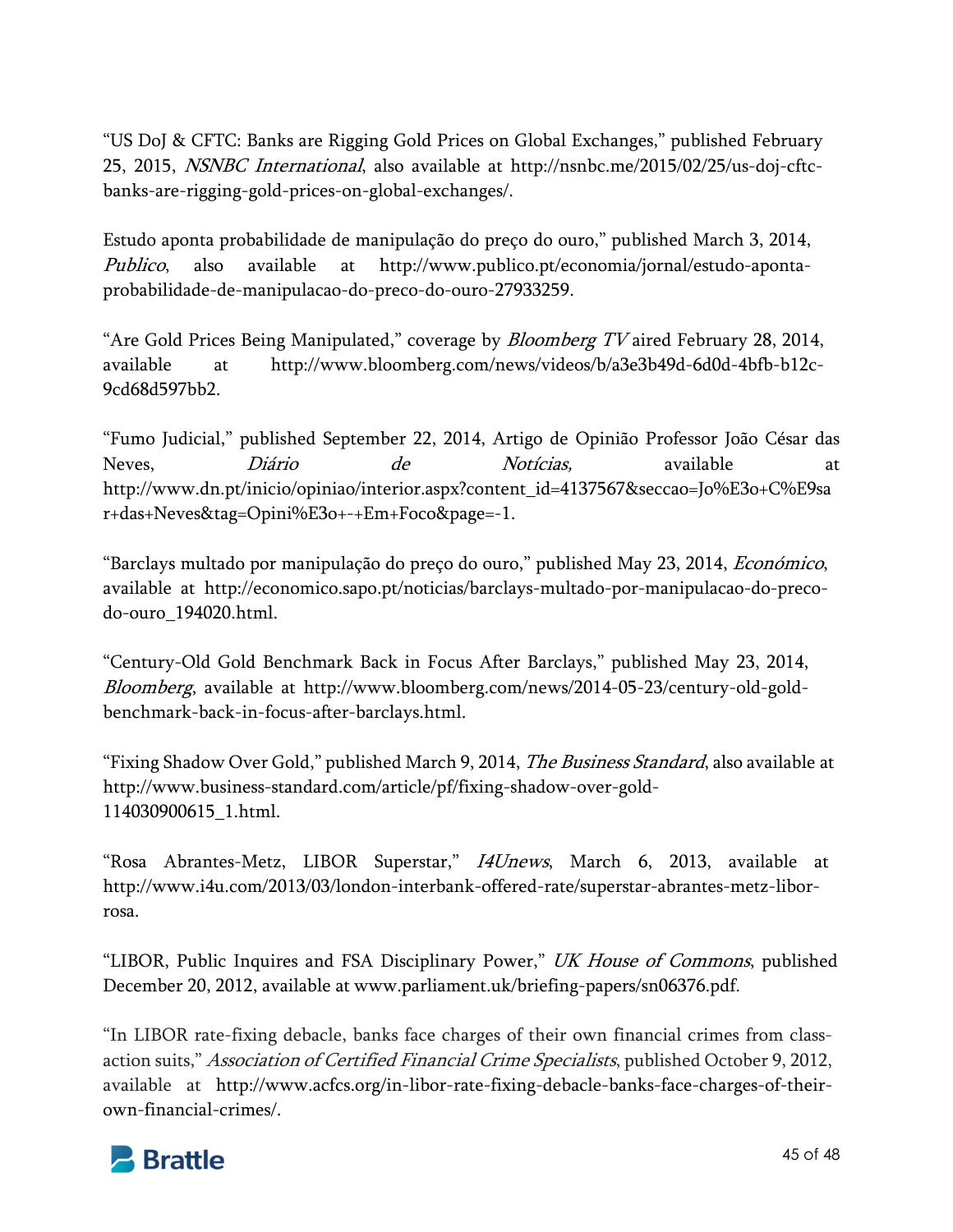"LIBOR Rate 'Needs A Complete Overhaul,' But Not To Be Scrapped, British Officials Say," published September 28, 2012, The Huffington Post, available at http://www.huffingtonpost.com/2012/09/28/libor-rateoverhaul\_n\_1921986.html?utm\_hp\_ref=business.

"LIBOR Lesson: We have to manage the public interest role of banks," published July 19, 2012, Finance Watch, available at http://www.finance-watch.org/2012/07/libors-lesson-we-haveto-manage-the-public-interest-role-of-banks/.

"LIBOR," published July 18, 2012, Destask, available at http://www.destak.pt/opiniao/134349 libor.

"Report: News Networks Give Massive Banking Scandal Only 12 Minutes of Primetime Coverage," published July 13, 2012, *MediaMatters*, available at http://mediamatters.org/blog/2012/07/13/report-news-networks-give-massive-bankingscand/187112.

"Beware the cries of the revolutionaries," *Financial Times*, July 9, 2012, print edition, also available at http://www.ft.com/intl/cms/s/0/36704580-c9b4-11e1-a5e2- 00144feabdc0.html#axzz20Fs36aOu.

"House of Commons Oral Evidence Taken Before The Treasury Committee, Evidence from Paul Tucker, Deputy Governor of The Bank of England," U.K. Parliament Hearings on Barclays and the Alleged LIBOR Conspiracy and Manipulation, July 9, 2012, available at http://www.publications.parliament.uk/pa/cm201213/cmselect/cmtreasy/uc481  $ii/nc48101$ .htm

"The LIBOR scandal & the rotten heart of finance: A scandal over key interest rates is about to go global," published July 7, 2012, The Economist, pages 25-28, also available at http://www.economist.com/node/21558281.

"It isn't just Diamond that missed LIBOR's warning signs,"  $City A.M.,$  July 5, 2012, available at http://www.cityam.com/latest-news/bottom-line/it-isn-t-just-diamond-missed-libor-swarning-signs.

"House of Commons Oral Evidence Taken Before The Treasury Committee, Evidence From Bob Diamond," U.K. Parliament Hearings on Barclays and the Alleged Libor Conspiracy and Manipulation, July 4, 2012, available at http://www.publications.parliament.uk/pa/cm201213/cmselect/cmtreasy/uc481/uc48101.htm

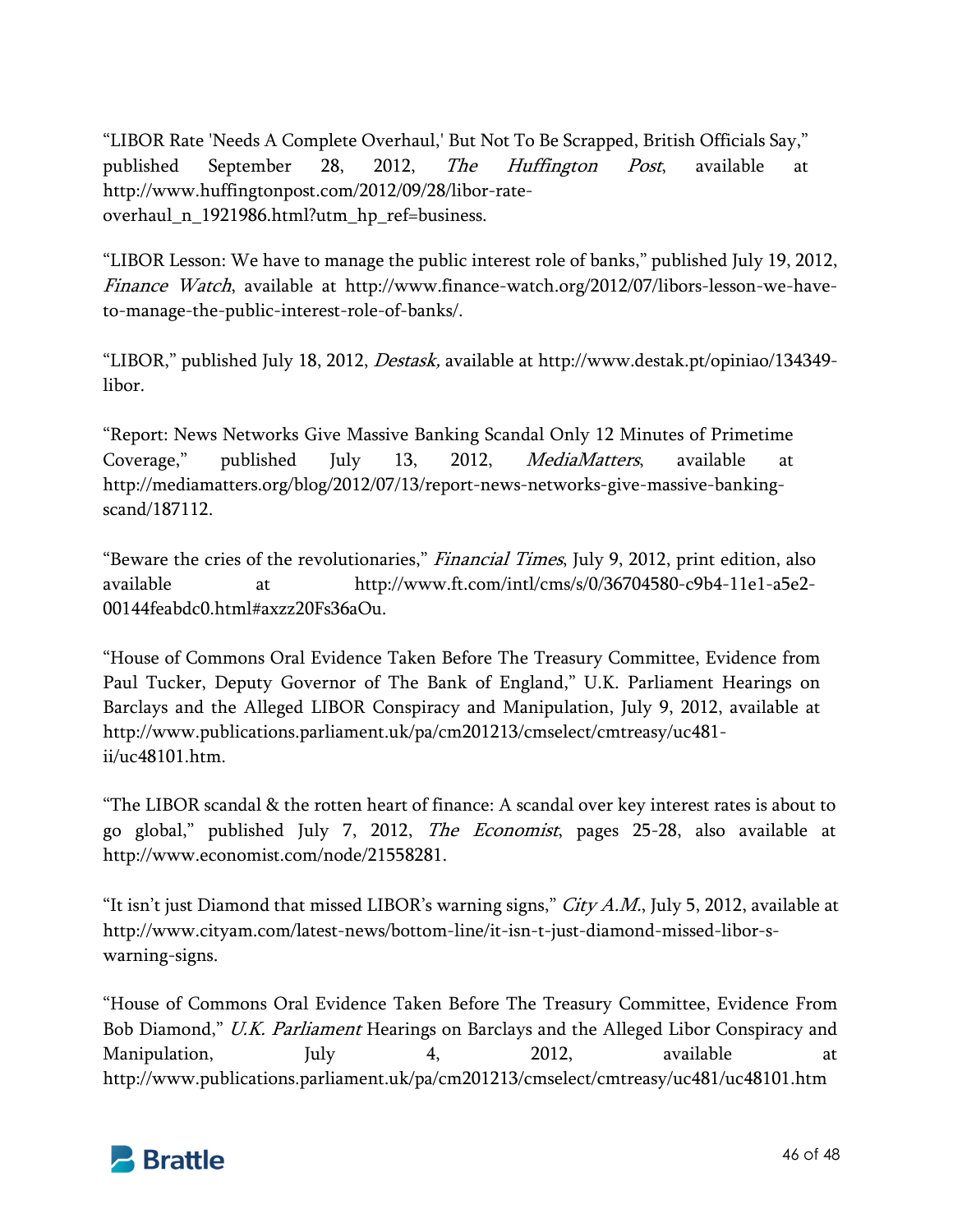"LIBOR, Public Inquires & FSA Disciplinary Process," House of Commons, Business and Transportation Section, July 3 2012, available at www.parliament.uk/briefingpapers/SN06376.pdf.

"LIBOR spotlight falls on critical days in 2008," Financial Times, July 3, 2012, print edition, also available at http://www.ft.com/intl/cms/s/0/b56060f2-c51b-11e1-b8fd-00144feabdc0.html#axzz1zscromJn, and CBNC at http://www.cnbc.com/id/48068074.U.K Parliament Discussions on Libor Manipulation and Conspiracy, June 28, 2012, available at http://www.publications.parliament.uk/pa/cm201213/cmhansrd/cm120628/debtext/120628- 0002.htm.

"ABA Section Panel Discusses Compliance Training in 21st Century," published April 6, 2012, BNA Antitrust and Trade Regulation Report, pages 424-25.

"Report: Key Rate may have been manipulated," *Bloomberg Businessweek*, published March 12, 2012, also available at http://www.upi.com/Business\_News/2012/03/12/Report-Key-ratemay-have-been-manipulated/UPI-51761331527021/.

"LIBOR Scandal Reverberates across Financial Markets & Big Banks," Credit Card News, published March 13, 2012, available at http://www.credit-land.com/news/libor-scandalreverberates-across-financial-markets-and-big-banks-1353.php.

"Research Reports from New York University Provide New Insights into Applied Economics," Vertical News, published October 8, 2011, available at http://www.verticalnews.com/newsletters/Investment-Weekly-News/2011-10- 08/73012IV.html.

"Forensiche Kartellforschung," Franffurther Allgemeine, published August 19, 2011, available at http://www.faz.net/aktuell/wirtschaft/unternehmen/wettbewerbsoekonomieforensische kartellforschung-11108550.html (Translation: "Forensic Research on Cartels").

"Stakes are High in Setting the Libor," Financial Times, published March 25, 2011, also available at http://www.ft.com/cms/s/0/ad9c146e-5718-11e0-9035-00144feab49a.html.

"LIBOR Interest Questioned," Finance and Economy, published March 19, 2011, also available at http://www.finanzinfo.ch.

"Estimating Drug Probabilities of Success in FDA Clinical Trials," Suite1001.com, published July 9, 2010, available at http://shares-stocks.suite101.com/article.cfm/estimating-drugprobabilities-of-success-in-fda-clinical-trials.